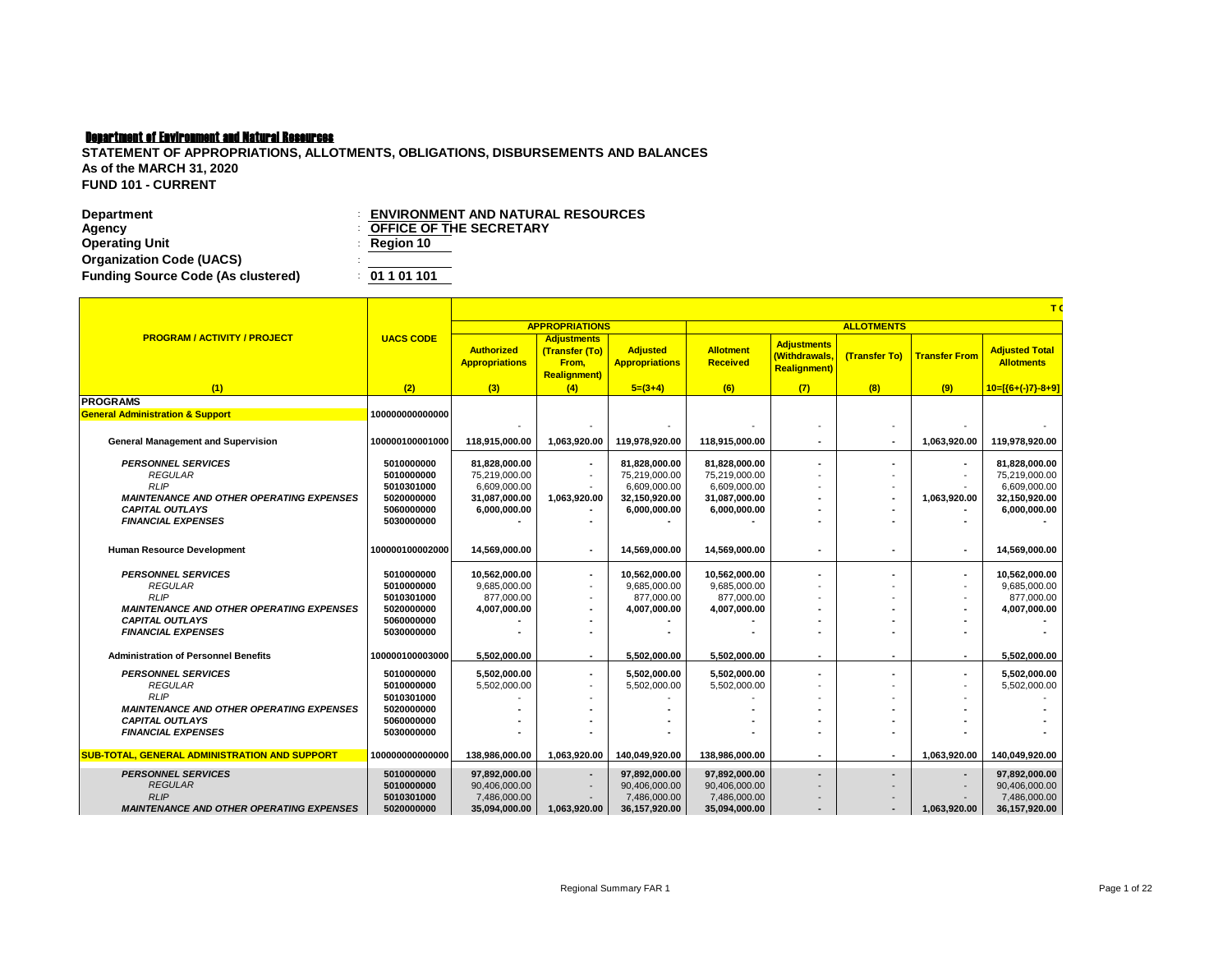| <b>Department</b>                         | <b>ENVIRONMEN</b>   | FAR No. 1 |                                    |
|-------------------------------------------|---------------------|-----------|------------------------------------|
| Agency                                    | <b>OFFICE OF TI</b> |           |                                    |
| <b>Operating Unit</b>                     | Reaion 10           |           | <b>Current Year Appropriations</b> |
| <b>Organization Code (UACS)</b>           |                     |           | Supplemental Appropriations        |
| <b>Funding Source Code (As clustered)</b> | 01 1 01 101         |           | Continuing Appropriations          |
|                                           |                     |           |                                    |

|                                                                           |                          | <b>TAL</b>                                      |                                 |                                              |                  |                                            |                                         |                                                           |                                                |  |  |
|---------------------------------------------------------------------------|--------------------------|-------------------------------------------------|---------------------------------|----------------------------------------------|------------------|--------------------------------------------|-----------------------------------------|-----------------------------------------------------------|------------------------------------------------|--|--|
|                                                                           |                          |                                                 | <b>CURRENT YEAR OBLIGATIONS</b> | <b>CURRENT YEAR DISBURSEMENTS</b>            |                  |                                            | <b>BALANCES</b>                         |                                                           |                                                |  |  |
| <b>PROGRAM / ACTIVITY / PROJECT</b>                                       | <b>UACS CODE</b>         | <b>1st Quarter</b><br><b>Ending March</b><br>31 | <b>Total</b>                    | <b>1st Quarter</b><br><b>Ending March 31</b> | <b>Total</b>     | <b>Unreleased</b><br><b>Appropriations</b> | <b>Unobligated</b><br><b>Allotments</b> | <b>Unpaid Obligations</b><br>Due and<br><b>Demandable</b> | <b>Not Yet Due</b><br>and<br><b>Demandable</b> |  |  |
| (1)                                                                       | (2)                      | (11)                                            | $(15=11+12+13+14)$              | (16)                                         | $20=16+17+18+19$ | $21=(5-10)$                                | $22=(10-15)$                            | (23)                                                      | (24)                                           |  |  |
| <b>PROGRAMS</b>                                                           |                          |                                                 |                                 |                                              |                  |                                            |                                         |                                                           |                                                |  |  |
| <b>General Administration &amp; Support</b>                               | 100000000000000          |                                                 |                                 |                                              |                  |                                            |                                         |                                                           |                                                |  |  |
| <b>General Management and Supervision</b>                                 | 100000100001000          | 32,187,804.92                                   | 32,187,804.92                   | 28,290,586.13                                | 28,290,586.13    |                                            | 87,791,115.08                           | 104,369.16                                                | 3,792,849.63                                   |  |  |
| <b>PERSONNEL SERVICES</b>                                                 | 5010000000               | 23,889,218.79                                   | 23,889,218.79                   | 22,308,801.41                                | 22,308,801.41    | $\overline{\phantom{a}}$                   | 57,938,781.21                           | 104,369.16                                                | 1,476,048.22                                   |  |  |
| <b>REGULAR</b>                                                            | 5010000000               | 21,976,032.85                                   | 21,976,032.85                   | 20,596,396.06                                | 20,596,396.06    |                                            | 53,242,967.15                           | 104,369.16                                                | 1,275,267.63                                   |  |  |
| <b>RLIP</b>                                                               | 5010301000               | 1,913,185.94                                    | 1,913,185.94                    | 1,712,405.35                                 | 1,712,405.35     |                                            | 4,695,814.06                            |                                                           | 200.780.59                                     |  |  |
| <b>MAINTENANCE AND OTHER OPERATING EXPENSES</b>                           | 5020000000               | 6,685,333.08                                    | 6,685,333.08                    | 4,640,394.93                                 | 4,640,394.93     | $\overline{\phantom{a}}$                   | 25,465,586.92                           |                                                           | 2,044,938.15                                   |  |  |
| <b>CAPITAL OUTLAYS</b><br><b>FINANCIAL EXPENSES</b>                       | 5060000000<br>5030000000 | 1,613,253.05                                    | 1,613,253.05                    | 1,341,389.79                                 | 1,341,389.79     | $\overline{\phantom{a}}$                   | 4,386,746.95                            |                                                           | 271,863.26                                     |  |  |
|                                                                           |                          |                                                 |                                 |                                              |                  |                                            |                                         |                                                           |                                                |  |  |
| <b>Human Resource Development</b>                                         | 100000100002000          | 2,745,914.88                                    | 2,745,914.88                    | 2,377,850.45                                 | 2,377,850.45     | $\blacksquare$                             | 11,823,085.12                           |                                                           | 368,064.43                                     |  |  |
| <b>PERSONNEL SERVICES</b>                                                 | 5010000000               | 2,517,102.88                                    | 2,517,102.88                    | 2,289,314.32                                 | 2,289,314.32     | $\overline{\phantom{a}}$                   | 8,044,897.12                            | ٠                                                         | 227,788.56                                     |  |  |
| <b>REGULAR</b>                                                            | 5010000000               | 2,293,677.76                                    | 2,293,677.76                    | 2,113,011.76                                 | 2,113,011.76     | $\sim$                                     | 7,391,322.24                            | $\overline{\phantom{a}}$                                  | 180.666.00                                     |  |  |
| <b>RLIP</b>                                                               | 5010301000               | 223,425.12                                      | 223,425.12                      | 176,302.56                                   | 176,302.56       |                                            | 653,574.88                              |                                                           | 47,122.56                                      |  |  |
| <b>MAINTENANCE AND OTHER OPERATING EXPENSES</b>                           | 5020000000               | 228,812.00                                      | 228,812.00                      | 88,536.13                                    | 88,536.13        |                                            | 3,778,188.00                            |                                                           | 140,275.87                                     |  |  |
| <b>CAPITAL OUTLAYS</b><br><b>FINANCIAL EXPENSES</b>                       | 5060000000<br>5030000000 |                                                 |                                 |                                              |                  |                                            |                                         |                                                           |                                                |  |  |
|                                                                           |                          |                                                 |                                 |                                              |                  |                                            |                                         |                                                           |                                                |  |  |
| <b>Administration of Personnel Benefits</b>                               | 100000100003000          | 4,239,081.29                                    | 4,239,081.29                    | $\overline{\phantom{a}}$                     |                  | $\overline{\phantom{a}}$                   | 1,262,918.71                            | $\overline{\phantom{a}}$                                  | 4,239,081.29                                   |  |  |
| <b>PERSONNEL SERVICES</b>                                                 | 5010000000               | 4,239,081.29                                    | 4,239,081.29                    |                                              |                  | $\overline{\phantom{a}}$                   | 1,262,918.71                            |                                                           | 4,239,081.29                                   |  |  |
| <b>REGULAR</b>                                                            | 5010000000               | 4,239,081.29                                    | 4,239,081.29                    |                                              |                  |                                            | 1,262,918.71                            |                                                           | 4,239,081.29                                   |  |  |
| <b>RLIP</b>                                                               | 5010301000               |                                                 |                                 |                                              |                  |                                            |                                         |                                                           |                                                |  |  |
| <b>MAINTENANCE AND OTHER OPERATING EXPENSES</b><br><b>CAPITAL OUTLAYS</b> | 5020000000<br>5060000000 |                                                 |                                 |                                              |                  |                                            |                                         |                                                           |                                                |  |  |
| <b>FINANCIAL EXPENSES</b>                                                 | 5030000000               |                                                 |                                 |                                              |                  |                                            |                                         |                                                           |                                                |  |  |
|                                                                           |                          |                                                 |                                 |                                              |                  |                                            |                                         |                                                           |                                                |  |  |
| <b>SUB-TOTAL, GENERAL ADMINISTRATION AND SUPPORT</b>                      | 100000000000000          | 39.172.801.09                                   | 39,172,801.09                   | 30,668,436.58                                | 30,668,436.58    | $\overline{\phantom{a}}$                   | 100,877,118.91                          | 104,369.16                                                | 8,399,995.35                                   |  |  |
| <b>PERSONNEL SERVICES</b>                                                 | 5010000000               | 30,645,402.96                                   | 30,645,402.96                   | 24,598,115.73                                | 24,598,115.73    | $\overline{\phantom{a}}$                   | 67,246,597.04                           | 104,369.16                                                | 5,942,918.07                                   |  |  |
| <b>REGULAR</b>                                                            | 5010000000               | 28,508,791.90                                   | 28,508,791.90                   | 22,709,407.82                                | 22,709,407.82    |                                            | 61,897,208.10                           | 104,369.16                                                | 5,695,014.92                                   |  |  |
| <b>RLIP</b>                                                               | 5010301000               | 2,136,611.06                                    | 2,136,611.06                    | 1,888,707.91                                 | 1,888,707.91     | $\blacksquare$                             | 5,349,388.94                            |                                                           | 247,903.15                                     |  |  |
| <b>MAINTENANCE AND OTHER OPERATING EXPENSES</b>                           | 5020000000               | 6,914,145.08                                    | 6,914,145.08                    | 4,728,931.06                                 | 4,728,931.06     |                                            | 29,243,774.92                           |                                                           | 2,185,214.02                                   |  |  |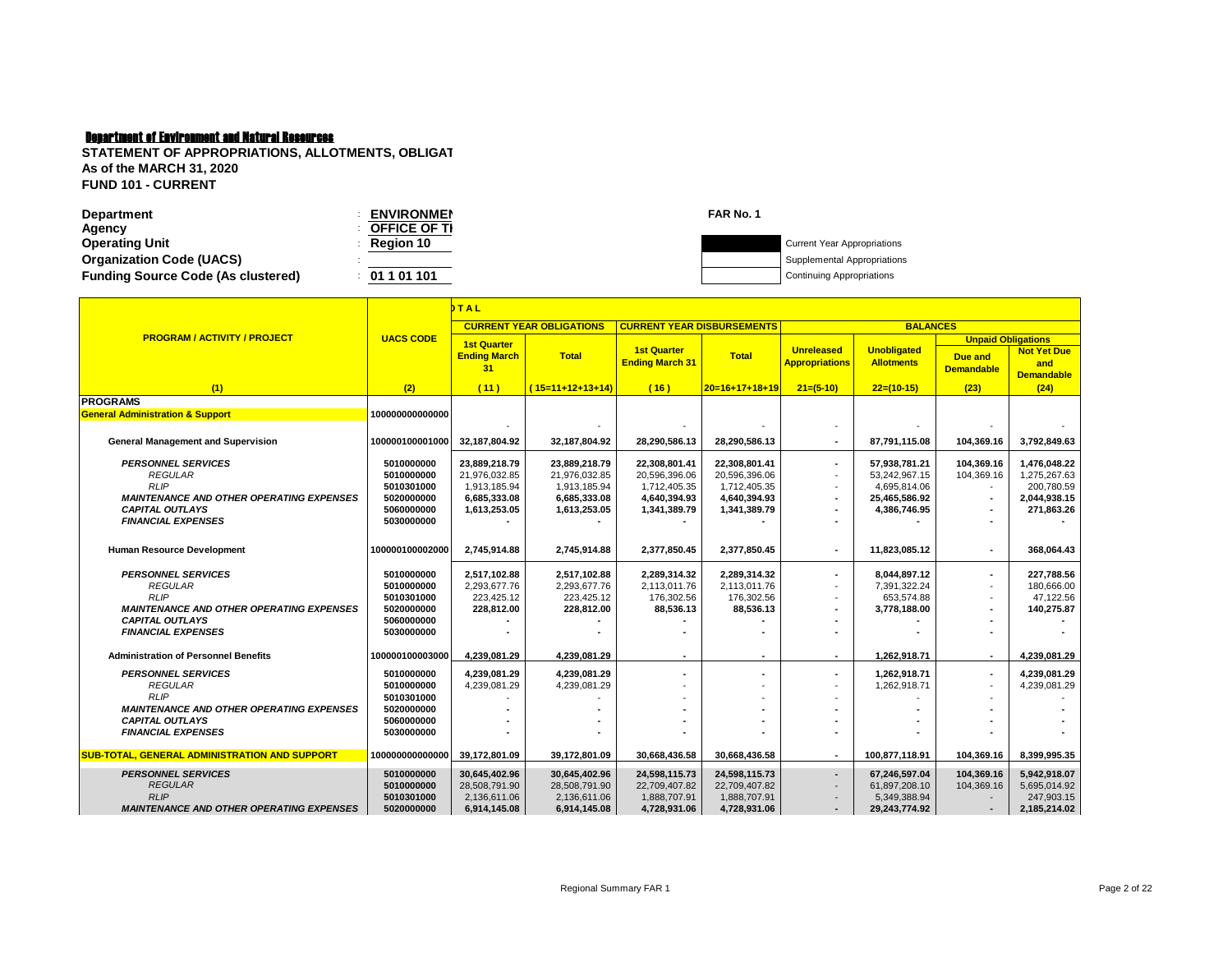| Department                                | <b>ENVIRONMENT AND NATURAL RESOURCES</b> |
|-------------------------------------------|------------------------------------------|
| Agency                                    | <b>COFFICE OF THE SECRETARY</b>          |
| <b>Operating Unit</b>                     | $\therefore$ Region 10                   |
| <b>Organization Code (UACS)</b>           |                                          |
| <b>Funding Source Code (As clustered)</b> | : 01101101                               |

|                                                                                                                                                                                                                 |                  |                                            |                                                                       |                                          |                                     |                                                            |                          |                          | T.                                         |  |
|-----------------------------------------------------------------------------------------------------------------------------------------------------------------------------------------------------------------|------------------|--------------------------------------------|-----------------------------------------------------------------------|------------------------------------------|-------------------------------------|------------------------------------------------------------|--------------------------|--------------------------|--------------------------------------------|--|
|                                                                                                                                                                                                                 |                  |                                            | <b>APPROPRIATIONS</b>                                                 |                                          |                                     | <b>ALLOTMENTS</b>                                          |                          |                          |                                            |  |
| <b>PROGRAM / ACTIVITY / PROJECT</b>                                                                                                                                                                             | <b>UACS CODE</b> | <b>Authorized</b><br><b>Appropriations</b> | <b>Adjustments</b><br>(Transfer (To)<br>From.<br><b>Realignment</b> ) | <b>Adjusted</b><br><b>Appropriations</b> | <b>Allotment</b><br><b>Received</b> | <b>Adjustments</b><br>(Withdrawals,<br><b>Realignment)</b> | (Transfer To)            | <b>Transfer From</b>     | <b>Adjusted Total</b><br><b>Allotments</b> |  |
| (1)                                                                                                                                                                                                             | (2)              | (3)                                        | (4)                                                                   | $5=(3+4)$                                | (6)                                 | (7)                                                        | (8)                      | (9)                      | $10=[(6+(-)7)-8+9]$                        |  |
| <b>CAPITAL OUTLAYS</b>                                                                                                                                                                                          | 5060000000       | 6,000,000.00                               |                                                                       | 6.000.000.00                             | 6,000,000.00                        |                                                            | $\overline{\phantom{a}}$ | $\overline{a}$           | 6,000,000.00                               |  |
| <b>FINANCIAL EXPENSES</b>                                                                                                                                                                                       | 5030000000       |                                            |                                                                       |                                          |                                     |                                                            | $\blacksquare$           | $\overline{a}$           |                                            |  |
|                                                                                                                                                                                                                 |                  |                                            |                                                                       |                                          |                                     |                                                            |                          |                          |                                            |  |
| <b>SUPPORT TO OPERATIONS</b>                                                                                                                                                                                    | 200000000000000  |                                            |                                                                       |                                          |                                     |                                                            |                          |                          |                                            |  |
| Data Management including Systems Development and                                                                                                                                                               | 200000100001000  | 16,148,000.00                              | (0.00)                                                                | 16,148,000.00                            | 16,148,000.00                       | (0.00)                                                     | $\blacksquare$           | $\overline{\phantom{a}}$ | 16,148,000.00                              |  |
| <b>PERSONNEL SERVICES</b>                                                                                                                                                                                       | 5010000000       | 5,788,000.00                               | $\overline{\phantom{a}}$                                              | 5.788.000.00                             | 5.788.000.00                        |                                                            | $\blacksquare$           | $\blacksquare$           | 5.788.000.00                               |  |
| <b>REGULAR</b>                                                                                                                                                                                                  | 5010000000       | 5.298.000.00                               | $\overline{\phantom{a}}$                                              | 5.298.000.00                             | 5.298.000.00                        | $\blacksquare$                                             |                          | $\overline{\phantom{a}}$ | 5.298.000.00                               |  |
| <b>RLIP</b>                                                                                                                                                                                                     | 5010301000       | 490.000.00                                 |                                                                       | 490.000.00                               | 490,000.00                          |                                                            | $\overline{\phantom{a}}$ | $\overline{\phantom{a}}$ | 490,000.00                                 |  |
| <b>MAINTENANCE AND OTHER OPERATING EXPENSES</b>                                                                                                                                                                 | 5020000000       | 4,160,000.00                               | (0.00)                                                                | 4,160,000.00                             | 4,160,000.00                        | (0.00)                                                     | $\overline{a}$           | ٠                        | 4,160,000.00                               |  |
| <b>CAPITAL OUTLAYS</b>                                                                                                                                                                                          | 5060000000       | 6.200.000.00                               |                                                                       | 6.200.000.00                             | 6,200,000.00                        |                                                            |                          |                          | 6,200,000.00                               |  |
| <b>FINANCIAL EXPENSES</b>                                                                                                                                                                                       | 5030000000       |                                            |                                                                       |                                          |                                     |                                                            |                          |                          |                                            |  |
| <b>Production and Dissemination of Technical and</b><br>Popular Materials in the Conservation and<br>Development of Natural Resources and Environmental<br>Education, including an Encyclopedia on Biodiversity | 200000100002000  | 4,632,000.00                               | $\overline{\phantom{a}}$                                              | 4,632,000.00                             | 4,632,000.00                        |                                                            |                          | ٠                        | 4,632,000.00                               |  |
| <b>PERSONNEL SERVICES</b>                                                                                                                                                                                       | 5010000000       | 2,475,000.00                               | $\blacksquare$                                                        | 2,475,000.00                             | 2,475,000.00                        |                                                            | $\blacksquare$           | $\blacksquare$           | 2,475,000.00                               |  |
| <b>REGULAR</b>                                                                                                                                                                                                  | 5010000000       | 2,267,000.00                               | $\overline{\phantom{a}}$                                              | 2,267,000.00                             | 2,267,000.00                        |                                                            |                          | $\overline{\phantom{a}}$ | 2,267,000.00                               |  |
| <b>RLIP</b>                                                                                                                                                                                                     | 5010301000       | 208.000.00                                 | $\overline{a}$                                                        | 208.000.00                               | 208.000.00                          |                                                            |                          | ÷                        | 208.000.00                                 |  |
| <b>MAINTENANCE AND OTHER OPERATING EXPENSES</b>                                                                                                                                                                 | 5020000000       | 2,157,000.00                               | $\overline{\phantom{a}}$                                              | 2,157,000.00                             | 2,157,000.00                        |                                                            |                          | $\blacksquare$           | 2,157,000.00                               |  |
| <b>CAPITAL OUTLAYS</b>                                                                                                                                                                                          | 5060000000       |                                            |                                                                       |                                          |                                     |                                                            |                          |                          |                                            |  |
| <b>FINANCIAL EXPENSES</b>                                                                                                                                                                                       | 5030000000       |                                            |                                                                       |                                          |                                     |                                                            |                          |                          |                                            |  |
| Legal Services including Operations Against Lawful<br><b>Titling of Public Lands</b>                                                                                                                            | 200000100003000  | 8,679,000.00                               |                                                                       | 8,679,000.00                             | 8,679,000.00                        | $\blacksquare$                                             | $\blacksquare$           | ٠                        | 8,679,000.00                               |  |
| <b>PERSONNEL SERVICES</b>                                                                                                                                                                                       | 5010000000       | 7,337,000.00                               | $\blacksquare$                                                        | 7.337.000.00                             | 7,337,000.00                        |                                                            | ٠                        | ٠                        | 7,337,000.00                               |  |
| <b>REGULAR</b>                                                                                                                                                                                                  | 5010000000       | 6.780.000.00                               | $\blacksquare$                                                        | 6.780.000.00                             | 6.780.000.00                        |                                                            |                          |                          | 6.780.000.00                               |  |
| <b>RLIP</b>                                                                                                                                                                                                     | 5010301000       | 557,000.00                                 | $\overline{\phantom{a}}$                                              | 557.000.00                               | 557,000.00                          |                                                            |                          |                          | 557,000.00                                 |  |
| <b>MAINTENANCE AND OTHER OPERATING EXPENSES</b>                                                                                                                                                                 | 5020000000       | 1,342,000.00                               | $\blacksquare$                                                        | 1,342,000.00                             | 1,342,000.00                        |                                                            |                          | $\blacksquare$           | 1,342,000.00                               |  |
| <b>CAPITAL OUTLAYS</b>                                                                                                                                                                                          | 5060000000       |                                            |                                                                       |                                          |                                     |                                                            |                          |                          |                                            |  |
| <b>FINANCIAL EXPENSES</b>                                                                                                                                                                                       | 5030000000       |                                            | $\blacksquare$                                                        |                                          |                                     |                                                            |                          |                          |                                            |  |
|                                                                                                                                                                                                                 |                  |                                            |                                                                       |                                          |                                     |                                                            |                          |                          |                                            |  |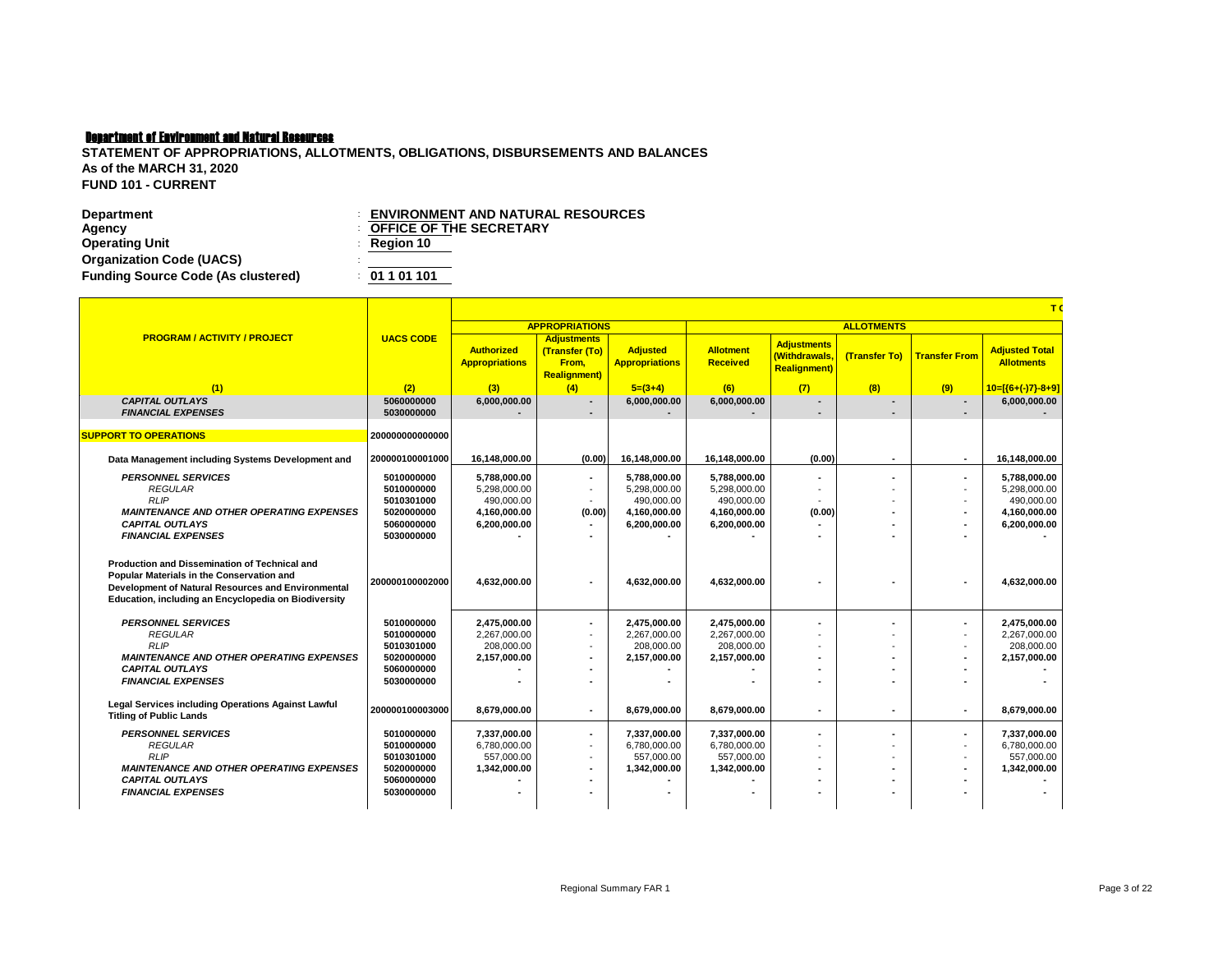| <b>Department</b>                         | <b>ENVIRONMEN</b> | FAR No. 1 |                                    |
|-------------------------------------------|-------------------|-----------|------------------------------------|
| Agency                                    | OFFICE OF TI      |           |                                    |
| <b>Operating Unit</b>                     | <b>Region 10</b>  |           | <b>Current Year Appropriations</b> |
| <b>Organization Code (UACS)</b>           |                   |           | Supplemental Appropriations        |
| <b>Funding Source Code (As clustered)</b> | 01 1 01 101       |           | Continuing Appropriations          |
|                                           |                   |           |                                    |

|                                                                                                                                                                                                                 |                                                                                  | <b>DTAL</b>                                                                |                                                                            |                                                                          |                                                                          |                                            |                                                                            |                                                                                               |                                                                   |
|-----------------------------------------------------------------------------------------------------------------------------------------------------------------------------------------------------------------|----------------------------------------------------------------------------------|----------------------------------------------------------------------------|----------------------------------------------------------------------------|--------------------------------------------------------------------------|--------------------------------------------------------------------------|--------------------------------------------|----------------------------------------------------------------------------|-----------------------------------------------------------------------------------------------|-------------------------------------------------------------------|
|                                                                                                                                                                                                                 |                                                                                  |                                                                            | <b>CURRENT YEAR OBLIGATIONS</b>                                            | <b>CURRENT YEAR DISBURSEMENTS</b>                                        |                                                                          |                                            | <b>BALANCES</b>                                                            |                                                                                               |                                                                   |
| <b>PROGRAM / ACTIVITY / PROJECT</b>                                                                                                                                                                             | <b>UACS CODE</b>                                                                 | <b>1st Quarter</b><br><b>Ending March</b><br>31                            | <b>Total</b>                                                               | <b>1st Quarter</b><br><b>Ending March 31</b>                             | <b>Total</b>                                                             | <b>Unreleased</b><br><b>Appropriations</b> | <b>Unobligated</b><br><b>Allotments</b>                                    | <b>Unpaid Obligations</b><br><b>Due and</b><br><b>Demandable</b>                              | <b>Not Yet Due</b><br>and<br><b>Demandable</b>                    |
| (1)                                                                                                                                                                                                             | (2)                                                                              | (11)                                                                       | $(15=11+12+13+14)$                                                         | (16)                                                                     | $20=16+17+18+19$                                                         | $21=(5-10)$                                | $22=(10-15)$                                                               | (23)                                                                                          | (24)                                                              |
| <b>CAPITAL OUTLAYS</b><br><b>FINANCIAL EXPENSES</b>                                                                                                                                                             | 5060000000<br>5030000000                                                         | 1,613,253.05                                                               | 1,613,253.05                                                               | 1,341,389.79                                                             | 1,341,389.79                                                             | $\blacksquare$                             | 4,386,746.95                                                               | ٠                                                                                             | 271,863.26                                                        |
| <b>SUPPORT TO OPERATIONS</b>                                                                                                                                                                                    | 200000000000000                                                                  |                                                                            |                                                                            |                                                                          |                                                                          |                                            |                                                                            |                                                                                               |                                                                   |
| Data Management including Systems Development and                                                                                                                                                               | 200000100001000                                                                  | 6,361,144.56                                                               | 6.361.144.56                                                               | 5,074,545.83                                                             | 5,074,545.83                                                             | $\blacksquare$                             | 9.786.855.44                                                               | $\sim$                                                                                        | 1,286,598.73                                                      |
| <b>PERSONNEL SERVICES</b><br><b>REGULAR</b><br><b>RLIP</b><br><b>MAINTENANCE AND OTHER OPERATING EXPENSES</b><br><b>CAPITAL OUTLAYS</b><br><b>FINANCIAL EXPENSES</b>                                            | 5010000000<br>5010000000<br>5010301000<br>5020000000<br>5060000000<br>5030000000 | 1.423.528.52<br>1,298,620.04<br>124.908.48<br>1,311,075.04<br>3,626,541.00 | 1,423,528.52<br>1,298,620.04<br>124.908.48<br>1,311,075.04<br>3,626,541.00 | 1.283.666.27<br>1,180,428.95<br>103.237.32<br>783.004.81<br>3,007,874.75 | 1.283.666.27<br>1,180,428.95<br>103.237.32<br>783.004.81<br>3,007,874.75 | $\overline{a}$<br>÷.<br>٠<br>۰             | 4,364,471.48<br>3,999,379.96<br>365.091.52<br>2,848,924.96<br>2.573.459.00 | $\overline{a}$<br>$\overline{\phantom{a}}$<br>$\overline{\phantom{a}}$<br>$\overline{a}$<br>٠ | 139.862.25<br>118,191.09<br>21.671.16<br>528.070.23<br>618.666.25 |
| <b>Production and Dissemination of Technical and</b><br>Popular Materials in the Conservation and<br>Development of Natural Resources and Environmental<br>Education, including an Encyclopedia on Biodiversity | 200000100002000                                                                  | 1.507.925.42                                                               | 1.507.925.42                                                               | 984.644.15                                                               | 984.644.15                                                               |                                            | 3.124.074.58                                                               | ٠                                                                                             | 523,281.27                                                        |
| <b>PERSONNEL SERVICES</b><br><b>REGULAR</b><br><b>RLIP</b><br><b>MAINTENANCE AND OTHER OPERATING EXPENSES</b><br><b>CAPITAL OUTLAYS</b><br><b>FINANCIAL EXPENSES</b>                                            | 5010000000<br>5010000000<br>5010301000<br>5020000000<br>5060000000<br>5030000000 | 766.093.32<br>692.922.12<br>73,171.20<br>741,832.10                        | 766.093.32<br>692.922.12<br>73.171.20<br>741,832.10                        | 674.635.86<br>620.680.26<br>53,955.60<br>310.008.29                      | 674.635.86<br>620.680.26<br>53,955.60<br>310,008.29                      | ٠                                          | 1.708.906.68<br>1.574.077.88<br>134,828.80<br>1,415,167.90                 | ٠<br>÷.<br>$\overline{\phantom{a}}$                                                           | 91.457.46<br>72.241.86<br>19,215.60<br>431.823.81                 |
| Legal Services including Operations Against Lawful<br><b>Titling of Public Lands</b>                                                                                                                            | 200000100003000                                                                  | 3,397,817.46                                                               | 3,397,817.46                                                               | 2,783,398.29                                                             | 2,783,398.29                                                             | ۰                                          | 5,281,182.54                                                               | $\overline{a}$                                                                                | 614,419.17                                                        |
| <b>PERSONNEL SERVICES</b><br><b>REGULAR</b><br><b>RLIP</b><br><b>MAINTENANCE AND OTHER OPERATING EXPENSES</b><br><b>CAPITAL OUTLAYS</b><br><b>FINANCIAL EXPENSES</b>                                            | 5010000000<br>5010000000<br>5010301000<br>5020000000<br>5060000000<br>5030000000 | 3,054,615.92<br>2,785,822.16<br>268.793.76<br>343,201.54                   | 3,054,615.92<br>2,785,822.16<br>268,793.76<br>343,201.54                   | 2,601,517.12<br>2,452,123.64<br>149,393.48<br>181,881.17                 | 2,601,517.12<br>2.452.123.64<br>149,393.48<br>181,881.17                 | ۰                                          | 4,282,384.08<br>3,994,177.84<br>288,206.24<br>998,798.46                   | ٠<br>٠                                                                                        | 453,098.80<br>333,698.52<br>119,400.28<br>161,320.37              |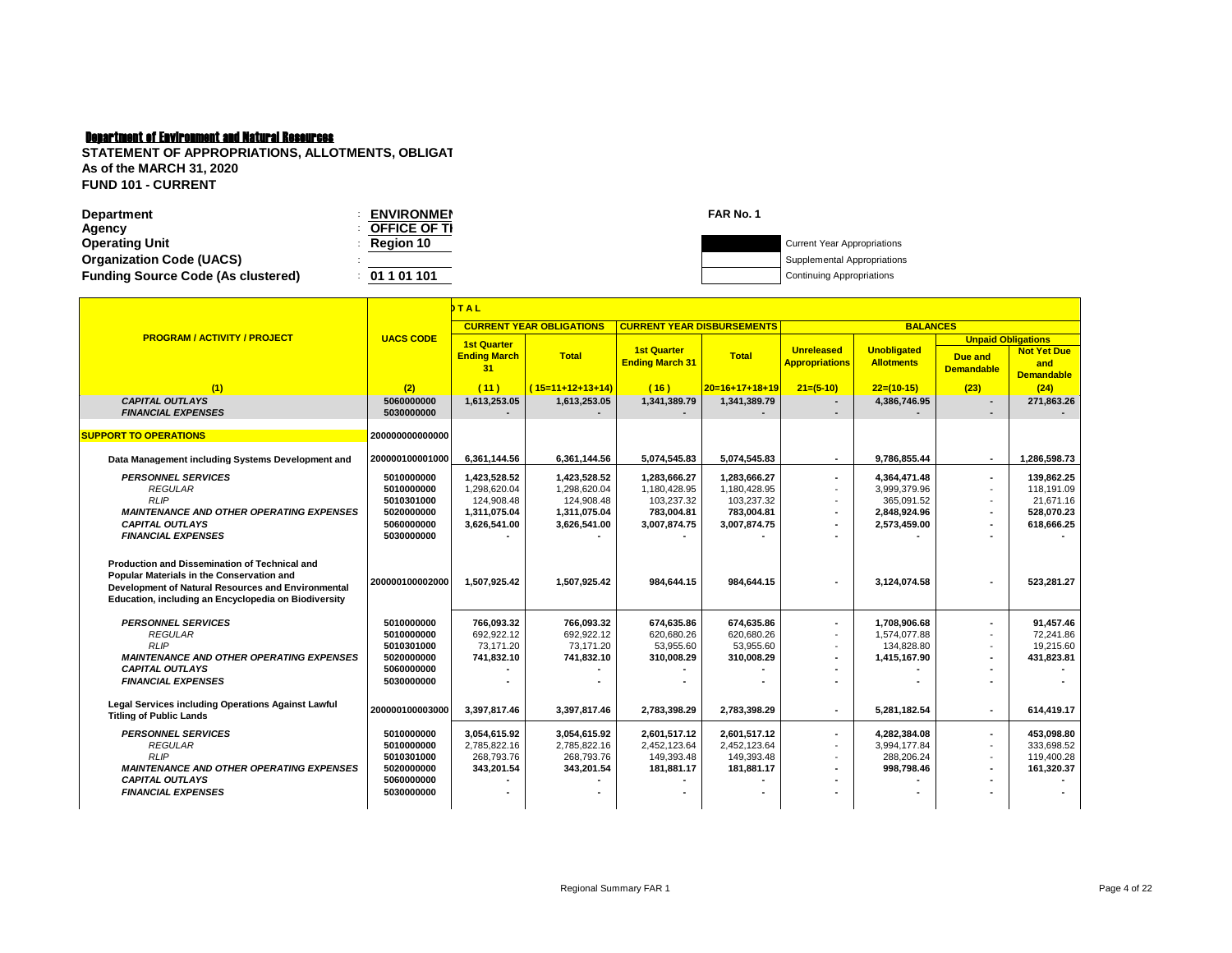| Department                                | <b>ENVIRONMENT AND NATURAL RESOURCES</b> |
|-------------------------------------------|------------------------------------------|
| Agency                                    | <b>COFFICE OF THE SECRETARY</b>          |
| <b>Operating Unit</b>                     | $\therefore$ Region 10                   |
| <b>Organization Code (UACS)</b>           |                                          |
| <b>Funding Source Code (As clustered)</b> | : 01101101                               |

|                                                                                                                                                                                       |                          | T(                                         |                                                                       |                                          |                                     |                                                            |                          |                          |                                            |  |  |  |
|---------------------------------------------------------------------------------------------------------------------------------------------------------------------------------------|--------------------------|--------------------------------------------|-----------------------------------------------------------------------|------------------------------------------|-------------------------------------|------------------------------------------------------------|--------------------------|--------------------------|--------------------------------------------|--|--|--|
|                                                                                                                                                                                       |                          |                                            | <b>APPROPRIATIONS</b>                                                 |                                          |                                     |                                                            | <b>ALLOTMENTS</b>        |                          |                                            |  |  |  |
| <b>PROGRAM / ACTIVITY / PROJECT</b>                                                                                                                                                   | <b>UACS CODE</b>         | <b>Authorized</b><br><b>Appropriations</b> | <b>Adjustments</b><br>(Transfer (To)<br>From,<br><b>Realignment</b> ) | <b>Adjusted</b><br><b>Appropriations</b> | <b>Allotment</b><br><b>Received</b> | <b>Adjustments</b><br>(Withdrawals,<br><b>Realignment)</b> | (Transfer To)            | <b>Transfer From</b>     | <b>Adjusted Total</b><br><b>Allotments</b> |  |  |  |
| (1)                                                                                                                                                                                   | (2)                      | (3)                                        | (4)                                                                   | $5=(3+4)$                                | (6)                                 | (7)                                                        | (8)                      | (9)                      | $10=[(6+(-)7)-8+9]$                        |  |  |  |
| <b>Conduct of Special Studies, Design and Development</b><br>in Support of Forestry, Mining and Environmental<br><b>Management Operations, Including Climate Change</b><br>Resilience | 200000100004000          | 500,000.00                                 | 5,369,000.00                                                          | 5,869,000.00                             | 500,000.00                          |                                                            | $\blacksquare$           | 5,369,000.00             | 5,869,000.00                               |  |  |  |
| <b>PERSONNEL SERVICES</b>                                                                                                                                                             | 5010000000               |                                            |                                                                       |                                          |                                     |                                                            | $\blacksquare$           |                          |                                            |  |  |  |
| <b>REGULAR</b>                                                                                                                                                                        | 5010000000               |                                            |                                                                       |                                          |                                     |                                                            |                          |                          |                                            |  |  |  |
| <b>RLIP</b>                                                                                                                                                                           | 5010301000               |                                            |                                                                       |                                          |                                     |                                                            | $\overline{\phantom{a}}$ |                          |                                            |  |  |  |
| <b>MAINTENANCE AND OTHER OPERATING EXPENSES</b>                                                                                                                                       | 5020000000               | 500,000.00                                 | 5,369,000.00                                                          | 5,869,000.00                             | 500,000.00                          |                                                            | $\blacksquare$           | 5,369,000.00             | 5,869,000.00                               |  |  |  |
| <b>CAPITAL OUTLAYS</b><br><b>FINANCIAL EXPENSES</b>                                                                                                                                   | 5060000000<br>5030000000 |                                            |                                                                       |                                          |                                     |                                                            |                          |                          |                                            |  |  |  |
|                                                                                                                                                                                       |                          |                                            |                                                                       |                                          |                                     |                                                            |                          |                          |                                            |  |  |  |
| Formulation and Monitoring of ENR Sector Policies,<br><b>Plans. Programs and Projects</b>                                                                                             | 200000100005000          | 28.199.000.00                              | 130.000.00                                                            | 28,329,000.00                            | 28,199,000.00                       | $\blacksquare$                                             | $\overline{\phantom{a}}$ | 130,000.00               | 28,329,000.00                              |  |  |  |
| <b>PERSONNEL SERVICES</b>                                                                                                                                                             | 5010000000               | 12,835,000.00                              |                                                                       | 12,835,000.00                            | 12,835,000.00                       |                                                            | $\blacksquare$           | $\blacksquare$           | 12,835,000.00                              |  |  |  |
| <b>REGULAR</b>                                                                                                                                                                        | 5010000000               | 11.749.000.00                              | $\overline{\phantom{a}}$                                              | 11,749,000.00                            | 11,749,000.00                       |                                                            |                          |                          | 11,749,000.00                              |  |  |  |
| <b>RLIP</b>                                                                                                                                                                           | 5010301000               | 1,086,000.00                               |                                                                       | 1,086,000.00                             | 1,086,000.00                        |                                                            | $\overline{\phantom{a}}$ |                          | 1,086,000.00                               |  |  |  |
| <b>MAINTENANCE AND OTHER OPERATING EXPENSES</b>                                                                                                                                       | 5020000000               | 15,364,000.00                              | 130,000.00                                                            | 15,494,000.00                            | 15,364,000.00                       |                                                            |                          | 130,000.00               | 15,494,000.00                              |  |  |  |
| <b>CAPITAL OUTLAYS</b>                                                                                                                                                                | 5060000000               |                                            |                                                                       |                                          |                                     |                                                            |                          |                          |                                            |  |  |  |
| <b>FINANCIAL EXPENSES</b>                                                                                                                                                             | 5030000000               |                                            |                                                                       |                                          |                                     |                                                            |                          |                          |                                            |  |  |  |
| <b>Ecosystem Research Development and Extension</b><br><b>Services</b>                                                                                                                | 200000100006000          |                                            |                                                                       |                                          |                                     |                                                            |                          |                          |                                            |  |  |  |
| <b>PERSONNEL SERVICES</b>                                                                                                                                                             | 5010000000               |                                            |                                                                       |                                          |                                     |                                                            | $\blacksquare$           |                          |                                            |  |  |  |
| <b>REGULAR</b>                                                                                                                                                                        | 5010000000               |                                            |                                                                       |                                          |                                     |                                                            |                          |                          |                                            |  |  |  |
| <b>RLIP</b>                                                                                                                                                                           | 5010301000               |                                            |                                                                       |                                          |                                     |                                                            |                          |                          |                                            |  |  |  |
| <b>MAINTENANCE AND OTHER OPERATING EXPENSES</b>                                                                                                                                       | 5020000000               |                                            |                                                                       |                                          |                                     |                                                            |                          |                          |                                            |  |  |  |
| <b>CAPITAL OUTLAYS</b>                                                                                                                                                                | 5060000000               |                                            |                                                                       |                                          |                                     |                                                            |                          |                          |                                            |  |  |  |
| <b>FINANCIAL EXPENSES</b>                                                                                                                                                             | 5030000000               |                                            |                                                                       |                                          |                                     |                                                            |                          |                          |                                            |  |  |  |
| SUB-TOTAL, SUPPORT TO OPERATIONS                                                                                                                                                      | 200000000000000          | 58,158,000.00                              | 5,499,000.00                                                          | 63,657,000.00                            | 58,158,000.00                       | (0.00)                                                     | $\overline{\phantom{a}}$ | 5,499,000.00             | 63,657,000.00                              |  |  |  |
| <b>PERSONNEL SERVICES</b>                                                                                                                                                             | 5010000000               | 28,435,000.00                              |                                                                       | 28,435,000.00                            | 28,435,000.00                       |                                                            | $\overline{\phantom{a}}$ | $\overline{\phantom{a}}$ | 28,435,000.00                              |  |  |  |
| <b>REGULAR</b>                                                                                                                                                                        | 5010000000               | 26,094,000.00                              |                                                                       | 26,094,000.00                            | 26,094,000.00                       |                                                            |                          |                          | 26,094,000.00                              |  |  |  |
| <b>RLIP</b>                                                                                                                                                                           | 5010301000               | 2,341,000.00                               | $\overline{\phantom{a}}$                                              | 2,341,000.00                             | 2,341,000.00                        |                                                            |                          |                          | 2,341,000.00                               |  |  |  |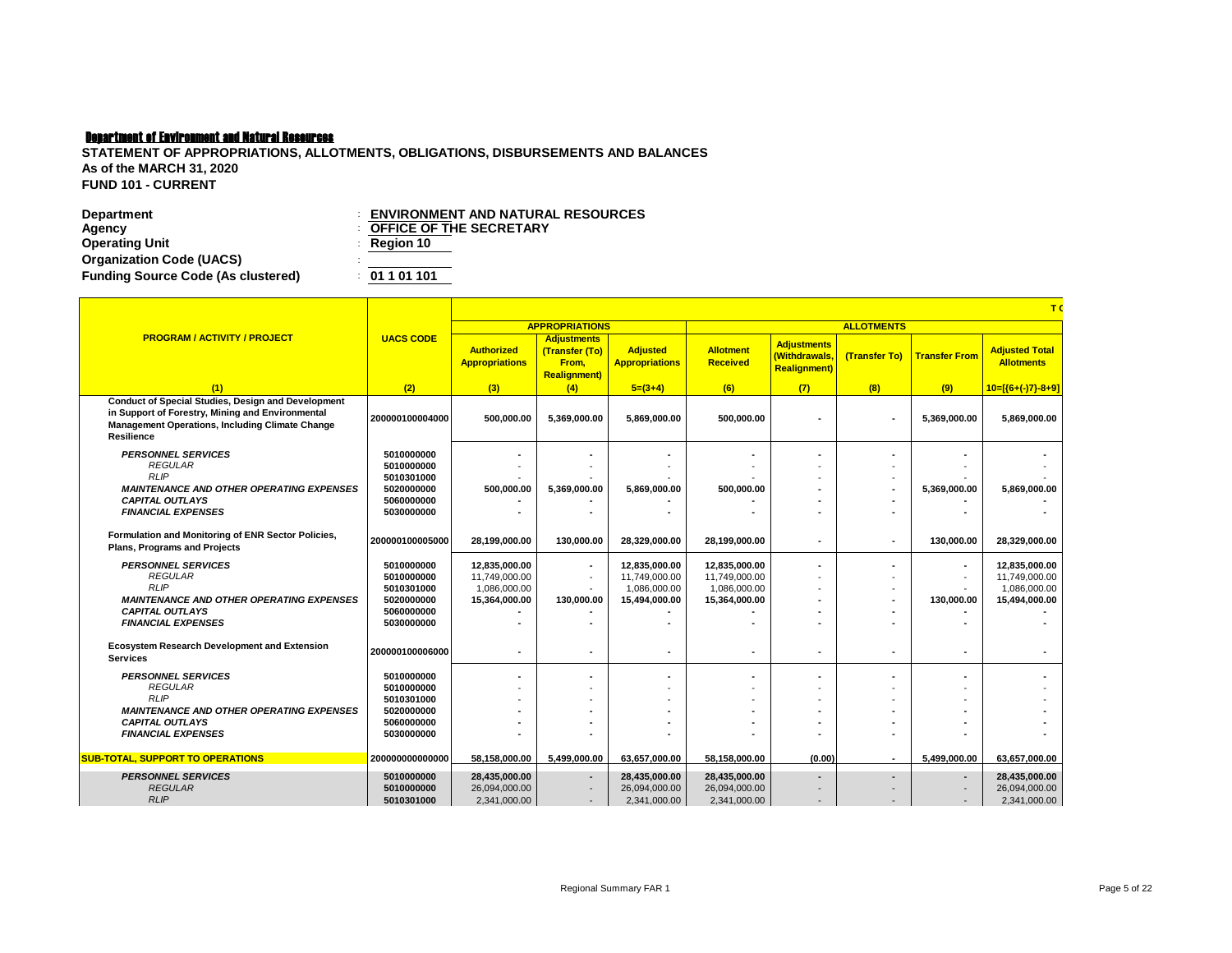| <b>Department</b>                         | <b>ENVIRONMEN</b>   | FAR No. 1                          |
|-------------------------------------------|---------------------|------------------------------------|
| Agency                                    | <b>OFFICE OF TI</b> |                                    |
| <b>Operating Unit</b>                     | <b>Region 10</b>    | <b>Current Year Appropriations</b> |
| <b>Organization Code (UACS)</b>           |                     | Supplemental Appropriations        |
| <b>Funding Source Code (As clustered)</b> | 01 1 01 101         | <b>Continuing Appropriations</b>   |
|                                           |                     |                                    |

|                                                                                                                                                                                              | bTAL                     |                                                 |                                 |                                              |                  |                                            |                                         |                                                                  |                                                |
|----------------------------------------------------------------------------------------------------------------------------------------------------------------------------------------------|--------------------------|-------------------------------------------------|---------------------------------|----------------------------------------------|------------------|--------------------------------------------|-----------------------------------------|------------------------------------------------------------------|------------------------------------------------|
|                                                                                                                                                                                              |                          |                                                 | <b>CURRENT YEAR OBLIGATIONS</b> | <b>CURRENT YEAR DISBURSEMENTS</b>            |                  |                                            | <b>BALANCES</b>                         |                                                                  |                                                |
| <b>PROGRAM / ACTIVITY / PROJECT</b>                                                                                                                                                          | <b>UACS CODE</b>         | <b>1st Quarter</b><br><b>Ending March</b><br>31 | <b>Total</b>                    | <b>1st Quarter</b><br><b>Ending March 31</b> | <b>Total</b>     | <b>Unreleased</b><br><b>Appropriations</b> | <b>Unobligated</b><br><b>Allotments</b> | <b>Unpaid Obligations</b><br><b>Due and</b><br><b>Demandable</b> | <b>Not Yet Due</b><br>and<br><b>Demandable</b> |
| (1)                                                                                                                                                                                          | (2)                      | (11)                                            | $(15=11+12+13+14)$              | (16)                                         | $20=16+17+18+19$ | $21=(5-10)$                                | $22=(10-15)$                            | (23)                                                             | (24)                                           |
| <b>Conduct of Special Studies, Design and Development</b><br>in Support of Forestry, Mining and Environmental<br><b>Management Operations, Including Climate Change</b><br><b>Resilience</b> | 200000100004000          | 4,366,541.00                                    | 4,366,541.00                    | 3,744,008.02                                 | 3,744,008.02     |                                            | 1,502,459.00                            |                                                                  | 622,532.98                                     |
| <b>PERSONNEL SERVICES</b><br><b>REGULAR</b>                                                                                                                                                  | 5010000000<br>5010000000 |                                                 |                                 |                                              |                  |                                            |                                         |                                                                  |                                                |
| <b>RLIP</b>                                                                                                                                                                                  | 5010301000               |                                                 |                                 |                                              |                  |                                            |                                         |                                                                  |                                                |
| <b>MAINTENANCE AND OTHER OPERATING EXPENSES</b>                                                                                                                                              | 5020000000               | 4,366,541.00                                    | 4,366,541.00                    | 3,744,008.02                                 | 3,744,008.02     |                                            | 1,502,459.00                            |                                                                  | 622,532.98                                     |
| <b>CAPITAL OUTLAYS</b>                                                                                                                                                                       | 5060000000               |                                                 |                                 |                                              |                  |                                            |                                         |                                                                  |                                                |
| <b>FINANCIAL EXPENSES</b>                                                                                                                                                                    | 5030000000               |                                                 |                                 |                                              |                  |                                            |                                         |                                                                  |                                                |
| Formulation and Monitoring of ENR Sector Policies,<br><b>Plans. Programs and Projects</b>                                                                                                    | 200000100005000          | 7.376.852.11                                    | 7,376,852.11                    | 6,152,175.91                                 | 6,152,175.91     | $\blacksquare$                             | 20,952,147.89                           |                                                                  | 1,224,676.20                                   |
| <b>PERSONNEL SERVICES</b>                                                                                                                                                                    | 5010000000               | 5,001,069.60                                    | 5,001,069.60                    | 4,565,687.21                                 | 4,565,687.21     | $\overline{a}$                             | 7,833,930.40                            |                                                                  | 435.382.39                                     |
| <b>REGULAR</b>                                                                                                                                                                               | 5010000000               | 4,562,835.40                                    | 4,562,835.40                    | 4,183,444.29                                 | 4,183,444.29     | $\sim$                                     | 7,186,164.60                            |                                                                  | 379.391.11                                     |
| <b>RLIP</b>                                                                                                                                                                                  | 5010301000               | 438,234.20                                      | 438.234.20                      | 382.242.92                                   | 382,242.92       | $\overline{\phantom{a}}$                   | 647.765.80                              |                                                                  | 55,991.28                                      |
| <b>MAINTENANCE AND OTHER OPERATING EXPENSES</b><br><b>CAPITAL OUTLAYS</b>                                                                                                                    | 5020000000<br>5060000000 | 2,375,782.51                                    | 2,375,782.51                    | 1,586,488.70                                 | 1,586,488.70     |                                            | 13,118,217.49                           |                                                                  | 789,293.81                                     |
| <b>FINANCIAL EXPENSES</b>                                                                                                                                                                    | 5030000000               |                                                 |                                 |                                              |                  |                                            |                                         |                                                                  |                                                |
|                                                                                                                                                                                              |                          |                                                 |                                 |                                              |                  |                                            |                                         |                                                                  |                                                |
| <b>Ecosystem Research Development and Extension</b><br><b>Services</b>                                                                                                                       | 200000100006000          |                                                 |                                 |                                              |                  |                                            |                                         |                                                                  |                                                |
| <b>PERSONNEL SERVICES</b>                                                                                                                                                                    | 5010000000               |                                                 |                                 |                                              |                  |                                            |                                         |                                                                  |                                                |
| <b>REGULAR</b>                                                                                                                                                                               | 5010000000               |                                                 |                                 |                                              |                  |                                            |                                         |                                                                  |                                                |
| <b>RLIP</b>                                                                                                                                                                                  | 5010301000               |                                                 |                                 |                                              |                  |                                            |                                         |                                                                  |                                                |
| <b>MAINTENANCE AND OTHER OPERATING EXPENSES</b><br><b>CAPITAL OUTLAYS</b>                                                                                                                    | 5020000000<br>5060000000 |                                                 |                                 |                                              |                  |                                            |                                         |                                                                  |                                                |
| <b>FINANCIAL EXPENSES</b>                                                                                                                                                                    | 5030000000               |                                                 |                                 |                                              |                  |                                            |                                         |                                                                  |                                                |
|                                                                                                                                                                                              |                          |                                                 |                                 |                                              |                  |                                            |                                         |                                                                  |                                                |
| <b>SUB-TOTAL, SUPPORT TO OPERATIONS</b>                                                                                                                                                      | 200000000000000          | 23.010.280.55                                   | 23,010,280.55                   | 18.738.772.20                                | 18,738,772.20    | $\overline{a}$                             | 40.646.719.45                           |                                                                  | 4.271.508.35                                   |
| <b>PERSONNEL SERVICES</b>                                                                                                                                                                    | 5010000000               | 10,245,307.36                                   | 10,245,307.36                   | 9,125,506.46                                 | 9,125,506.46     | $\overline{\phantom{a}}$                   | 18,189,692.64                           |                                                                  | 1,119,800.90                                   |
| <b>REGULAR</b>                                                                                                                                                                               | 5010000000               | 9,340,199.72                                    | 9,340,199.72                    | 8,436,677.14                                 | 8,436,677.14     |                                            | 16,753,800.28                           |                                                                  | 903,522.58                                     |
| <b>RLIP</b>                                                                                                                                                                                  | 5010301000               | 905,107.64                                      | 905,107.64                      | 688,829.32                                   | 688,829.32       | $\sim$                                     | 1,435,892.36                            |                                                                  | 216,278.32                                     |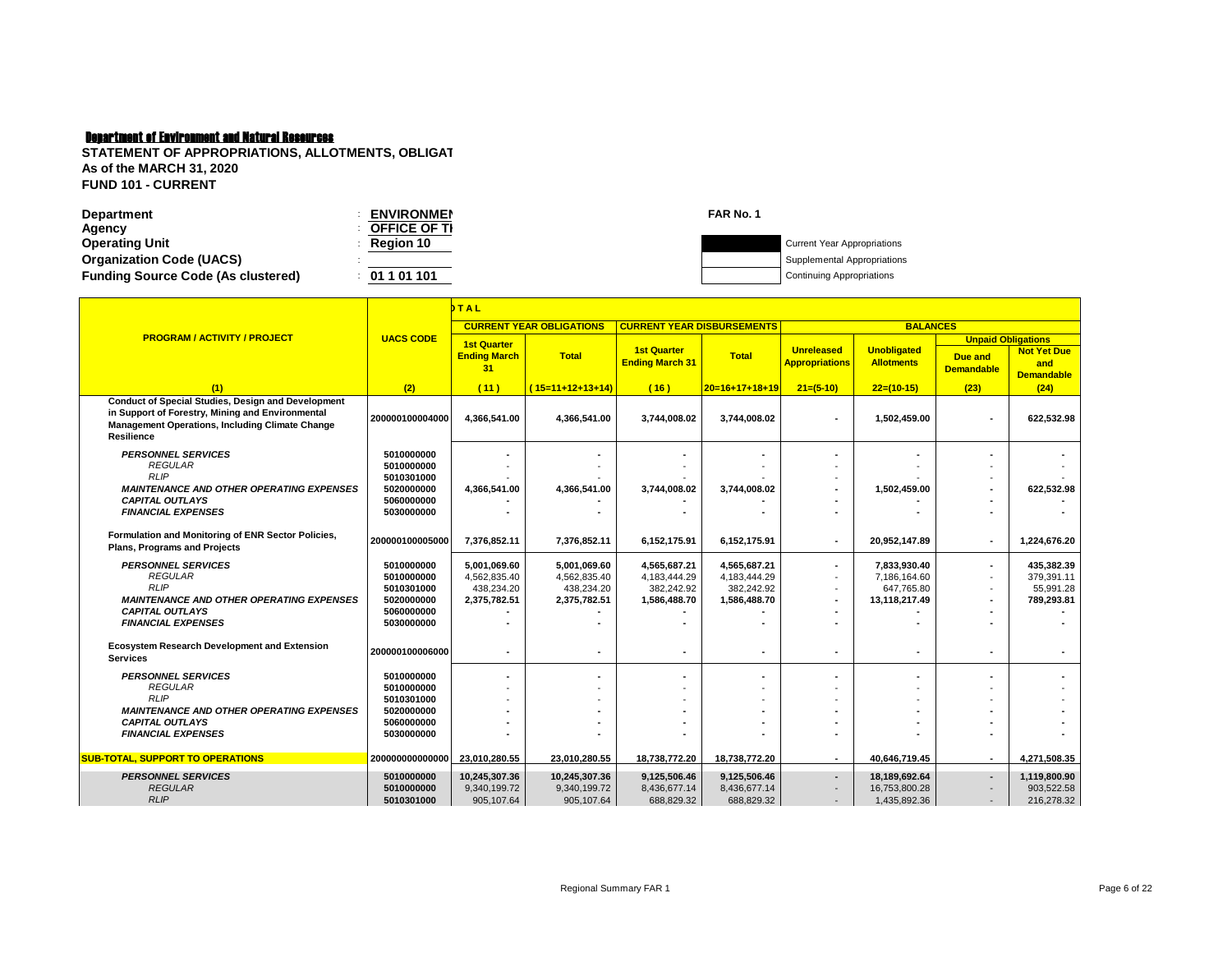| <b>Department</b>                         | <b>ENVIRONMENT AND NATURAL RESOURCES</b> |  |
|-------------------------------------------|------------------------------------------|--|
| Agency                                    | <b>COFFICE OF THE SECRETARY</b>          |  |
| <b>Operating Unit</b>                     | $\therefore$ Region 10                   |  |
| <b>Organization Code (UACS)</b>           |                                          |  |
| <b>Funding Source Code (As clustered)</b> | : 01101101                               |  |

|                                                                                                                                                                      |                                                                                  |                                                                                 |                                                                       |                                                                                 |                                                                                 |                                                            |                   |                                                              | T <sub>0</sub>                                                                  |
|----------------------------------------------------------------------------------------------------------------------------------------------------------------------|----------------------------------------------------------------------------------|---------------------------------------------------------------------------------|-----------------------------------------------------------------------|---------------------------------------------------------------------------------|---------------------------------------------------------------------------------|------------------------------------------------------------|-------------------|--------------------------------------------------------------|---------------------------------------------------------------------------------|
|                                                                                                                                                                      |                                                                                  |                                                                                 | <b>APPROPRIATIONS</b>                                                 |                                                                                 |                                                                                 |                                                            | <b>ALLOTMENTS</b> |                                                              |                                                                                 |
| <b>PROGRAM / ACTIVITY / PROJECT</b>                                                                                                                                  | <b>UACS CODE</b>                                                                 | <b>Authorized</b><br><b>Appropriations</b>                                      | <b>Adjustments</b><br>(Transfer (To)<br>From,<br><b>Realignment</b> ) | <b>Adjusted</b><br><b>Appropriations</b>                                        | <b>Allotment</b><br><b>Received</b>                                             | <b>Adjustments</b><br>(Withdrawals.<br><b>Realignment)</b> | (Transfer To)     | <b>Transfer From</b>                                         | <b>Adjusted Total</b><br><b>Allotments</b>                                      |
| (1)                                                                                                                                                                  | (2)                                                                              | (3)                                                                             | (4)                                                                   | $5=(3+4)$                                                                       | (6)                                                                             | (7)                                                        | (8)               | (9)                                                          | $10=[(6+(-)7)-8+9]$                                                             |
| <b>MAINTENANCE AND OTHER OPERATING EXPENSES</b><br><b>CAPITAL OUTLAYS</b><br><b>FINANCIAL EXPENSES</b>                                                               | 5020000000<br>5060000000<br>5030000000                                           | 23.523.000.00<br>6,200,000.00                                                   | 5,499,000.00                                                          | 29,022,000.00<br>6,200,000.00                                                   | 23,523,000.00<br>6,200,000.00                                                   | (0.00)                                                     | $\overline{a}$    | 5,499,000.00                                                 | 29,022,000.00<br>6,200,000.00                                                   |
| <b>OPERATIONS</b>                                                                                                                                                    | 300000000000000                                                                  |                                                                                 |                                                                       |                                                                                 |                                                                                 |                                                            |                   |                                                              |                                                                                 |
| <b>NATURAL RESOURCES SUSTAINABLY MANAGED</b>                                                                                                                         | 310000000000000                                                                  |                                                                                 |                                                                       |                                                                                 |                                                                                 |                                                            |                   |                                                              |                                                                                 |
| NATURAL RESOURCES ENFORCEMENT AND<br><b>REGULATORY PROGRAM</b>                                                                                                       | 310100000000000                                                                  |                                                                                 |                                                                       |                                                                                 |                                                                                 |                                                            |                   |                                                              |                                                                                 |
| Natural Resources Management<br>Arrangement/Agreement and Permit Issuance                                                                                            | 310100100001000                                                                  | 89,185,000.00                                                                   |                                                                       | 89,185,000.00                                                                   | 89,185,000.00                                                                   |                                                            |                   |                                                              | 89,185,000.00                                                                   |
| <b>PERSONNEL SERVICES</b><br><b>REGULAR</b><br><b>RLIP</b><br><b>MAINTENANCE AND OTHER OPERATING EXPENSES</b><br><b>CAPITAL OUTLAYS</b><br><b>FINANCIAL EXPENSES</b> | 5010000000<br>5010000000<br>5010301000<br>5020000000<br>5060000000<br>5030000000 | 43,472,000.00<br>40,089,000.00<br>3,383,000.00<br>40,323,000.00<br>5,390,000.00 | $\blacksquare$<br>$\overline{\phantom{a}}$                            | 43,472,000.00<br>40,089,000.00<br>3,383,000.00<br>40,323,000.00<br>5,390,000.00 | 43,472,000.00<br>40,089,000.00<br>3,383,000.00<br>40,323,000.00<br>5,390,000.00 |                                                            |                   | $\blacksquare$<br>$\overline{\phantom{a}}$<br>$\blacksquare$ | 43,472,000.00<br>40,089,000.00<br>3,383,000.00<br>40,323,000.00<br>5,390,000.00 |
| Operations against illegal environment and natural<br>resources activities                                                                                           | 310100100002000                                                                  | 1,800,000.00                                                                    | $\blacksquare$                                                        | 1.800.000.00                                                                    | 1,800,000.00                                                                    |                                                            | $\blacksquare$    | $\blacksquare$                                               | 1.800.000.00                                                                    |
| <b>PERSONNEL SERVICES</b><br><b>REGULAR</b><br><b>RLIP</b><br><b>MAINTENANCE AND OTHER OPERATING EXPENSES</b><br><b>CAPITAL OUTLAYS</b><br><b>FINANCIAL EXPENSES</b> | 5010000000<br>5010000000<br>5010301000<br>5020000000<br>5060000000<br>5030000000 | 1.800.000.00                                                                    |                                                                       | 1,800,000.00                                                                    | 1.800.000.00                                                                    |                                                            |                   |                                                              | 1.800.000.00                                                                    |
| <b>Locally Funded Project</b><br>Implementation of the Payapa at Masaganang<br>PamayaNAn (PAMANA)                                                                    | 310100200001000                                                                  |                                                                                 |                                                                       |                                                                                 |                                                                                 |                                                            | $\blacksquare$    |                                                              | ٠                                                                               |
| <b>PERSONNEL SERVICES</b><br><b>REGULAR</b>                                                                                                                          | 5010000000<br>5010000000                                                         |                                                                                 |                                                                       |                                                                                 |                                                                                 |                                                            |                   |                                                              |                                                                                 |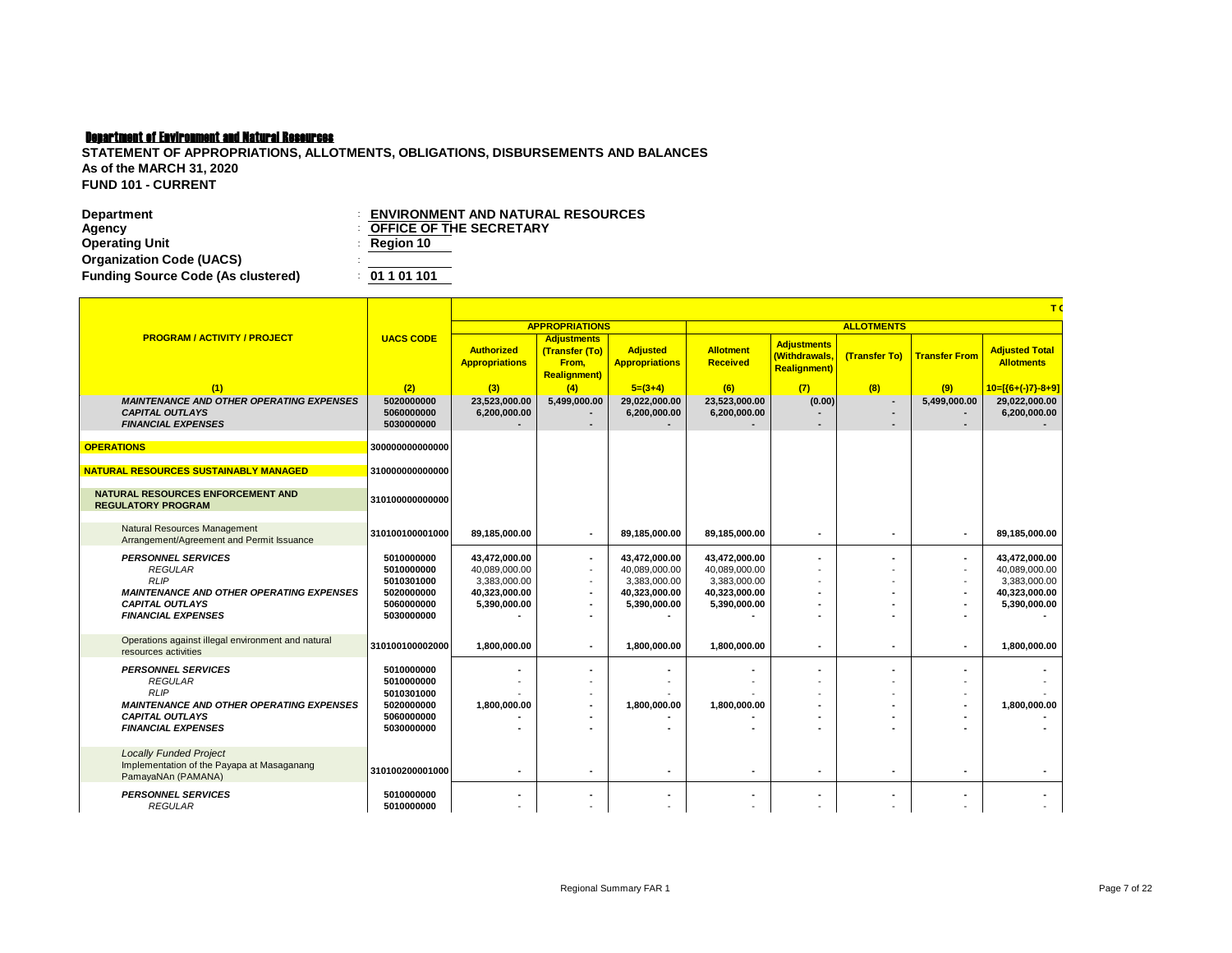| <b>ENVIRONMEN</b>   | FAR No. 1 |                                    |
|---------------------|-----------|------------------------------------|
| <b>OFFICE OF TI</b> |           |                                    |
| <b>Region 10</b>    |           | <b>Current Year Appropriations</b> |
|                     |           | Supplemental Appropriations        |
| 01 1 01 101         |           | <b>Continuing Appropriations</b>   |
|                     |           |                                    |

|                                                                                                        | <b>TAL</b>                             |                                                 |                                                |                                                |                                                |                                            |                                                |                                                                  |                                                |
|--------------------------------------------------------------------------------------------------------|----------------------------------------|-------------------------------------------------|------------------------------------------------|------------------------------------------------|------------------------------------------------|--------------------------------------------|------------------------------------------------|------------------------------------------------------------------|------------------------------------------------|
|                                                                                                        |                                        |                                                 | <b>CURRENT YEAR OBLIGATIONS</b>                | <b>CURRENT YEAR DISBURSEMENTS</b>              |                                                |                                            | <b>BALANCES</b>                                |                                                                  |                                                |
| <b>PROGRAM / ACTIVITY / PROJECT</b>                                                                    | <b>UACS CODE</b>                       | <b>1st Quarter</b><br><b>Ending March</b><br>31 | <b>Total</b>                                   | <b>1st Quarter</b><br><b>Ending March 31</b>   | <b>Total</b>                                   | <b>Unreleased</b><br><b>Appropriations</b> | <b>Unobligated</b><br><b>Allotments</b>        | <b>Unpaid Obligations</b><br><b>Due and</b><br><b>Demandable</b> | <b>Not Yet Due</b><br>and<br><b>Demandable</b> |
| (1)                                                                                                    | (2)                                    | (11)                                            | $(15=11+12+13+14)$                             | (16)                                           | $20=16+17+18+19$                               | $21=(5-10)$                                | $22=(10-15)$                                   | (23)                                                             | (24)                                           |
| <b>MAINTENANCE AND OTHER OPERATING EXPENSES</b><br><b>CAPITAL OUTLAYS</b><br><b>FINANCIAL EXPENSES</b> | 5020000000<br>5060000000<br>5030000000 | 9,138,432.19<br>3,626,541.00                    | 9,138,432.19<br>3,626,541.00                   | 6,605,390.99<br>3,007,874.75                   | 6,605,390.99<br>3,007,874.75                   | $\overline{a}$<br>$\blacksquare$           | 19,883,567.81<br>2,573,459.00                  |                                                                  | 2,533,041.20<br>618,666.25                     |
| <b>OPERATIONS</b>                                                                                      | 300000000000000                        |                                                 |                                                |                                                |                                                |                                            |                                                |                                                                  |                                                |
| NATURAL RESOURCES SUSTAINABLY MANAGED                                                                  | 310000000000000                        |                                                 |                                                |                                                |                                                |                                            |                                                |                                                                  |                                                |
| <b>NATURAL RESOURCES ENFORCEMENT AND</b><br><b>REGULATORY PROGRAM</b>                                  | 310100000000000                        |                                                 |                                                |                                                |                                                |                                            |                                                |                                                                  |                                                |
| Natural Resources Management<br>Arrangement/Agreement and Permit Issuance                              | 310100100001000                        | 26.903.625.78                                   | 26.903.625.78                                  | 22,388,250.65                                  | 22,388,250.65                                  | $\overline{\phantom{a}}$                   | 62.281.374.22                                  |                                                                  | 4.515.375.13                                   |
| <b>PERSONNEL SERVICES</b><br><b>REGULAR</b><br><b>RLIP</b>                                             | 5010000000<br>5010000000<br>5010301000 | 16,593,670.32<br>15,362,691.50<br>1.230.978.82  | 16,593,670.32<br>15,362,691.50<br>1.230.978.82 | 16,135,253.53<br>14,957,717.31<br>1.177.536.22 | 16,135,253.53<br>14,957,717.31<br>1,177,536.22 | $\blacksquare$                             | 26,878,329.68<br>24,726,308.50<br>2.152.021.18 |                                                                  | 458.416.79<br>404,974.19<br>53.442.60          |
| <b>MAINTENANCE AND OTHER OPERATING EXPENSES</b><br><b>CAPITAL OUTLAYS</b><br><b>FINANCIAL EXPENSES</b> | 5020000000<br>5060000000<br>5030000000 | 7,952,815.46<br>2,357,140.00                    | 7,952,815.46<br>2,357,140.00                   | 5,185,537.12<br>1,067,460.00                   | 5,185,537.12<br>1,067,460.00                   | $\blacksquare$                             | 32,370,184.54<br>3,032,860.00                  |                                                                  | 2,767,278.34<br>1,289,680.00                   |
| Operations against illegal environment and natural<br>resources activities                             | 310100100002000                        | 65,841.00                                       | 65,841.00                                      | 22.086.00                                      | 22,086.00                                      | $\blacksquare$                             | 1,734,159.00                                   |                                                                  | 43,755.00                                      |
| <b>PERSONNEL SERVICES</b><br><b>REGULAR</b><br><b>RLIP</b>                                             | 5010000000<br>5010000000<br>5010301000 |                                                 |                                                |                                                |                                                | $\blacksquare$                             |                                                |                                                                  |                                                |
| <b>MAINTENANCE AND OTHER OPERATING EXPENSES</b><br><b>CAPITAL OUTLAYS</b><br><b>FINANCIAL EXPENSES</b> | 5020000000<br>5060000000<br>5030000000 | 65,841.00                                       | 65,841.00                                      | 22,086.00                                      | 22,086.00                                      |                                            | 1,734,159.00                                   |                                                                  | 43,755.00                                      |
| <b>Locally Funded Project</b><br>Implementation of the Payapa at Masaganang<br>PamayaNAn (PAMANA)      | 310100200001000                        |                                                 |                                                |                                                |                                                | $\overline{\phantom{a}}$                   | $\blacksquare$                                 |                                                                  |                                                |
| <b>PERSONNEL SERVICES</b><br><b>REGULAR</b>                                                            | 5010000000<br>5010000000               |                                                 |                                                |                                                |                                                |                                            |                                                |                                                                  |                                                |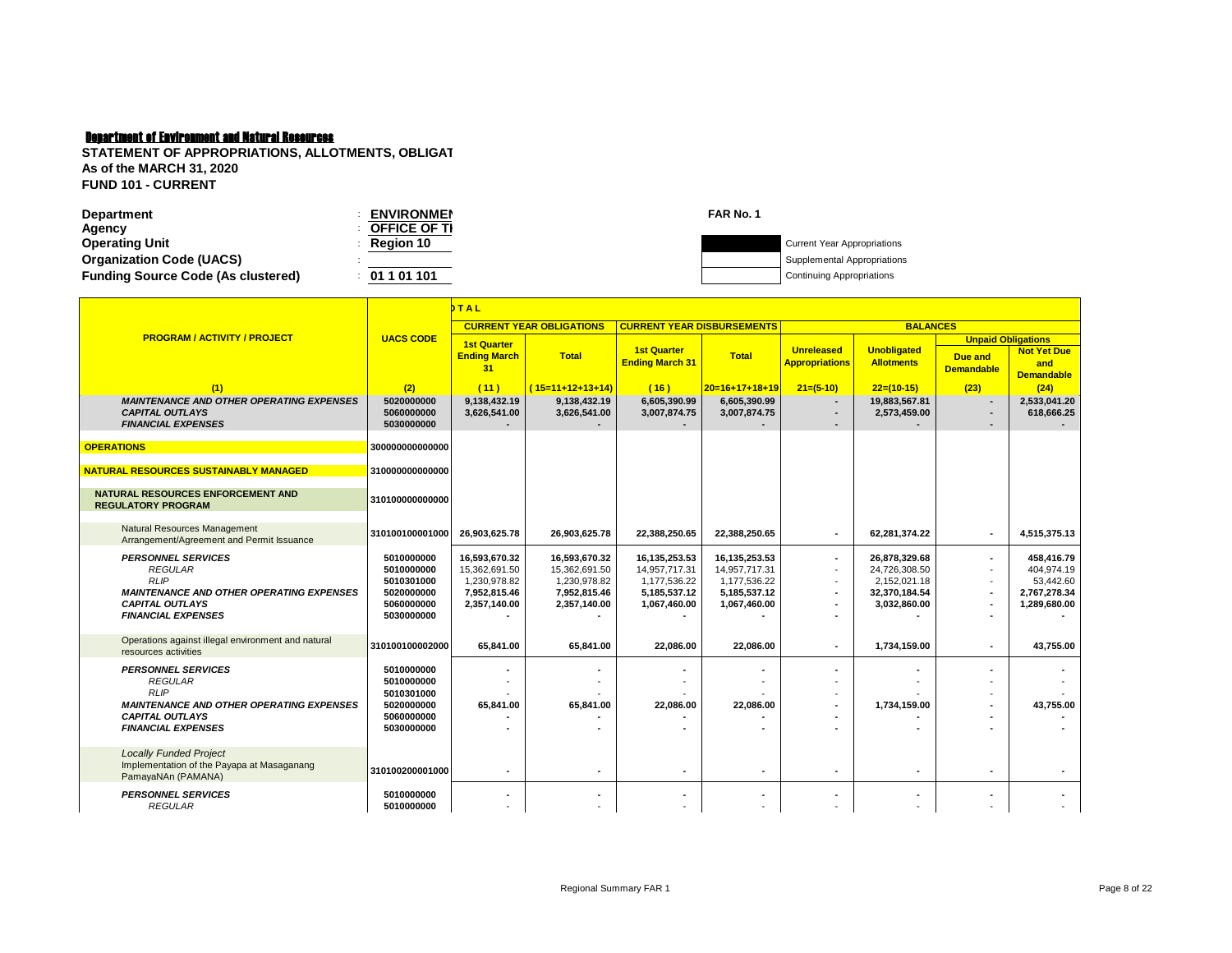| <b>Department</b>                         | <b>ENVIRONMENT AND NATURAL RESOURCES</b> |
|-------------------------------------------|------------------------------------------|
| Agency                                    | <b>COFFICE OF THE SECRETARY</b>          |
| <b>Operating Unit</b>                     | $\therefore$ Region 10                   |
| <b>Organization Code (UACS)</b>           |                                          |
| <b>Funding Source Code (As clustered)</b> | : 01101101                               |

|                                                                                                                                                                      |                                                                                  | T                                                                               |                                                                                       |                                                                                 |                                                                                 |                                                            |                          |                                                      |                                                                                 |  |  |
|----------------------------------------------------------------------------------------------------------------------------------------------------------------------|----------------------------------------------------------------------------------|---------------------------------------------------------------------------------|---------------------------------------------------------------------------------------|---------------------------------------------------------------------------------|---------------------------------------------------------------------------------|------------------------------------------------------------|--------------------------|------------------------------------------------------|---------------------------------------------------------------------------------|--|--|
|                                                                                                                                                                      |                                                                                  |                                                                                 | <b>APPROPRIATIONS</b>                                                                 |                                                                                 |                                                                                 | <b>ALLOTMENTS</b>                                          |                          |                                                      |                                                                                 |  |  |
| <b>PROGRAM / ACTIVITY / PROJECT</b>                                                                                                                                  | <b>UACS CODE</b>                                                                 | <b>Authorized</b><br><b>Appropriations</b>                                      | <b>Adjustments</b><br>(Transfer (To)<br>From.<br><b>Realignment</b> )                 | <b>Adjusted</b><br><b>Appropriations</b>                                        | <b>Allotment</b><br><b>Received</b>                                             | <b>Adjustments</b><br>(Withdrawals,<br><b>Realignment)</b> | <b>(Transfer To)</b>     | <b>Transfer From</b>                                 | <b>Adjusted Total</b><br><b>Allotments</b>                                      |  |  |
| (1)                                                                                                                                                                  | (2)                                                                              | (3)                                                                             | (4)                                                                                   | $5=(3+4)$                                                                       | (6)                                                                             | (7)                                                        | (8)                      | (9)                                                  | $10=[(6+(-)7)-8+9]$                                                             |  |  |
| <b>RLIP</b><br><b>MAINTENANCE AND OTHER OPERATING EXPENSES</b><br><b>CAPITAL OUTLAYS</b><br><b>FINANCIAL EXPENSES</b>                                                | 5010301000<br>5020000000<br>5060000000<br>5030000000                             |                                                                                 |                                                                                       |                                                                                 |                                                                                 |                                                            |                          |                                                      |                                                                                 |  |  |
| <b>TOTAL - NATURAL RESOURCES ENFORCEMENT AND</b><br><b>REGULATORY PROGRAM</b>                                                                                        | 310100000000000                                                                  | 90.985.000.00                                                                   |                                                                                       | 90.985.000.00                                                                   | 90,985,000.00                                                                   | ٠                                                          | ٠                        | ٠                                                    | 90,985,000.00                                                                   |  |  |
| <b>PERSONNEL SERVICES</b><br><b>REGULAR</b><br>RLIP<br><b>MAINTENANCE AND OTHER OPERATING EXPENSES</b><br><b>CAPITAL OUTLAYS</b><br><b>FINANCIAL EXPENSES</b>        | 5010000000<br>5010000000<br>5010301000<br>5020000000<br>5060000000<br>5030000000 | 43,472,000.00<br>40,089,000.00<br>3.383.000.00<br>42,123,000.00<br>5,390,000.00 | $\overline{\phantom{0}}$<br>$\overline{\phantom{a}}$<br>$\overline{\phantom{a}}$<br>٠ | 43,472,000.00<br>40,089,000.00<br>3.383.000.00<br>42,123,000.00<br>5,390,000.00 | 43,472,000.00<br>40,089,000.00<br>3,383,000.00<br>42,123,000.00<br>5,390,000.00 | ٠<br>$\blacksquare$                                        | ۰<br>٠<br>٠<br>٠         | ٠<br>$\overline{\phantom{a}}$<br>٠                   | 43,472,000.00<br>40,089,000.00<br>3.383.000.00<br>42,123,000.00<br>5,390,000.00 |  |  |
| <b>NATURAL RESOURCES CONSERVATION AND</b><br><b>DEVELOPMENT PROGRAM</b>                                                                                              | 310200000000000                                                                  |                                                                                 |                                                                                       |                                                                                 |                                                                                 |                                                            |                          |                                                      |                                                                                 |  |  |
| <b>Protected Areas, Caves and Wetlands Development</b><br>and Management Sub-Program                                                                                 | 310201000000000                                                                  |                                                                                 |                                                                                       |                                                                                 |                                                                                 |                                                            |                          |                                                      |                                                                                 |  |  |
| Protected Areas Development and Management                                                                                                                           | 310201100001000                                                                  | 90.120.000.00                                                                   | $\overline{\phantom{a}}$                                                              | 90.120.000.00                                                                   | 90.120.000.00                                                                   | $\blacksquare$                                             | $\overline{\phantom{a}}$ | $\blacksquare$                                       | 90,120,000.00                                                                   |  |  |
| <b>PERSONNEL SERVICES</b><br><b>REGULAR</b><br><b>RLIP</b><br><b>MAINTENANCE AND OTHER OPERATING EXPENSES</b><br><b>CAPITAL OUTLAYS</b><br><b>FINANCIAL EXPENSES</b> | 5010000000<br>5010000000<br>5010301000<br>5020000000<br>5060000000<br>5030000000 | 55,310,000.00<br>50.710.000.00<br>4,600,000.00<br>34,810,000.00                 | $\overline{\phantom{a}}$<br>÷<br>٠.                                                   | 55.310.000.00<br>50.710.000.00<br>4,600,000.00<br>34,810,000.00                 | 55.310.000.00<br>50.710.000.00<br>4,600,000.00<br>34,810,000.00                 | ۰<br>۰<br>۰                                                |                          | $\overline{\phantom{a}}$<br>$\overline{\phantom{a}}$ | 55.310.000.00<br>50,710,000.00<br>4,600,000.00<br>34,810,000.00                 |  |  |
| <b>Wildlife Resources Conservation Sub-Program</b>                                                                                                                   | 310202000000000                                                                  |                                                                                 |                                                                                       |                                                                                 |                                                                                 |                                                            |                          |                                                      |                                                                                 |  |  |
| Protection and Conservation Wildlife                                                                                                                                 | 310202100001000                                                                  | 6,105,000.00                                                                    | (0.00)                                                                                | 6.105.000.00                                                                    | 6,105,000.00                                                                    | (0.00)                                                     | (10,000.00)              | 10.000.00                                            | 6,105,000.00                                                                    |  |  |
| <b>PERSONNEL SERVICES</b><br><b>REGULAR</b><br><b>RLIP</b>                                                                                                           | 5010000000<br>5010000000<br>5010301000                                           |                                                                                 |                                                                                       |                                                                                 |                                                                                 |                                                            |                          |                                                      |                                                                                 |  |  |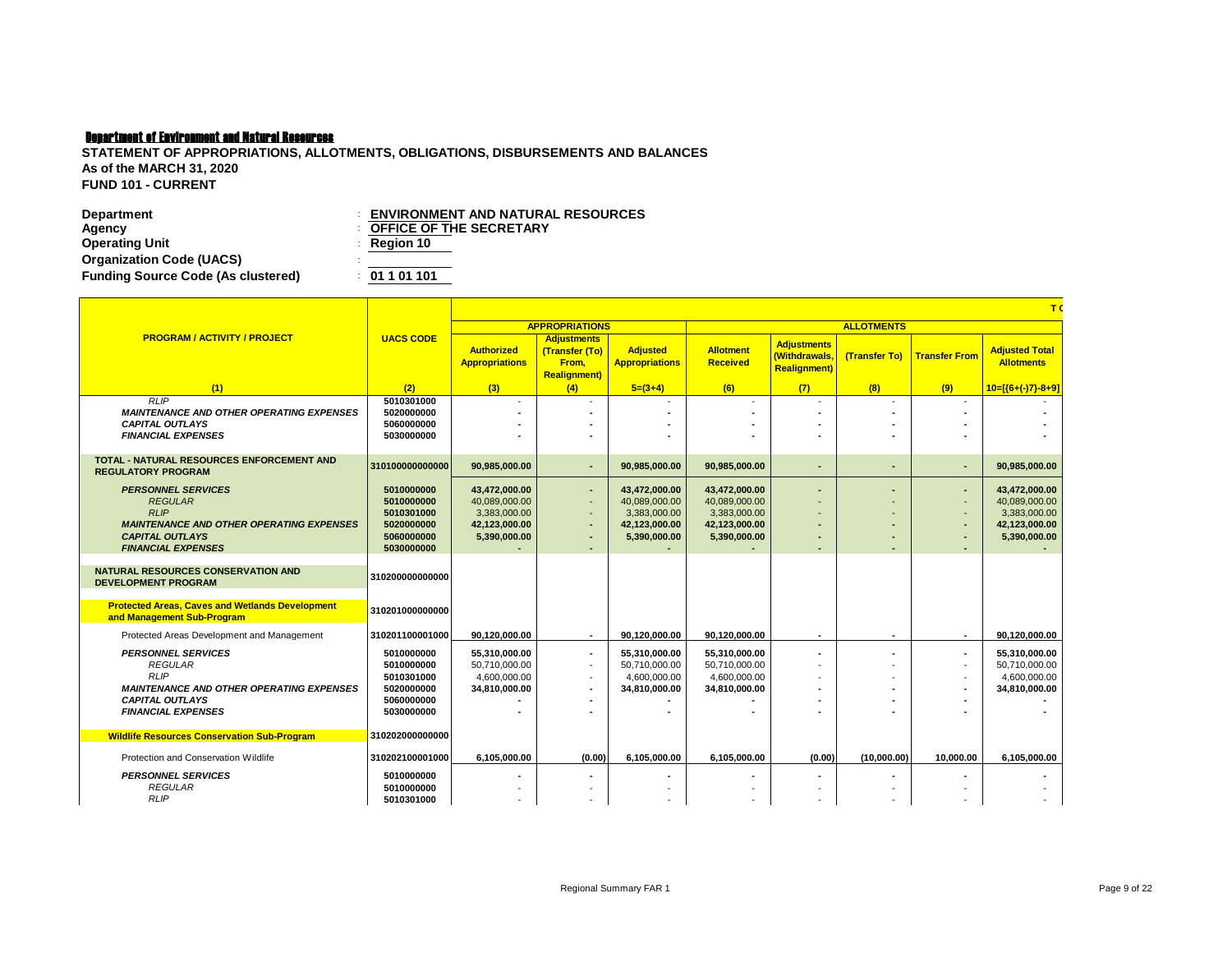Г

**STATEMENT OF APPROPRIATIONS, ALLOTMENTS, OBLIGAT As of the MARCH 31, 2020 FUND 101 - CURRENT**

Т

| Department                                | <b>ENVIRONMEN</b>   | FAR No. 1 |                                    |
|-------------------------------------------|---------------------|-----------|------------------------------------|
| Agency                                    | <b>OFFICE OF TI</b> |           |                                    |
| <b>Operating Unit</b>                     | <b>Region 10</b>    |           | <b>Current Year Appropriations</b> |
| <b>Organization Code (UACS)</b>           |                     |           | Supplemental Appropriations        |
| <b>Funding Source Code (As clustered)</b> | 01 1 01 101         |           | <b>Continuing Appropriations</b>   |
|                                           |                     |           |                                    |

|                                                                                                                                                                      |                                                                                  | <b>TAL</b>                                                                     |                                                                                |                                                                                |                                                                                |                                                                                |                                                                                 |                                                                  |                                                                       |
|----------------------------------------------------------------------------------------------------------------------------------------------------------------------|----------------------------------------------------------------------------------|--------------------------------------------------------------------------------|--------------------------------------------------------------------------------|--------------------------------------------------------------------------------|--------------------------------------------------------------------------------|--------------------------------------------------------------------------------|---------------------------------------------------------------------------------|------------------------------------------------------------------|-----------------------------------------------------------------------|
|                                                                                                                                                                      |                                                                                  |                                                                                | <b>CURRENT YEAR OBLIGATIONS</b>                                                | <b>CURRENT YEAR DISBURSEMENTS</b>                                              |                                                                                |                                                                                | <b>BALANCES</b>                                                                 |                                                                  |                                                                       |
| <b>PROGRAM / ACTIVITY / PROJECT</b>                                                                                                                                  | <b>UACS CODE</b>                                                                 | <b>1st Quarter</b><br><b>Ending March</b><br>31                                | <b>Total</b>                                                                   | <b>1st Quarter</b><br><b>Ending March 31</b>                                   | <b>Total</b>                                                                   | <b>Unreleased</b><br><b>Appropriations</b>                                     | <b>Unobligated</b><br><b>Allotments</b>                                         | <b>Unpaid Obligations</b><br><b>Due and</b><br><b>Demandable</b> | <b>Not Yet Due</b><br>and<br><b>Demandable</b>                        |
| (1)                                                                                                                                                                  | (2)                                                                              | (11)                                                                           | $(15=11+12+13+14)$                                                             | (16)                                                                           | $20=16+17+18+19$                                                               | $21=(5-10)$                                                                    | $22=(10-15)$                                                                    | (23)                                                             | (24)                                                                  |
| <b>RLIP</b><br><b>MAINTENANCE AND OTHER OPERATING EXPENSES</b><br><b>CAPITAL OUTLAYS</b><br><b>FINANCIAL EXPENSES</b>                                                | 5010301000<br>5020000000<br>5060000000<br>5030000000                             |                                                                                |                                                                                | $\overline{\phantom{a}}$                                                       |                                                                                | $\sim$                                                                         | $\overline{\phantom{a}}$                                                        | $\overline{\phantom{a}}$                                         |                                                                       |
| <b>TOTAL - NATURAL RESOURCES ENFORCEMENT AND</b><br><b>REGULATORY PROGRAM</b>                                                                                        | 310100000000000                                                                  | 26,969,466.78                                                                  | 26,969,466.78                                                                  | 22,410,336.65                                                                  | 22,410,336.65                                                                  | $\blacksquare$                                                                 | 64,015,533.22                                                                   | ٠                                                                | 4,559,130.13                                                          |
| <b>PERSONNEL SERVICES</b><br><b>REGULAR</b><br><b>RLIP</b><br><b>MAINTENANCE AND OTHER OPERATING EXPENSES</b><br><b>CAPITAL OUTLAYS</b><br><b>FINANCIAL EXPENSES</b> | 5010000000<br>5010000000<br>5010301000<br>5020000000<br>5060000000<br>5030000000 | 16,593,670.32<br>15.362.691.50<br>1,230,978.82<br>8,018,656.46<br>2,357,140.00 | 16,593,670.32<br>15.362.691.50<br>1,230,978.82<br>8,018,656.46<br>2,357,140.00 | 16,135,253.53<br>14.957.717.31<br>1,177,536.22<br>5,207,623.12<br>1,067,460.00 | 16,135,253.53<br>14.957.717.31<br>1,177,536.22<br>5,207,623.12<br>1,067,460.00 | $\blacksquare$<br>$\omega$<br>$\overline{\phantom{a}}$<br>$\blacksquare$<br>٠  | 26,878,329.68<br>24.726.308.50<br>2,152,021.18<br>34,104,343.54<br>3,032,860.00 | ٠<br>$\overline{\phantom{a}}$<br>٠<br>٠                          | 458,416.79<br>404.974.19<br>53,442.60<br>2,811,033.34<br>1,289,680.00 |
| <b>NATURAL RESOURCES CONSERVATION AND</b><br><b>DEVELOPMENT PROGRAM</b>                                                                                              | 310200000000000                                                                  |                                                                                |                                                                                |                                                                                |                                                                                |                                                                                |                                                                                 |                                                                  |                                                                       |
| <b>Protected Areas, Caves and Wetlands Development</b><br>and Management Sub-Program                                                                                 | 310201000000000                                                                  |                                                                                |                                                                                |                                                                                |                                                                                |                                                                                |                                                                                 |                                                                  |                                                                       |
| Protected Areas Development and Management                                                                                                                           | 310201100001000                                                                  | 23,726,217.65                                                                  | 23,726,217.65                                                                  | 20,348,256.03                                                                  | 20,348,256.03                                                                  | $\sim$                                                                         | 66,393,782.35                                                                   | $\overline{\phantom{a}}$                                         | 3,377,961.62                                                          |
| <b>PERSONNEL SERVICES</b><br><b>REGULAR</b><br><b>RLIP</b><br><b>MAINTENANCE AND OTHER OPERATING EXPENSES</b><br><b>CAPITAL OUTLAYS</b><br><b>FINANCIAL EXPENSES</b> | 5010000000<br>5010000000<br>5010301000<br>5020000000<br>5060000000<br>5030000000 | 17,293,205.69<br>15,907,506.81<br>1.385.698.88<br>6.433.011.96                 | 17,293,205.69<br>15,907,506.81<br>1.385.698.88<br>6,433,011.96                 | 16,531,887.57<br>15,261,563.53<br>1,270,324.04<br>3.816.368.46                 | 16,531,887.57<br>15,261,563.53<br>1,270,324.04<br>3,816,368.46                 | $\blacksquare$<br>$\overline{\phantom{a}}$<br>$\blacksquare$<br>$\blacksquare$ | 38,016,794.31<br>34.802.493.19<br>3.214.301.12<br>28,376,988.04                 | ٠<br>$\overline{\phantom{a}}$<br>٠                               | 761.318.12<br>645.943.28<br>115.374.84<br>2,616,643.50                |
| <b>Wildlife Resources Conservation Sub-Program</b>                                                                                                                   | 310202000000000                                                                  |                                                                                |                                                                                |                                                                                |                                                                                |                                                                                |                                                                                 |                                                                  |                                                                       |
| Protection and Conservation Wildlife                                                                                                                                 | 310202100001000                                                                  | 758,254.51                                                                     | 758.254.51                                                                     | 440.254.21                                                                     | 440,254.21                                                                     | $\sim$                                                                         | 5.346.745.49                                                                    | ٠                                                                | 318.000.30                                                            |
| <b>PERSONNEL SERVICES</b><br><b>REGULAR</b><br><b>RLIP</b>                                                                                                           | 5010000000<br>5010000000<br>5010301000                                           |                                                                                |                                                                                |                                                                                |                                                                                | $\overline{\phantom{a}}$                                                       |                                                                                 | ۰                                                                |                                                                       |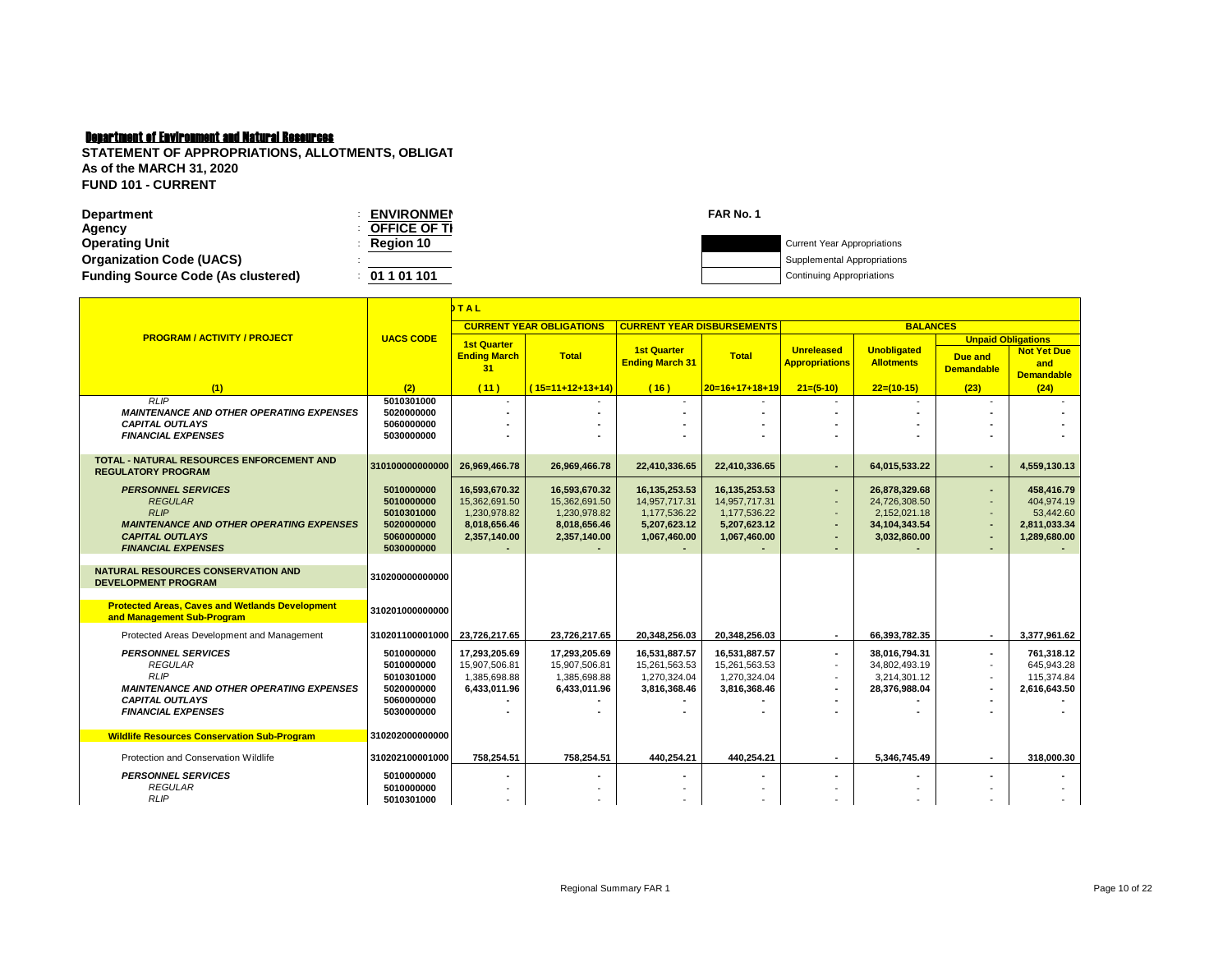| Department                                | <b>ENVIRONMENT AND NATURAL RESOURCES</b> |
|-------------------------------------------|------------------------------------------|
| Agency                                    | <b>COFFICE OF THE SECRETARY</b>          |
| <b>Operating Unit</b>                     | $\therefore$ Region 10                   |
| <b>Organization Code (UACS)</b>           |                                          |
| <b>Funding Source Code (As clustered)</b> | : 01101101                               |

|                                                                                                                                         |                                                                    |                                                                 |                                                                       |                                                                 |                                                                 |                                                            |                          |                               | T                                                               |
|-----------------------------------------------------------------------------------------------------------------------------------------|--------------------------------------------------------------------|-----------------------------------------------------------------|-----------------------------------------------------------------------|-----------------------------------------------------------------|-----------------------------------------------------------------|------------------------------------------------------------|--------------------------|-------------------------------|-----------------------------------------------------------------|
|                                                                                                                                         |                                                                    |                                                                 | <b>APPROPRIATIONS</b>                                                 |                                                                 |                                                                 |                                                            | <b>ALLOTMENTS</b>        |                               |                                                                 |
| <b>PROGRAM / ACTIVITY / PROJECT</b>                                                                                                     | <b>UACS CODE</b>                                                   | <b>Authorized</b><br><b>Appropriations</b>                      | <b>Adjustments</b><br>(Transfer (To)<br>From.<br><b>Realignment</b> ) | <b>Adjusted</b><br><b>Appropriations</b>                        | <b>Allotment</b><br><b>Received</b>                             | <b>Adjustments</b><br>(Withdrawals,<br><b>Realignment)</b> | (Transfer To)            | <b>Transfer From</b>          | <b>Adjusted Total</b><br><b>Allotments</b>                      |
| (1)                                                                                                                                     | (2)                                                                | (3)                                                             | (4)                                                                   | $5=(3+4)$                                                       | (6)                                                             | (7)                                                        | (8)                      | (9)                           | $10=[(6+(-)7)-8+9]$                                             |
| <b>MAINTENANCE AND OTHER OPERATING EXPENSES</b><br><b>CAPITAL OUTLAYS</b><br><b>FINANCIAL EXPENSES</b>                                  | 5020000000<br>5060000000<br>5030000000                             | 4.955.000.00<br>1,150,000.00                                    | (0.00)                                                                | 4.955.000.00<br>1,150,000.00                                    | 4,955,000.00<br>1,150,000.00                                    | (0.00)                                                     | (10,000.00)              | 10.000.00                     | 4,955,000.00<br>1,150,000.00                                    |
| <b>Coastal and Marine Ecosystems Rehabilitation Sub-</b><br>Program                                                                     | 310203000000000                                                    |                                                                 |                                                                       |                                                                 |                                                                 |                                                            |                          |                               |                                                                 |
| Management of Coastal and Marine Resources/Areas                                                                                        | 310203100001000                                                    | 7.336.000.00                                                    |                                                                       | 7.336.000.00                                                    | 7.336.000.00                                                    |                                                            |                          | ٠                             | 7,336,000.00                                                    |
| <b>PERSONNEL SERVICES</b><br><b>REGULAR</b><br><b>RLIP</b>                                                                              | 5010000000<br>5010000000<br>5010301000                             |                                                                 |                                                                       |                                                                 |                                                                 |                                                            |                          | ۰                             |                                                                 |
| <b>MAINTENANCE AND OTHER OPERATING EXPENSES</b><br><b>CAPITAL OUTLAYS</b><br><b>FINANCIAL EXPENSES</b>                                  | 5020000000<br>5060000000<br>5030000000                             | 7.336.000.00                                                    |                                                                       | 7,336,000.00                                                    | 7,336,000.00                                                    |                                                            |                          |                               | 7.336.000.00                                                    |
| <b>SUB- TOTAL - Coastal and Marine Ecosystems</b>                                                                                       | 310203000000000                                                    | 7,336,000.00                                                    |                                                                       | 7,336,000.00                                                    | 7,336,000.00                                                    |                                                            |                          | ٠                             | 7,336,000.00                                                    |
| <b>Rehabilitation Sub-Program</b>                                                                                                       |                                                                    |                                                                 |                                                                       |                                                                 |                                                                 |                                                            |                          |                               |                                                                 |
| <b>PERSONNEL SERVICES</b><br><b>REGULAR</b><br>RLIP                                                                                     | 5010000000<br>5010000000<br>5010301000                             | $\overline{\phantom{a}}$                                        |                                                                       | $\blacksquare$                                                  |                                                                 |                                                            |                          | ٠                             |                                                                 |
| <b>MAINTENANCE AND OTHER OPERATING EXPENSES</b>                                                                                         | 5020000000                                                         | 7.336.000.00                                                    |                                                                       | 7,336,000.00                                                    | 7.336.000.00                                                    |                                                            |                          | ٠                             | 7.336.000.00                                                    |
| <b>CAPITAL OUTLAYS</b><br><b>FINANCIAL EXPENSES</b>                                                                                     | 5060000000<br>5030000000                                           |                                                                 |                                                                       |                                                                 |                                                                 |                                                            |                          |                               |                                                                 |
| <b>Land Management Sub-Program</b>                                                                                                      | 310204000000000                                                    |                                                                 |                                                                       |                                                                 |                                                                 |                                                            |                          |                               |                                                                 |
| Land Survey, Disposition and Records Management                                                                                         | 310204100001000                                                    | 87.951.000.00                                                   | $\overline{\phantom{a}}$                                              | 87.951.000.00                                                   | 87.951.000.00                                                   | $\blacksquare$                                             | $\overline{\phantom{a}}$ | $\blacksquare$                | 87.951.000.00                                                   |
| <b>PERSONNEL SERVICES</b><br><b>REGULAR</b><br><b>RLIP</b><br><b>MAINTENANCE AND OTHER OPERATING EXPENSES</b><br><b>CAPITAL OUTLAYS</b> | 5010000000<br>5010000000<br>5010301000<br>5020000000<br>5060000000 | 74,532,000.00<br>68.414.000.00<br>6.118.000.00<br>13,419,000.00 | $\overline{\phantom{a}}$<br>$\overline{\phantom{a}}$                  | 74,532,000.00<br>68,414,000.00<br>6.118.000.00<br>13,419,000.00 | 74,532,000.00<br>68,414,000.00<br>6,118,000.00<br>13,419,000.00 |                                                            |                          | ٠<br>$\overline{\phantom{a}}$ | 74,532,000.00<br>68,414,000.00<br>6,118,000.00<br>13,419,000.00 |
| <b>FINANCIAL EXPENSES</b>                                                                                                               | 5030000000                                                         |                                                                 |                                                                       |                                                                 |                                                                 |                                                            |                          |                               |                                                                 |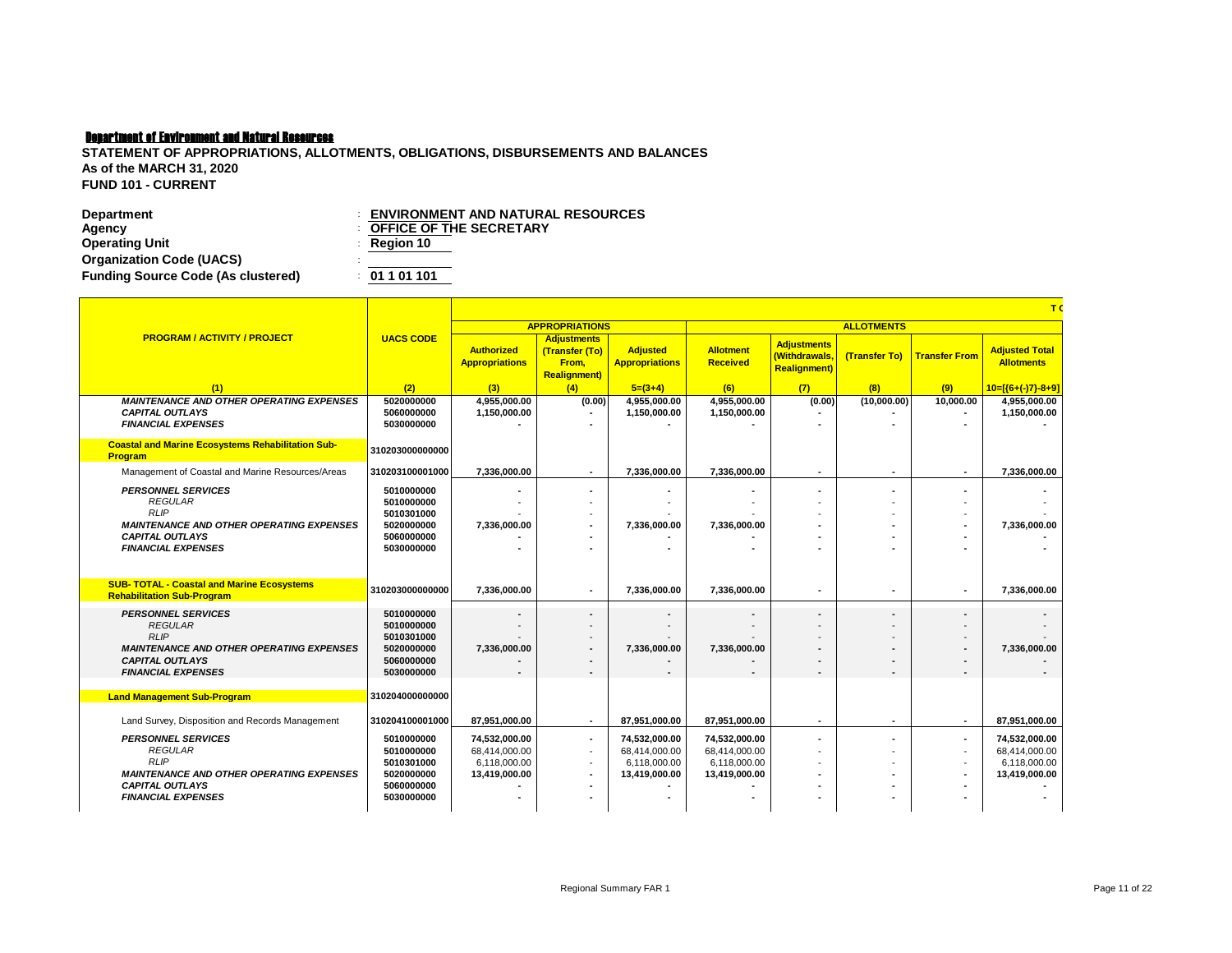| <b>Department</b>                         | <b>ENVIRONMEN</b>   | FAR No. 1 |                                    |
|-------------------------------------------|---------------------|-----------|------------------------------------|
| Agency                                    | <b>OFFICE OF TI</b> |           |                                    |
| <b>Operating Unit</b>                     | <b>Region 10</b>    |           | <b>Current Year Appropriations</b> |
| <b>Organization Code (UACS)</b>           |                     |           | Supplemental Appropriations        |
| <b>Funding Source Code (As clustered)</b> | 01 1 01 101         |           | <b>Continuing Appropriations</b>   |
|                                           |                     |           |                                    |

|                                                                                                                                                                      | DTAL                                                                             |                                                                |                                                                |                                                                |                                                                |                                                      |                                                                 |                                                                   |                                                          |
|----------------------------------------------------------------------------------------------------------------------------------------------------------------------|----------------------------------------------------------------------------------|----------------------------------------------------------------|----------------------------------------------------------------|----------------------------------------------------------------|----------------------------------------------------------------|------------------------------------------------------|-----------------------------------------------------------------|-------------------------------------------------------------------|----------------------------------------------------------|
|                                                                                                                                                                      |                                                                                  |                                                                | <b>CURRENT YEAR OBLIGATIONS</b>                                | <b>CURRENT YEAR DISBURSEMENTS</b>                              |                                                                |                                                      |                                                                 | <b>BALANCES</b>                                                   |                                                          |
| <b>PROGRAM / ACTIVITY / PROJECT</b>                                                                                                                                  | <b>UACS CODE</b>                                                                 | <b>1st Quarter</b><br><b>Ending March</b><br>31                | <b>Total</b>                                                   | <b>1st Quarter</b><br><b>Ending March 31</b>                   | <b>Total</b>                                                   | <b>Unreleased</b><br><b>Appropriations</b>           | <b>Unobligated</b><br><b>Allotments</b>                         | <b>Unpaid Obligations</b><br><b>Due and</b><br><b>Demandable</b>  | <b>Not Yet Due</b><br>and<br><b>Demandable</b>           |
| (1)                                                                                                                                                                  | (2)                                                                              | (11)                                                           | $(15=11+12+13+14)$                                             | (16)                                                           | $20=16+17+18+19$                                               | $21=(5-10)$                                          | $22=(10-15)$                                                    | (23)                                                              | (24)                                                     |
| <b>MAINTENANCE AND OTHER OPERATING EXPENSES</b><br><b>CAPITAL OUTLAYS</b><br><b>FINANCIAL EXPENSES</b>                                                               | 5020000000<br>5060000000<br>5030000000                                           | 750,254.51<br>8.000.00                                         | 750,254.51<br>8.000.00                                         | 433,054.21<br>7.200.00                                         | 433,054.21<br>7.200.00                                         | $\overline{\phantom{a}}$<br>$\overline{\phantom{a}}$ | 4,204,745.49<br>1,142,000.00                                    | ٠                                                                 | 317,200.30<br>800.00                                     |
| <b>Coastal and Marine Ecosystems Rehabilitation Sub-</b><br><b>Program</b>                                                                                           | 310203000000000                                                                  |                                                                |                                                                |                                                                |                                                                |                                                      |                                                                 |                                                                   |                                                          |
| Management of Coastal and Marine Resources/Areas                                                                                                                     | 310203100001000                                                                  | 1,301,125.06                                                   | 1,301,125.06                                                   | 835.079.84                                                     | 835,079.84                                                     | $\blacksquare$                                       | 6,034,874.94                                                    | ٠                                                                 | 466,045.22                                               |
| <b>PERSONNEL SERVICES</b><br><b>REGULAR</b><br><b>RLIP</b><br><b>MAINTENANCE AND OTHER OPERATING EXPENSES</b><br><b>CAPITAL OUTLAYS</b><br><b>FINANCIAL EXPENSES</b> | 5010000000<br>5010000000<br>5010301000<br>5020000000<br>5060000000<br>5030000000 | 1,301,125.06                                                   | 1,301,125.06                                                   | 835.079.84                                                     | 835,079.84                                                     |                                                      | 6,034,874.94                                                    | $\overline{\phantom{a}}$                                          | 466.045.22                                               |
| <b>SUB- TOTAL - Coastal and Marine Ecosystems</b><br><b>Rehabilitation Sub-Program</b>                                                                               | 310203000000000                                                                  | 1.301.125.06                                                   | 1,301,125.06                                                   | 835.079.84                                                     | 835,079.84                                                     | ۰                                                    | 6,034,874.94                                                    | ٠                                                                 | 466.045.22                                               |
| <b>PERSONNEL SERVICES</b><br><b>REGULAR</b><br><b>RLIP</b><br><b>MAINTENANCE AND OTHER OPERATING EXPENSES</b><br><b>CAPITAL OUTLAYS</b><br><b>FINANCIAL EXPENSES</b> | 5010000000<br>5010000000<br>5010301000<br>5020000000<br>5060000000<br>5030000000 | 1,301,125.06                                                   | 1,301,125.06                                                   | 835,079.84                                                     | $\blacksquare$<br>835,079.84                                   |                                                      | 6,034,874.94                                                    | ٠<br>$\overline{\phantom{a}}$                                     | 466,045.22                                               |
| <b>Land Management Sub-Program</b>                                                                                                                                   | 310204000000000                                                                  |                                                                |                                                                |                                                                |                                                                |                                                      |                                                                 |                                                                   |                                                          |
| Land Survey, Disposition and Records Management                                                                                                                      | 310204100001000                                                                  | 24,742,348.62                                                  | 24,742,348.62                                                  | 22,463,897.05                                                  | 22,463,897.05                                                  | $\overline{\phantom{a}}$                             | 63.208.651.38                                                   | $\overline{\phantom{a}}$                                          | 2,278,451.57                                             |
| <b>PERSONNEL SERVICES</b><br><b>REGULAR</b><br><b>RLIP</b><br><b>MAINTENANCE AND OTHER OPERATING EXPENSES</b><br><b>CAPITAL OUTLAYS</b><br><b>FINANCIAL EXPENSES</b> | 5010000000<br>5010000000<br>5010301000<br>5020000000<br>5060000000<br>5030000000 | 22,192,579.18<br>20.349.655.63<br>1,842,923.55<br>2,549,769.44 | 22,192,579.18<br>20,349,655.63<br>1,842,923.55<br>2,549,769.44 | 20,522,580.71<br>18,899,264.84<br>1,623,315.87<br>1,941,316.34 | 20,522,580.71<br>18.899.264.84<br>1,623,315.87<br>1,941,316.34 | $\overline{a}$<br>$\blacksquare$                     | 52.339.420.82<br>48,064,344.37<br>4,275,076.45<br>10,869,230.56 | $\blacksquare$<br>$\overline{a}$<br>$\overline{\phantom{a}}$<br>٠ | 1.669.998.47<br>1.450.390.79<br>219,607.68<br>608,453.10 |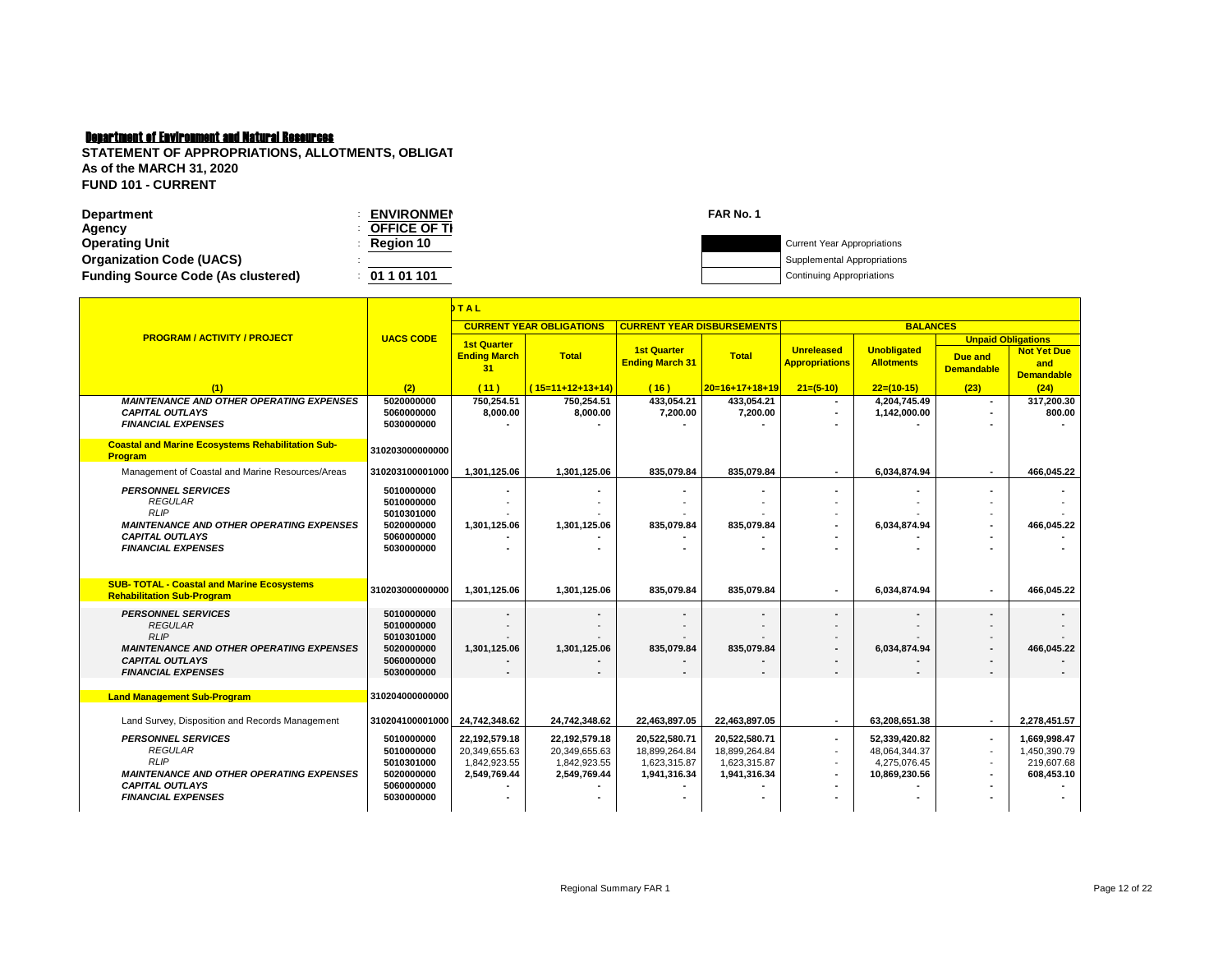| Department                                | <b>ENVIRONMENT AND NATURAL RESOURCES</b> |
|-------------------------------------------|------------------------------------------|
| Agency                                    | <b>COFFICE OF THE SECRETARY</b>          |
| <b>Operating Unit</b>                     | $\therefore$ Region 10                   |
| <b>Organization Code (UACS)</b>           |                                          |
| <b>Funding Source Code (As clustered)</b> | : 01101101                               |

|                                                                                                                                         |                                                                    | T                                                               |                                                                       |                                                                 |                                                                 |                                                             |                                                  |                                           |                                                                 |  |  |  |
|-----------------------------------------------------------------------------------------------------------------------------------------|--------------------------------------------------------------------|-----------------------------------------------------------------|-----------------------------------------------------------------------|-----------------------------------------------------------------|-----------------------------------------------------------------|-------------------------------------------------------------|--------------------------------------------------|-------------------------------------------|-----------------------------------------------------------------|--|--|--|
|                                                                                                                                         |                                                                    |                                                                 | <b>APPROPRIATIONS</b>                                                 |                                                                 |                                                                 |                                                             | <b>ALLOTMENTS</b>                                |                                           |                                                                 |  |  |  |
| <b>PROGRAM / ACTIVITY / PROJECT</b>                                                                                                     | <b>UACS CODE</b>                                                   | <b>Authorized</b><br><b>Appropriations</b>                      | <b>Adjustments</b><br>(Transfer (To)<br>From.<br><b>Realignment</b> ) | <b>Adjusted</b><br><b>Appropriations</b>                        | <b>Allotment</b><br><b>Received</b>                             | <b>Adjustments</b><br>(Withdrawals,<br><b>Realignment</b> ) | (Transfer To)                                    | <b>Transfer From</b>                      | <b>Adjusted Total</b><br><b>Allotments</b>                      |  |  |  |
| (1)                                                                                                                                     | (2)                                                                | (3)                                                             | (4)                                                                   | $5=(3+4)$                                                       | (6)                                                             | (7)                                                         | (8)                                              | (9)                                       | $10=[(6+(-)7)-8+9]$                                             |  |  |  |
| For the Requirements of the Comprehensive Agrarian<br>Reform Program                                                                    | 310204100002000                                                    | 5,124,000.00                                                    | 8,679,024.00                                                          | 13,803,024.00                                                   | 5,124,000.00                                                    | $\blacksquare$                                              | (7, 115, 395.00)                                 | 15,794,419.00                             | 13,803,024.00                                                   |  |  |  |
| <b>PERSONNEL SERVICES</b><br><b>REGULAR</b><br>RLIP                                                                                     | 5010000000<br>5010000000<br>5010301000                             | 5.124.000.00<br>5,124,000.00<br>$\overline{\phantom{a}}$        | $\blacksquare$                                                        | 5.124.000.00<br>5,124,000.00                                    | 5.124.000.00<br>5,124,000.00                                    | $\overline{\phantom{a}}$                                    | (496, 365.00)<br>(496, 365.00)                   | 496.365.00<br>496,365.00                  | 5.124.000.00<br>5,124,000.00                                    |  |  |  |
| <b>MAINTENANCE AND OTHER OPERATING EXPENSES</b>                                                                                         | 5020000000                                                         | $\blacksquare$                                                  | 8.679.024.00                                                          | 8,679,024.00                                                    |                                                                 | $\blacksquare$                                              | (6,619,030.00)                                   | 15.298.054.00                             | 8,679,024.00                                                    |  |  |  |
| <b>CAPITAL OUTLAYS</b><br><b>FINANCIAL EXPENSES</b>                                                                                     | 5060000000<br>5030000000                                           |                                                                 |                                                                       |                                                                 |                                                                 |                                                             |                                                  |                                           |                                                                 |  |  |  |
| Program Beneficiaries Development                                                                                                       | 310204100002000                                                    | $\sim$                                                          | 8.444.184.00                                                          | 8.444.184.00                                                    | $\overline{\phantom{a}}$                                        | $\overline{\phantom{a}}$                                    | (6.619.030.00)                                   | 15.063.214.00                             | 8.444.184.00                                                    |  |  |  |
| <b>PERSONNEL SERVICES</b><br><b>REGULAR</b><br><b>RLIP</b>                                                                              | 5010000000<br>5010000000<br>5010301000                             | ٠                                                               |                                                                       |                                                                 |                                                                 |                                                             |                                                  |                                           |                                                                 |  |  |  |
| <b>MAINTENANCE AND OTHER OPERATING EXPENSES</b><br><b>CAPITAL OUTLAYS</b>                                                               | 5020000000<br>5060000000                                           |                                                                 | 8.444.184.00                                                          | 8.444.184.00                                                    |                                                                 | $\overline{\phantom{a}}$                                    | (6.619.030.00)                                   | 15.063.214.00                             | 8.444.184.00                                                    |  |  |  |
| <b>FINANCIAL EXPENSES</b>                                                                                                               | 5030000000                                                         |                                                                 |                                                                       |                                                                 |                                                                 |                                                             |                                                  |                                           |                                                                 |  |  |  |
| Land Surveys and Disposition                                                                                                            | 310204100002000                                                    | 5.124.000.00                                                    | 234,840.00                                                            | 5,358,840.00                                                    | 5,124,000.00                                                    |                                                             | (496, 365.00)                                    | 731,205.00                                | 5,358,840.00                                                    |  |  |  |
| <b>PERSONNEL SERVICES</b><br><b>REGULAR</b><br><b>RLIP</b>                                                                              | 5010000000<br>5010000000<br>5010301000                             | 5,124,000.00<br>5.124.000.00                                    | $\overline{\phantom{a}}$<br>$\overline{\phantom{a}}$                  | 5,124,000.00<br>5.124.000.00                                    | 5,124,000.00<br>5,124,000.00                                    | $\overline{\phantom{a}}$                                    | (496, 365.00)<br>(496.365.00)                    | 496.365.00<br>496.365.00                  | 5,124,000.00<br>5,124,000.00                                    |  |  |  |
| <b>MAINTENANCE AND OTHER OPERATING EXPENSES</b>                                                                                         | 5020000000                                                         |                                                                 | 234,840.00                                                            | 234.840.00                                                      |                                                                 |                                                             |                                                  | 234,840.00                                | 234.840.00                                                      |  |  |  |
| <b>CAPITAL OUTLAYS</b>                                                                                                                  | 5060000000                                                         |                                                                 |                                                                       |                                                                 |                                                                 |                                                             |                                                  |                                           |                                                                 |  |  |  |
| <b>FINANCIAL EXPENSES</b>                                                                                                               | 5030000000                                                         |                                                                 |                                                                       |                                                                 |                                                                 |                                                             |                                                  |                                           |                                                                 |  |  |  |
| <b>SUB TOTAL - Land Management Sub-Program</b>                                                                                          | 310204000000000                                                    | 93.075.000.00                                                   | 8.679.024.00                                                          | 101,754,024.00                                                  | 93,075,000.00                                                   | $\blacksquare$                                              |                                                  | (7,115,395.00) 15,794,419.00              | 101,754,024.00                                                  |  |  |  |
| <b>PERSONNEL SERVICES</b><br><b>REGULAR</b><br><b>RLIP</b><br><b>MAINTENANCE AND OTHER OPERATING EXPENSES</b><br><b>CAPITAL OUTLAYS</b> | 5010000000<br>5010000000<br>5010301000<br>5020000000<br>5060000000 | 79,656,000.00<br>73,538,000.00<br>6.118.000.00<br>13,419,000.00 | $\blacksquare$<br>$\overline{\phantom{a}}$<br>8,679,024.00            | 79,656,000.00<br>73,538,000.00<br>6.118.000.00<br>22,098,024.00 | 79,656,000.00<br>73,538,000.00<br>6,118,000.00<br>13,419,000.00 | $\overline{\phantom{a}}$<br>$\blacksquare$                  | (496, 365.00)<br>(496, 365.00)<br>(6,619,030.00) | 496,365.00<br>496,365.00<br>15,298,054.00 | 79,656,000.00<br>73,538,000.00<br>6,118,000.00<br>22,098,024.00 |  |  |  |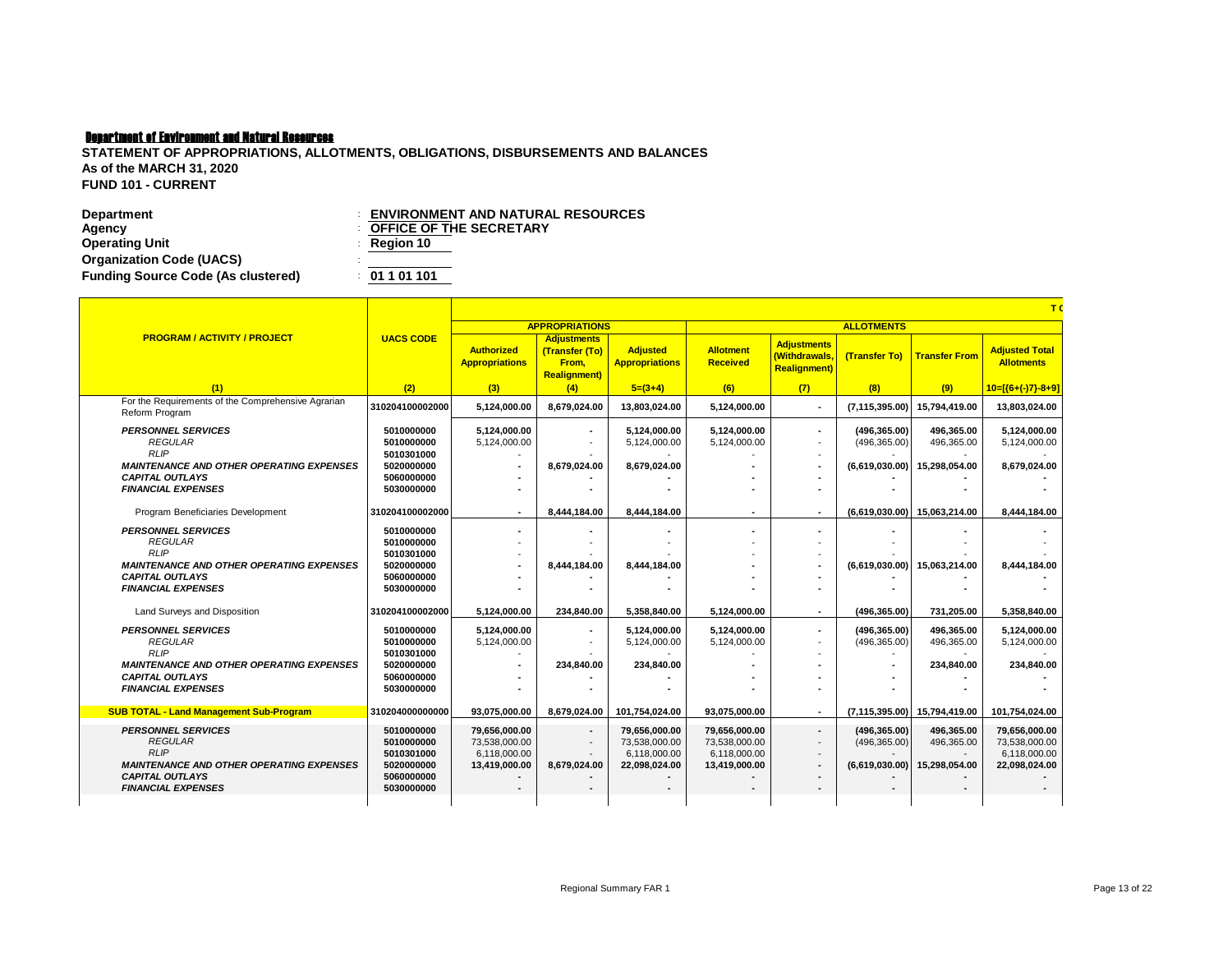| Department                                | <b>ENVIRONMEN</b>   | FAR No. |                                    |
|-------------------------------------------|---------------------|---------|------------------------------------|
| Agency                                    | <b>OFFICE OF TI</b> |         |                                    |
| <b>Operating Unit</b>                     | <b>Region 10</b>    |         | <b>Current Year Appropriations</b> |
| <b>Organization Code (UACS)</b>           |                     |         | Supplemental Appropriations        |
| <b>Funding Source Code (As clustered)</b> | 01 1 01 101         |         | Continuing Appropriations          |
|                                           |                     |         |                                    |

|                                                                           | THAL                                   |                                                 |                                 |                                              |                              |                                            |                                         |                                                                  |                                                |
|---------------------------------------------------------------------------|----------------------------------------|-------------------------------------------------|---------------------------------|----------------------------------------------|------------------------------|--------------------------------------------|-----------------------------------------|------------------------------------------------------------------|------------------------------------------------|
|                                                                           |                                        |                                                 | <b>CURRENT YEAR OBLIGATIONS</b> | <b>CURRENT YEAR DISBURSEMENTS</b>            |                              |                                            | <b>BALANCES</b>                         |                                                                  |                                                |
| <b>PROGRAM / ACTIVITY / PROJECT</b>                                       | <b>UACS CODE</b>                       | <b>1st Quarter</b><br><b>Ending March</b><br>31 | <b>Total</b>                    | <b>1st Quarter</b><br><b>Ending March 31</b> | <b>Total</b>                 | <b>Unreleased</b><br><b>Appropriations</b> | <b>Unobligated</b><br><b>Allotments</b> | <b>Unpaid Obligations</b><br><b>Due and</b><br><b>Demandable</b> | <b>Not Yet Due</b><br>and<br><b>Demandable</b> |
| (1)                                                                       | (2)                                    | (11)                                            | $(15=11+12+13+14)$              | (16)                                         | $20=16+17+18+19$             | $21=(5-10)$                                | $22=(10-15)$                            | (23)                                                             | (24)                                           |
| For the Requirements of the Comprehensive Agrarian<br>Reform Program      | 310204100002000                        | 1,550,953.80                                    | 1,550,953.80                    | 1,339,130.08                                 | 1,339,130.08                 | $\blacksquare$                             | 12,252,070.20                           | $\overline{\phantom{a}}$                                         | 211,823.72                                     |
| <b>PERSONNEL SERVICES</b><br><b>REGULAR</b><br><b>RLIP</b>                | 5010000000<br>5010000000<br>5010301000 | 1,420,452.80<br>1,420,452.80                    | 1,420,452.80<br>1,420,452.80    | 1,323,784.08<br>1,323,784.08                 | 1,323,784.08<br>1,323,784.08 | $\blacksquare$                             | 3.703.547.20<br>3,703,547.20            | ٠                                                                | 96.668.72<br>96,668.72                         |
| <b>MAINTENANCE AND OTHER OPERATING EXPENSES</b>                           | 5020000000                             | 130.501.00                                      | 130,501.00                      | 15,346.00                                    | 15,346.00                    |                                            | 8,548,523.00                            | ٠                                                                | 115,155.00                                     |
| <b>CAPITAL OUTLAYS</b>                                                    | 5060000000                             |                                                 |                                 |                                              |                              |                                            |                                         |                                                                  |                                                |
| <b>FINANCIAL EXPENSES</b>                                                 | 5030000000                             |                                                 |                                 |                                              |                              |                                            |                                         |                                                                  |                                                |
| Program Beneficiaries Development                                         | 310204100002000                        | 129.081.00                                      | 129.081.00                      | 13.926.00                                    | 13.926.00                    | $\blacksquare$                             | 8,315,103.00                            | $\overline{\phantom{a}}$                                         | 115.155.00                                     |
| <b>PERSONNEL SERVICES</b>                                                 | 5010000000                             |                                                 |                                 |                                              |                              |                                            |                                         |                                                                  |                                                |
| <b>REGULAR</b>                                                            | 5010000000                             |                                                 |                                 |                                              |                              |                                            |                                         |                                                                  |                                                |
| <b>RLIP</b>                                                               | 5010301000                             |                                                 |                                 |                                              |                              |                                            |                                         |                                                                  |                                                |
| <b>MAINTENANCE AND OTHER OPERATING EXPENSES</b><br><b>CAPITAL OUTLAYS</b> | 5020000000<br>5060000000               | 129.081.00                                      | 129.081.00                      | 13.926.00                                    | 13.926.00                    |                                            | 8,315,103.00                            |                                                                  | 115.155.00                                     |
| <b>FINANCIAL EXPENSES</b>                                                 | 5030000000                             |                                                 |                                 |                                              |                              |                                            |                                         |                                                                  |                                                |
|                                                                           |                                        |                                                 |                                 |                                              |                              |                                            |                                         |                                                                  |                                                |
| Land Surveys and Disposition                                              | 310204100002000                        | 1,421,872.80                                    | 1,421,872.80                    | 1,325,204.08                                 | 1,325,204.08                 | $\blacksquare$                             | 3,936,967.20                            | $\overline{\phantom{a}}$                                         | 96,668.72                                      |
| <b>PERSONNEL SERVICES</b>                                                 | 5010000000                             | 1,420,452.80                                    | 1,420,452.80                    | 1,323,784.08                                 | 1,323,784.08                 |                                            | 3,703,547.20                            | ٠                                                                | 96.668.72                                      |
| <b>REGULAR</b>                                                            | 5010000000                             | 1,420,452.80                                    | 1,420,452.80                    | 1,323,784.08                                 | 1,323,784.08                 |                                            | 3,703,547.20                            |                                                                  | 96.668.72                                      |
| <b>RLIP</b>                                                               | 5010301000                             |                                                 |                                 |                                              |                              |                                            |                                         |                                                                  |                                                |
| <b>MAINTENANCE AND OTHER OPERATING EXPENSES</b>                           | 5020000000                             | 1,420.00                                        | 1,420.00                        | 1,420.00                                     | 1,420.00                     |                                            | 233,420.00                              |                                                                  |                                                |
| <b>CAPITAL OUTLAYS</b><br><b>FINANCIAL EXPENSES</b>                       | 5060000000<br>5030000000               |                                                 |                                 |                                              |                              |                                            |                                         |                                                                  |                                                |
|                                                                           |                                        |                                                 |                                 |                                              |                              |                                            |                                         |                                                                  |                                                |
| <b>SUB TOTAL - Land Management Sub-Program</b>                            | 310204000000000                        | 26,293,302.42                                   | 26,293,302.42                   | 23,803,027.13                                | 23,803,027.13                |                                            | 75,460,721.58                           | $\overline{\phantom{a}}$                                         | 2,490,275.29                                   |
| <b>PERSONNEL SERVICES</b>                                                 | 5010000000                             | 23,613,031.98                                   | 23,613,031.98                   | 21,846,364.79                                | 21,846,364.79                | $\overline{\phantom{a}}$                   | 56,042,968.02                           | $\blacksquare$                                                   | 1,766,667.19                                   |
| <b>REGULAR</b>                                                            | 5010000000                             | 21,770,108.43                                   | 21,770,108.43                   | 20,223,048.92                                | 20,223,048.92                |                                            | 51,767,891.57                           | $\overline{\phantom{a}}$                                         | 1,547,059.51                                   |
| <b>RLIP</b>                                                               | 5010301000                             | 1,842,923.55                                    | 1,842,923.55                    | 1,623,315.87                                 | 1,623,315.87                 |                                            | 4,275,076.45                            | $\overline{\phantom{a}}$                                         | 219,607.68                                     |
| <b>MAINTENANCE AND OTHER OPERATING EXPENSES</b><br><b>CAPITAL OUTLAYS</b> | 5020000000<br>5060000000               | 2,680,270.44                                    | 2,680,270.44                    | 1,956,662.34                                 | 1,956,662.34                 |                                            | 19,417,753.56                           | $\blacksquare$                                                   | 723,608.10                                     |
| <b>FINANCIAL EXPENSES</b>                                                 | 5030000000                             |                                                 |                                 |                                              |                              | $\overline{\phantom{a}}$                   |                                         | $\overline{\phantom{a}}$                                         |                                                |
|                                                                           |                                        |                                                 |                                 |                                              |                              |                                            |                                         |                                                                  |                                                |
|                                                                           |                                        |                                                 |                                 |                                              |                              |                                            |                                         |                                                                  |                                                |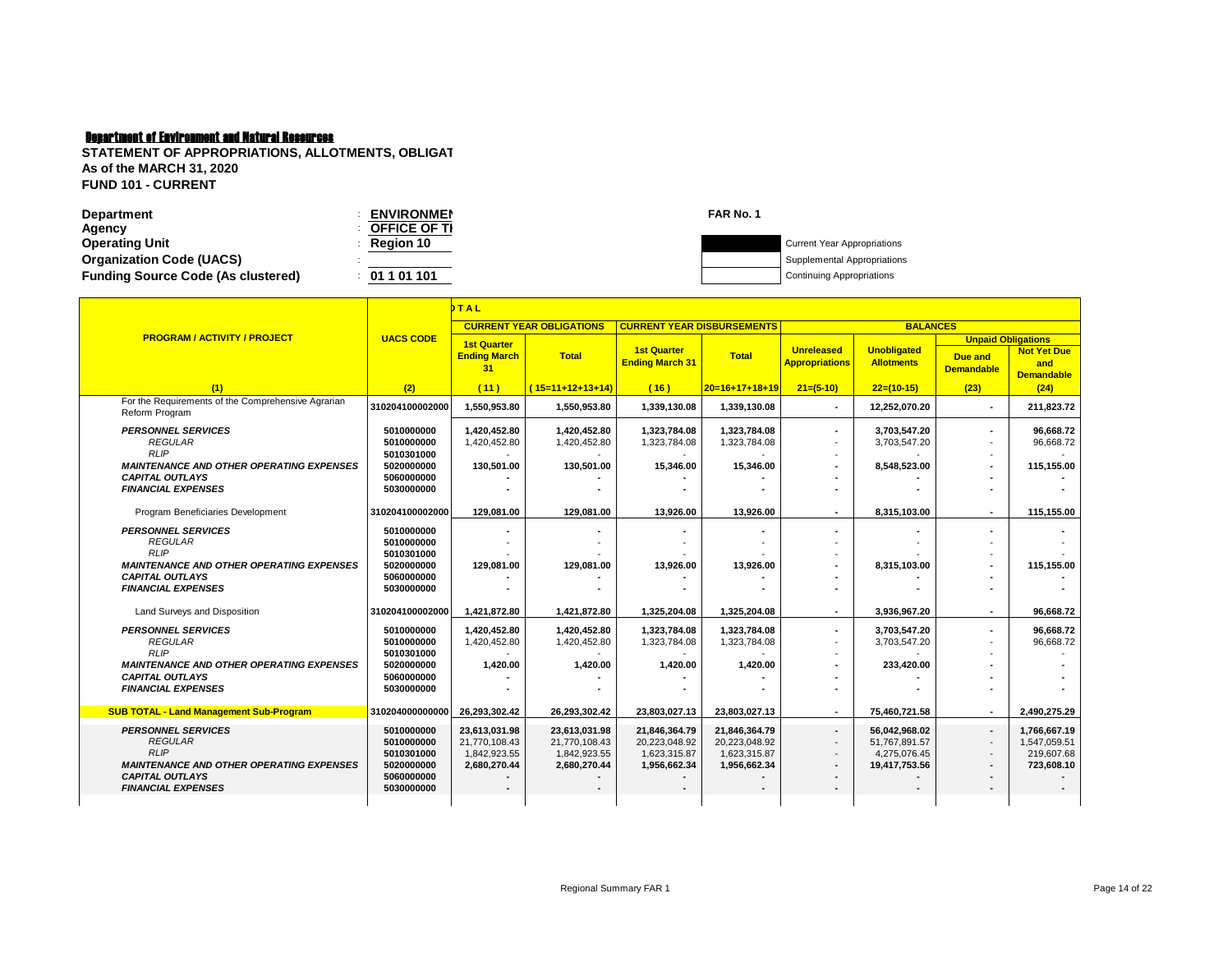| Department                                | <b>ENVIRONMENT AND NATURAL RESOURCES</b> |
|-------------------------------------------|------------------------------------------|
| Agency                                    | <b>COFFICE OF THE SECRETARY</b>          |
| <b>Operating Unit</b>                     | $\therefore$ Region 10                   |
| <b>Organization Code (UACS)</b>           |                                          |
| <b>Funding Source Code (As clustered)</b> | : 01101101                               |

|                                                                                        |                                        | T(                                             |                                                                       |                                                |                                                |                                                            |                          |                                |                                                |  |  |  |
|----------------------------------------------------------------------------------------|----------------------------------------|------------------------------------------------|-----------------------------------------------------------------------|------------------------------------------------|------------------------------------------------|------------------------------------------------------------|--------------------------|--------------------------------|------------------------------------------------|--|--|--|
|                                                                                        |                                        |                                                | <b>APPROPRIATIONS</b>                                                 |                                                |                                                |                                                            | <b>ALLOTMENTS</b>        |                                |                                                |  |  |  |
| <b>PROGRAM / ACTIVITY / PROJECT</b>                                                    | <b>UACS CODE</b>                       | <b>Authorized</b><br><b>Appropriations</b>     | <b>Adjustments</b><br>(Transfer (To)<br>From.<br><b>Realignment</b> ) | <b>Adjusted</b><br><b>Appropriations</b>       | <b>Allotment</b><br><b>Received</b>            | <b>Adjustments</b><br>(Withdrawals,<br><b>Realignment)</b> | (Transfer To)            | <b>Transfer From</b>           | <b>Adjusted Total</b><br><b>Allotments</b>     |  |  |  |
| (1)                                                                                    | (2)                                    | (3)                                            | (4)                                                                   | $5=(3+4)$                                      | (6)                                            | (7)                                                        | (8)                      | (9)                            | $10=[(6+(-)7)-8+9]$                            |  |  |  |
| <b>Forest and Watershed Management Sub-Program</b>                                     | 310205000000000                        |                                                |                                                                       |                                                |                                                |                                                            |                          |                                |                                                |  |  |  |
| Forest Development, Rehabilitation and Maintenance<br>and Protection                   | 310205100001000                        | 286,083,000.00                                 |                                                                       | 286,083,000.00                                 | 286,083,000.00                                 |                                                            | (146, 700.00)            | 146,700.00                     | 286,083,000.00                                 |  |  |  |
| <b>PERSONNEL SERVICES</b><br><b>REGULAR</b><br><b>RLIP</b>                             | 5010000000<br>5010000000<br>5010301000 | 95.441.000.00<br>87,543,000.00<br>7.898.000.00 | $\blacksquare$                                                        | 95.441.000.00<br>87,543,000.00<br>7.898.000.00 | 95.441.000.00<br>87,543,000.00<br>7,898,000.00 |                                                            |                          | ٠<br>$\overline{\phantom{a}}$  | 95.441.000.00<br>87,543,000.00<br>7,898,000.00 |  |  |  |
| <b>MAINTENANCE AND OTHER OPERATING EXPENSES</b>                                        | 5020000000                             | 49,071,000.00                                  |                                                                       | 49,071,000.00                                  | 49,071,000.00                                  |                                                            | (146, 700.00)            | 146,700.00                     | 49,071,000.00                                  |  |  |  |
| <b>CAPITAL OUTLAYS</b>                                                                 | 5060000000                             | 141,571,000.00                                 |                                                                       | 141,571,000.00                                 | 141,571,000.00                                 |                                                            |                          |                                | 141,571,000.00                                 |  |  |  |
| <b>FINANCIAL EXPENSES</b>                                                              | 5030000000                             |                                                |                                                                       |                                                |                                                |                                                            |                          |                                |                                                |  |  |  |
| Soil Conservation and Watershed Management<br>including River Basin and Management and | 310205100002000                        | 17,450,000.00                                  | $\overline{\phantom{a}}$                                              | 17.450.000.00                                  | 17.450.000.00                                  | $\overline{\phantom{a}}$                                   | (161.000.00)             | 161.000.00                     | 17.450.000.00                                  |  |  |  |
| <b>PERSONNEL SERVICES</b>                                                              | 5010000000                             |                                                |                                                                       |                                                |                                                |                                                            |                          |                                |                                                |  |  |  |
| <b>REGULAR</b>                                                                         | 5010000000                             |                                                |                                                                       |                                                |                                                |                                                            |                          |                                |                                                |  |  |  |
| <b>RLIP</b>                                                                            | 5010301000                             |                                                |                                                                       |                                                |                                                |                                                            |                          |                                |                                                |  |  |  |
| <b>MAINTENANCE AND OTHER OPERATING EXPENSES</b><br><b>CAPITAL OUTLAYS</b>              | 5020000000<br>5060000000               | 2,800,000.00<br>14.650.000.00                  |                                                                       | 2,800,000.00<br>14.650.000.00                  | 2,800,000.00<br>14,650,000.00                  |                                                            | (161,000.00)             | 161,000.00                     | 2,800,000.00<br>14,650,000.00                  |  |  |  |
| <b>FINANCIAL EXPENSES</b>                                                              | 5030000000                             |                                                |                                                                       |                                                |                                                |                                                            |                          |                                |                                                |  |  |  |
|                                                                                        |                                        |                                                |                                                                       |                                                |                                                |                                                            |                          |                                |                                                |  |  |  |
|                                                                                        |                                        |                                                |                                                                       |                                                |                                                |                                                            |                          |                                |                                                |  |  |  |
| <b>SUB TOTAL - Forest and Watershed Management Sub-</b><br><b>Program</b>              | 310205000000000                        | 303.533.000.00                                 |                                                                       | 303.533.000.00                                 | 303.533.000.00                                 |                                                            | (307,700.00)             | 307.700.00                     | 303.533.000.00                                 |  |  |  |
| <b>PERSONNEL SERVICES</b>                                                              | 5010000000                             | 95,441,000.00                                  | $\overline{\phantom{a}}$                                              | 95,441,000.00                                  | 95.441.000.00                                  |                                                            | $\overline{\phantom{a}}$ | ٠                              | 95,441,000.00                                  |  |  |  |
| <b>REGULAR</b>                                                                         | 5010000000                             | 87,543,000.00                                  |                                                                       | 87,543,000.00                                  | 87,543,000.00                                  |                                                            |                          |                                | 87,543,000.00                                  |  |  |  |
| <b>RLIP</b>                                                                            | 5010301000                             | 7,898,000.00                                   | $\overline{\phantom{a}}$                                              | 7,898,000.00                                   | 7,898,000.00                                   |                                                            |                          |                                | 7,898,000.00                                   |  |  |  |
| <b>MAINTENANCE AND OTHER OPERATING EXPENSES</b><br><b>CAPITAL OUTLAYS</b>              | 5020000000<br>5060000000               | 51.871.000.00<br>156,221,000.00                | $\overline{\phantom{a}}$                                              | 51.871.000.00<br>156,221,000.00                | 51.871.000.00<br>156,221,000.00                |                                                            | (307.700.00)             | 307.700.00                     | 51,871,000.00<br>156,221,000.00                |  |  |  |
| <b>FINANCIAL EXPENSES</b>                                                              | 5030000000                             |                                                | $\overline{\phantom{a}}$<br>$\overline{\phantom{a}}$                  |                                                |                                                |                                                            |                          |                                |                                                |  |  |  |
|                                                                                        |                                        |                                                |                                                                       |                                                |                                                |                                                            |                          |                                |                                                |  |  |  |
| <b>TOTAL - NATURAL RESOURCES CONSERVATION AND</b><br><b>DEVELOPMENT PROGRAM</b>        | 310200000000000                        | 500,169,000.00                                 | 8,679,024.00                                                          | 508,848,024.00                                 | 500,169,000.00                                 | (0.00)                                                     |                          | $(7,433,095.00)$ 16,112,119.00 | 508,848,024.00                                 |  |  |  |
| <b>PERSONNEL SERVICES</b>                                                              | 5010000000                             | 230,407,000.00                                 |                                                                       | 230,407,000.00                                 | 230,407,000.00                                 |                                                            | (496, 365.00)            | 496,365.00                     | 230,407,000.00                                 |  |  |  |
| <b>REGULAR</b>                                                                         | 5010000000                             | 211,791,000.00                                 |                                                                       | 211,791,000.00                                 | 211,791,000.00                                 |                                                            | (496, 365.00)            | 496.365.00                     | 211,791,000.00                                 |  |  |  |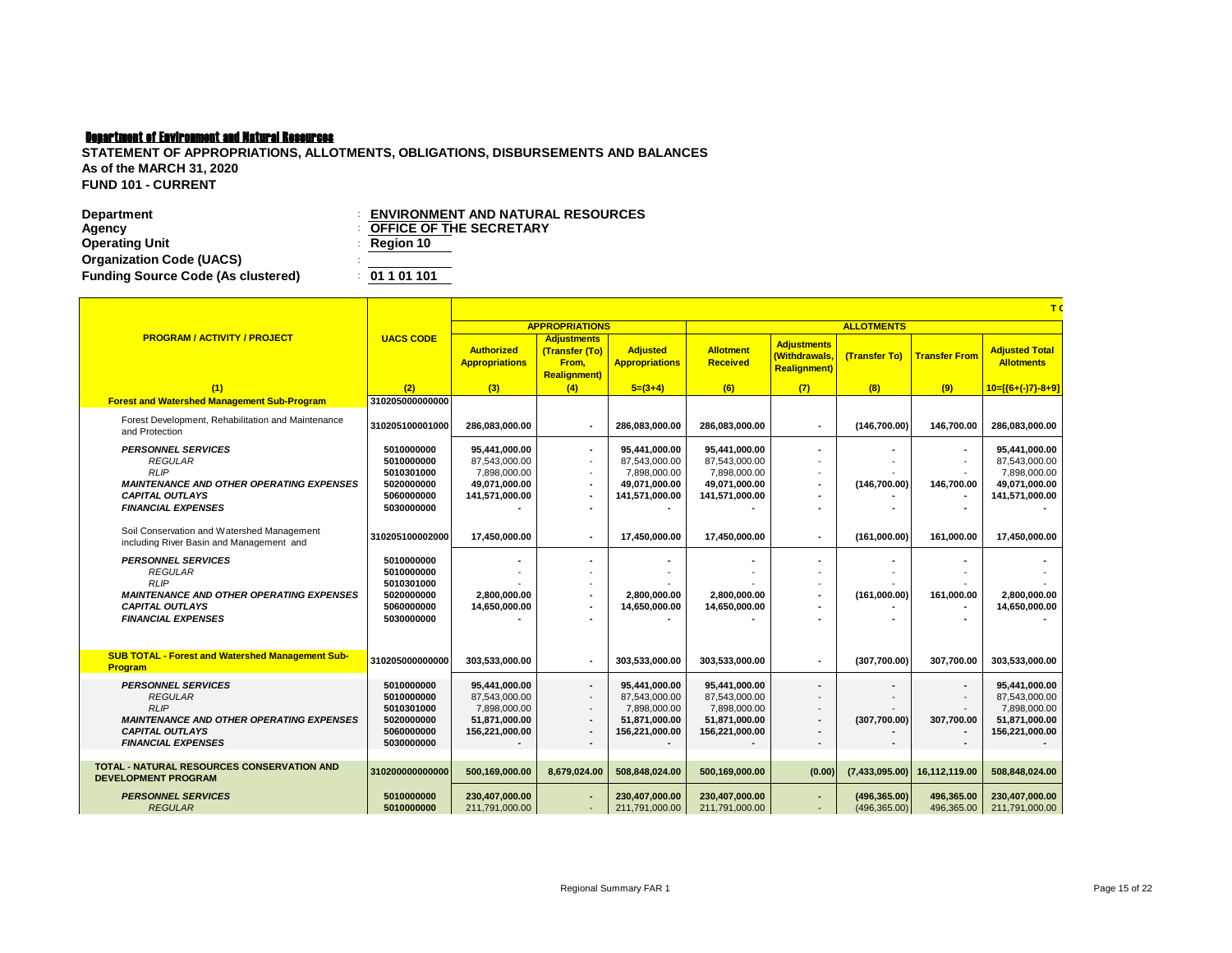| Department                                | <b>ENVIRONMEN</b>   | <b>FAR No. 1</b> |                                    |
|-------------------------------------------|---------------------|------------------|------------------------------------|
| Agency                                    | <b>OFFICE OF TI</b> |                  |                                    |
| <b>Operating Unit</b>                     | Region 10           |                  | <b>Current Year Appropriations</b> |
| <b>Organization Code (UACS)</b>           |                     |                  | Supplemental Appropriations        |
| <b>Funding Source Code (As clustered)</b> | 01 1 01 101         |                  | <b>Continuing Appropriations</b>   |
|                                           |                     |                  |                                    |

|                                                                                                                                         | MTAL                                                               |                                                                                  |                                                                                     |                                                                                 |                                                                                 |                                            |                                                                                  |                                                                  |                                                                           |
|-----------------------------------------------------------------------------------------------------------------------------------------|--------------------------------------------------------------------|----------------------------------------------------------------------------------|-------------------------------------------------------------------------------------|---------------------------------------------------------------------------------|---------------------------------------------------------------------------------|--------------------------------------------|----------------------------------------------------------------------------------|------------------------------------------------------------------|---------------------------------------------------------------------------|
|                                                                                                                                         |                                                                    |                                                                                  | <b>CURRENT YEAR OBLIGATIONS</b>                                                     | <b>CURRENT YEAR DISBURSEMENTS</b>                                               |                                                                                 |                                            | <b>BALANCES</b>                                                                  |                                                                  |                                                                           |
| <b>PROGRAM / ACTIVITY / PROJECT</b>                                                                                                     | <b>UACS CODE</b>                                                   | <b>1st Quarter</b><br><b>Ending March</b><br>31                                  | <b>Total</b>                                                                        | <b>1st Quarter</b><br><b>Ending March 31</b>                                    | <b>Total</b>                                                                    | <b>Unreleased</b><br><b>Appropriations</b> | <b>Unobligated</b><br><b>Allotments</b>                                          | <b>Unpaid Obligations</b><br><b>Due and</b><br><b>Demandable</b> | <b>Not Yet Due</b><br>and<br><b>Demandable</b>                            |
| (1)                                                                                                                                     | (2)                                                                | (11)                                                                             | $(15=11+12+13+14)$                                                                  | (16)                                                                            | $20=16+17+18+19$                                                                | $21=(5-10)$                                | $22=(10-15)$                                                                     | (23)                                                             | (24)                                                                      |
| <b>Forest and Watershed Management Sub-Program</b>                                                                                      | 310205000000000                                                    |                                                                                  |                                                                                     |                                                                                 |                                                                                 |                                            |                                                                                  |                                                                  |                                                                           |
| Forest Development, Rehabilitation and Maintenance<br>and Protection                                                                    | 310205100001000                                                    | 92,252,351.08                                                                    | 92,252,351.08                                                                       | 44,838,898.05                                                                   | 44,838,898.05                                                                   | $\blacksquare$                             | 193,830,648.92                                                                   |                                                                  | 47,413,453.03                                                             |
| <b>PERSONNEL SERVICES</b><br><b>REGULAR</b><br><b>RLIP</b><br><b>MAINTENANCE AND OTHER OPERATING EXPENSES</b><br><b>CAPITAL OUTLAYS</b> | 5010000000<br>5010000000<br>5010301000<br>5020000000<br>5060000000 | 26,181,898.92<br>24,185,834.70<br>1,996,064.22<br>10,595,182.16<br>55,475,270.00 | 26, 181, 898. 92<br>24,185,834.70<br>1,996,064.22<br>10,595,182.16<br>55,475,270.00 | 25,159,116.31<br>23,288,402.53<br>1,870,713.78<br>7,015,832.52<br>12,663,949.22 | 25,159,116.31<br>23,288,402.53<br>1,870,713.78<br>7,015,832.52<br>12,663,949.22 | ٠<br>$\blacksquare$<br>$\blacksquare$      | 69,259,101.08<br>63,357,165.30<br>5,901,935.78<br>38,475,817.84<br>86,095,730.00 |                                                                  | 1,022,782.61<br>897,432.17<br>125,350.44<br>3,579,349.64<br>42,811,320.78 |
| <b>FINANCIAL EXPENSES</b>                                                                                                               | 5030000000                                                         |                                                                                  |                                                                                     |                                                                                 |                                                                                 |                                            |                                                                                  |                                                                  |                                                                           |
| Soil Conservation and Watershed Management<br>including River Basin and Management and                                                  | 310205100002000                                                    | 600.219.00                                                                       | 600.219.00                                                                          | 429.200.80                                                                      | 429,200.80                                                                      | $\blacksquare$                             | 16.849.781.00                                                                    |                                                                  | 171.018.20                                                                |
| <b>PERSONNEL SERVICES</b><br><b>REGULAR</b>                                                                                             | 5010000000<br>5010000000                                           |                                                                                  |                                                                                     |                                                                                 |                                                                                 |                                            |                                                                                  |                                                                  |                                                                           |
| <b>RLIP</b><br><b>MAINTENANCE AND OTHER OPERATING EXPENSES</b><br><b>CAPITAL OUTLAYS</b>                                                | 5010301000<br>5020000000<br>5060000000                             | 600,219.00                                                                       | 600,219.00                                                                          | 429,200.80                                                                      | 429,200.80                                                                      | $\blacksquare$<br>$\blacksquare$           | 2,199,781.00<br>14,650,000.00                                                    |                                                                  | 171,018.20                                                                |
| <b>FINANCIAL EXPENSES</b>                                                                                                               | 5030000000                                                         |                                                                                  |                                                                                     |                                                                                 |                                                                                 |                                            |                                                                                  |                                                                  |                                                                           |
| <b>SUB TOTAL - Forest and Watershed Management Sub-</b>                                                                                 |                                                                    |                                                                                  |                                                                                     |                                                                                 |                                                                                 |                                            |                                                                                  |                                                                  |                                                                           |
| <b>Program</b>                                                                                                                          | 310205000000000                                                    | 92,852,570.08                                                                    | 92,852,570.08                                                                       | 45,268,098.85                                                                   | 45,268,098.85                                                                   | ٠                                          | 210,680,429.92                                                                   |                                                                  | 47,584,471.23                                                             |
| <b>PERSONNEL SERVICES</b><br><b>REGULAR</b><br><b>RLIP</b>                                                                              | 5010000000<br>5010000000<br>5010301000                             | 26,181,898.92<br>24,185,834.70<br>1,996,064.22                                   | 26,181,898.92<br>24,185,834.70<br>1,996,064.22                                      | 25,159,116.31<br>23,288,402.53<br>1,870,713.78                                  | 25,159,116.31<br>23,288,402.53<br>1,870,713.78                                  | $\sim$<br>$\blacksquare$                   | 69,259,101.08<br>63,357,165.30<br>5,901,935.78                                   |                                                                  | 1,022,782.61<br>897,432.17<br>125,350.44                                  |
| <b>MAINTENANCE AND OTHER OPERATING EXPENSES</b>                                                                                         | 5020000000                                                         | 11,195,401.16                                                                    | 11,195,401.16                                                                       | 7,445,033.32                                                                    | 7,445,033.32                                                                    |                                            | 40,675,598.84                                                                    |                                                                  | 3,750,367.84                                                              |
| <b>CAPITAL OUTLAYS</b>                                                                                                                  | 5060000000                                                         | 55,475,270.00                                                                    | 55,475,270.00                                                                       | 12,663,949.22                                                                   | 12,663,949.22                                                                   |                                            | 100,745,730.00                                                                   |                                                                  | 42,811,320.78                                                             |
| <b>FINANCIAL EXPENSES</b>                                                                                                               | 5030000000                                                         |                                                                                  |                                                                                     |                                                                                 |                                                                                 | $\blacksquare$                             |                                                                                  | $\blacksquare$                                                   | $\overline{a}$                                                            |
| <b>TOTAL - NATURAL RESOURCES CONSERVATION AND</b><br><b>DEVELOPMENT PROGRAM</b>                                                         | 310200000000000                                                    | ############                                                                     | 144,931,469.72                                                                      | 90,694,716.06                                                                   | 90,694,716.06                                                                   | ÷                                          | 363,916,554.28                                                                   |                                                                  | 54,236,753.66                                                             |
| <b>PERSONNEL SERVICES</b><br><b>REGULAR</b>                                                                                             | 5010000000<br>5010000000                                           | 67,088,136.59<br>61,863,449.94                                                   | 67,088,136.59<br>61,863,449.94                                                      | 63,537,368.67<br>58,773,014.98                                                  | 63,537,368.67<br>58,773,014.98                                                  | ٠<br>$\overline{\phantom{a}}$              | 163,318,863.41<br>149,927,550.06                                                 |                                                                  | 3.550.767.92<br>3,090,434.96                                              |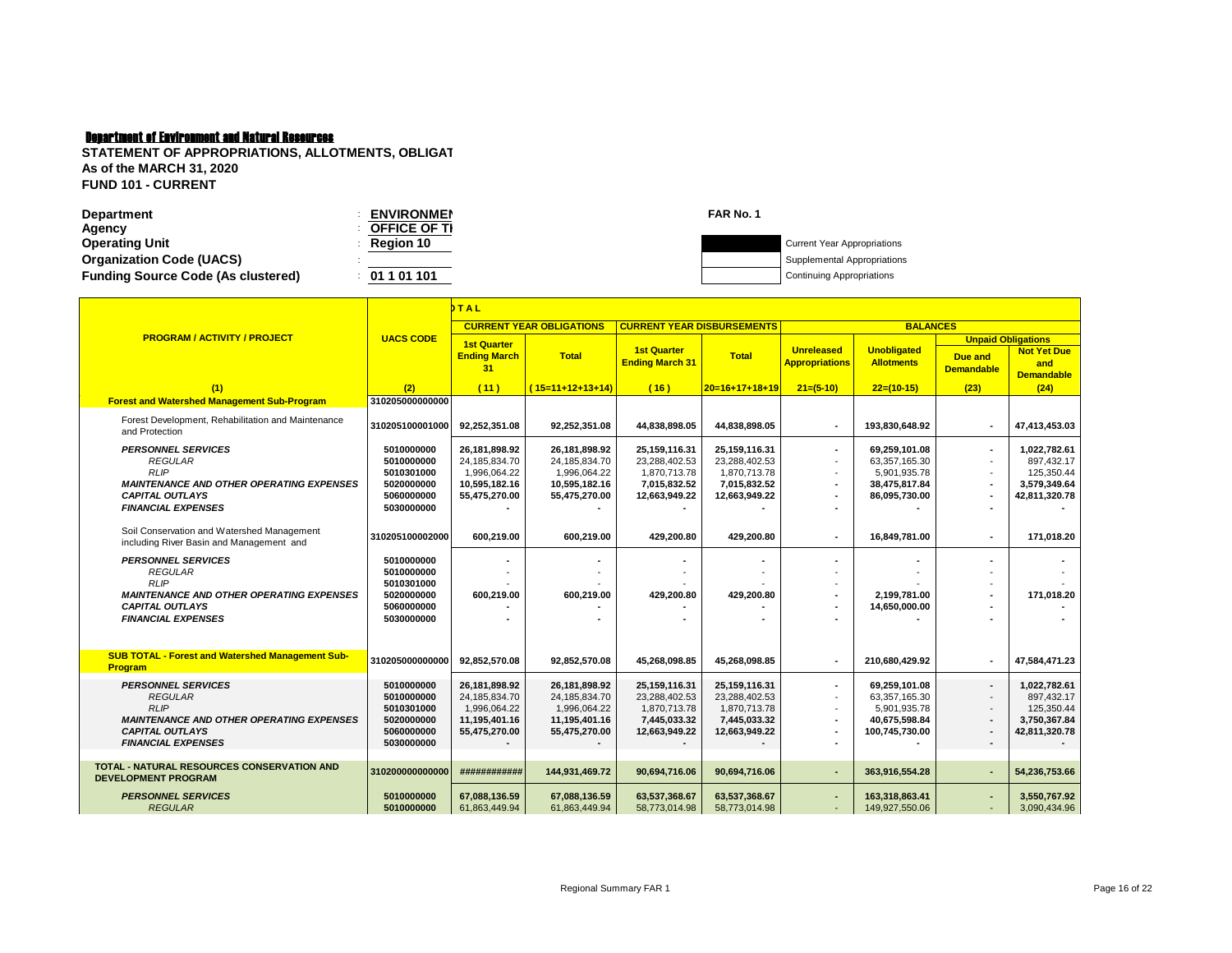| <b>Department</b>                         | <b>ENVIRONMENT AND NATURAL RESOURCES</b> |
|-------------------------------------------|------------------------------------------|
| Agency                                    | <b>COFFICE OF THE SECRETARY</b>          |
| <b>Operating Unit</b>                     | $\therefore$ Region 10                   |
| <b>Organization Code (UACS)</b>           |                                          |
| <b>Funding Source Code (As clustered)</b> | : 01101101                               |

|                                                                                                                                                                      | T <sub>0</sub>                                                                   |                                                                                       |                                                                      |                                                                                       |                                                                                       |                                                             |                                                  |                                           |                                                                                       |  |  |
|----------------------------------------------------------------------------------------------------------------------------------------------------------------------|----------------------------------------------------------------------------------|---------------------------------------------------------------------------------------|----------------------------------------------------------------------|---------------------------------------------------------------------------------------|---------------------------------------------------------------------------------------|-------------------------------------------------------------|--------------------------------------------------|-------------------------------------------|---------------------------------------------------------------------------------------|--|--|
|                                                                                                                                                                      |                                                                                  |                                                                                       | <b>APPROPRIATIONS</b>                                                |                                                                                       |                                                                                       |                                                             | <b>ALLOTMENTS</b>                                |                                           |                                                                                       |  |  |
| <b>PROGRAM / ACTIVITY / PROJECT</b>                                                                                                                                  | <b>UACS CODE</b>                                                                 | <b>Authorized</b><br><b>Appropriations</b>                                            | <b>Adjustments</b><br>(Transfer (To)<br>From.<br><b>Realignment)</b> | <b>Adjusted</b><br><b>Appropriations</b>                                              | <b>Allotment</b><br><b>Received</b>                                                   | <b>Adjustments</b><br>(Withdrawals.<br><b>Realignment</b> ) | (Transfer To)                                    | <b>Transfer From</b>                      | <b>Adjusted Total</b><br><b>Allotments</b>                                            |  |  |
| (1)                                                                                                                                                                  | (2)                                                                              | (3)                                                                                   | (4)                                                                  | $5=(3+4)$                                                                             | (6)                                                                                   | (7)                                                         | (8)                                              | (9)                                       | $10=[(6+(-)7)-8+9]$                                                                   |  |  |
| RLIP<br><b>MAINTENANCE AND OTHER OPERATING EXPENSES</b><br><b>CAPITAL OUTLAYS</b><br><b>FINANCIAL EXPENSES</b>                                                       | 5010301000<br>5020000000<br>5060000000<br>5030000000                             | 18.616.000.00<br>112.391.000.00<br>157.371.000.00                                     | 8,679,024.00                                                         | 18.616.000.00<br>121.070.024.00<br>157.371.000.00                                     | 18,616,000.00<br>112.391.000.00<br>157,371,000.00                                     | (0.00)                                                      | (6,936,730.00)                                   | 15,615,754.00                             | 18.616.000.00<br>121,070,024.00<br>157,371,000.00                                     |  |  |
| TOTAL - NATURAL RESOURCES SUSTAINABLY MANAGED                                                                                                                        | 310000000000000                                                                  | 591.154.000.00                                                                        | 8.679.024.00                                                         | 599,833,024.00                                                                        | 591,154,000.00                                                                        | (0.00)                                                      | (7,433,095.00)                                   | 16.112.119.00                             | 599,833,024.00                                                                        |  |  |
| <b>PERSONNEL SERVICES</b><br><b>REGULAR</b><br><b>RLIP</b><br><b>MAINTENANCE AND OTHER OPERATING EXPENSES</b><br><b>CAPITAL OUTLAYS</b><br><b>FINANCIAL EXPENSES</b> | 5010000000<br>5010000000<br>5010301000<br>5020000000<br>5060000000<br>5030000000 | 273,879,000.00<br>251.880.000.00<br>21,999,000.00<br>154,514,000.00<br>162,761,000.00 | 8,679,024.00<br>$\overline{a}$                                       | 273,879,000.00<br>251.880.000.00<br>21,999,000.00<br>163,193,024.00<br>162,761,000.00 | 273,879,000.00<br>251,880,000.00<br>21,999,000.00<br>154,514,000.00<br>162,761,000.00 | $\overline{a}$<br>(0.00)                                    | (496, 365.00)<br>(496, 365.00)<br>(6,936,730.00) | 496,365.00<br>496,365.00<br>15,615,754.00 | 273,879,000.00<br>251.880.000.00<br>21,999,000.00<br>163,193,024.00<br>162,761,000.00 |  |  |
| <b>ADAPTIVE CAPACITIES OF HUMAN COMMUNITIES AND</b><br><b>NATURAL SYSTEMS IMPROVED</b>                                                                               | 320000000000000                                                                  |                                                                                       |                                                                      |                                                                                       |                                                                                       |                                                             |                                                  |                                           |                                                                                       |  |  |
| <b>ENVIRONMENTAL AND NATURAL RESOURCES</b><br><b>RESILIENCY PROGRAM</b>                                                                                              | 320300000000000                                                                  |                                                                                       |                                                                      |                                                                                       |                                                                                       |                                                             |                                                  |                                           |                                                                                       |  |  |
| Natural Resources Assessment                                                                                                                                         | 320300100001000                                                                  | 500.000.00                                                                            |                                                                      | 500.000.00                                                                            | 500.000.00                                                                            |                                                             | $\overline{\phantom{a}}$                         |                                           | 500.000.00                                                                            |  |  |
| <b>PERSONNEL SERVICES</b><br><b>REGULAR</b><br><b>RLIP</b><br><b>MAINTENANCE AND OTHER OPERATING EXPENSES</b><br><b>CAPITAL OUTLAYS</b><br><b>FINANCIAL EXPENSES</b> | 5010000000<br>5010000000<br>5010301000<br>5020000000<br>5060000000<br>5030000000 | 500,000.00                                                                            |                                                                      | 500,000.00                                                                            | 500,000.00                                                                            |                                                             |                                                  |                                           | 500,000.00                                                                            |  |  |
| <b>SUB-TOTAL, OPERATIONS</b>                                                                                                                                         | 300000000000000                                                                  | 591.654.000.00                                                                        | 8.679.024.00                                                         | 600.333.024.00                                                                        | 591.654.000.00                                                                        | (0.00)                                                      | (7.433.095.00)                                   | 16,112,119.00                             | 600.333.024.00                                                                        |  |  |
| <b>PERSONNEL SERVICES</b><br><b>REGULAR</b><br><b>RLIP</b>                                                                                                           | 5010000000<br>5010000000<br>5010301000                                           | 273,879,000.00<br>251,880,000.00<br>21,999,000.00                                     |                                                                      | 273,879,000.00<br>251.880.000.00<br>21,999,000.00                                     | 273,879,000.00<br>251,880,000.00<br>21,999,000.00                                     |                                                             | (496, 365.00)<br>(496, 365.00)                   | 496,365.00<br>496,365.00                  | 273,879,000.00<br>251,880,000.00<br>21,999,000.00                                     |  |  |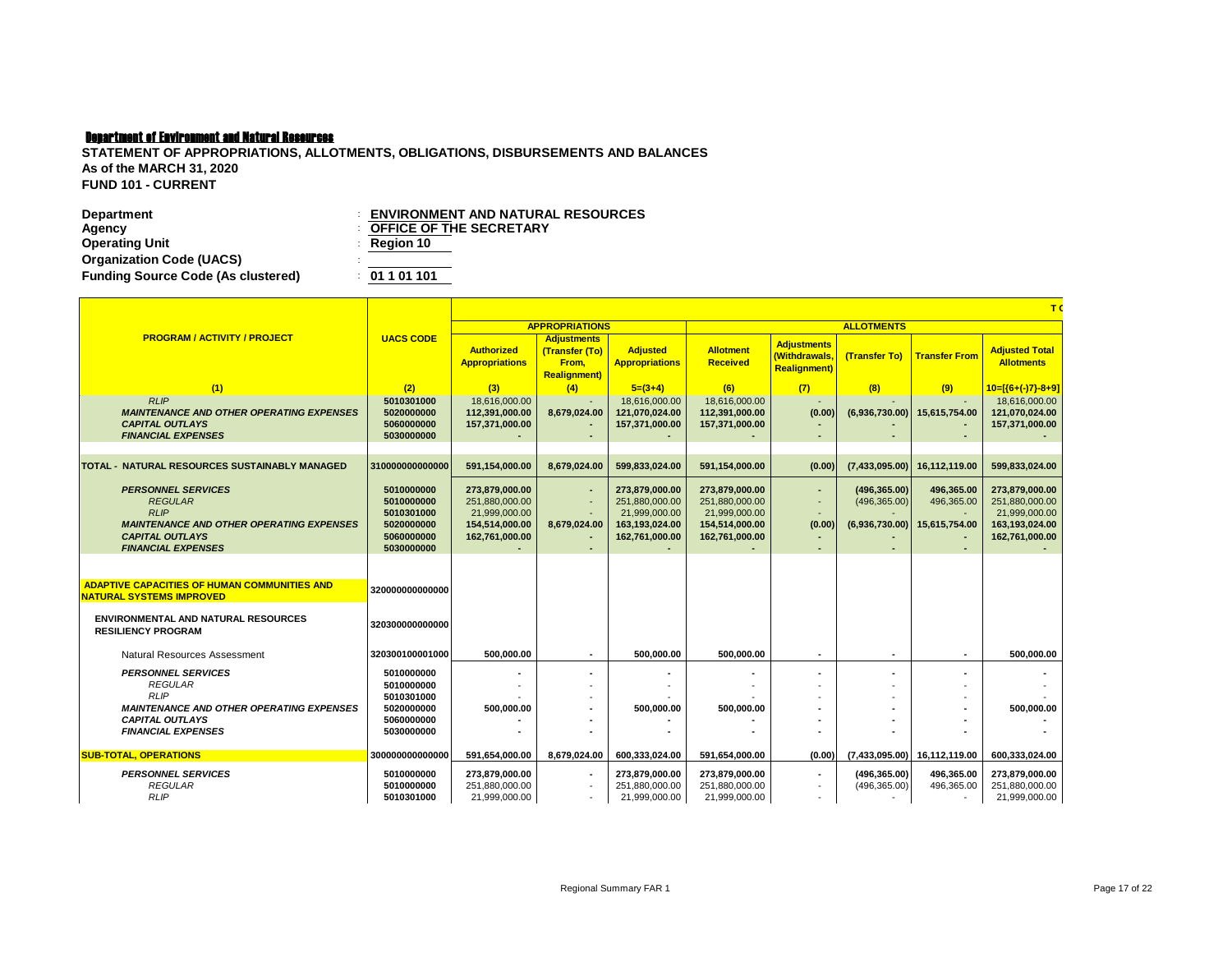| <b>Department</b>                         | <b>ENVIRONMEN</b> | FAR No. 1 |                                    |
|-------------------------------------------|-------------------|-----------|------------------------------------|
| Agency                                    | OFFICE OF TI      |           |                                    |
| <b>Operating Unit</b>                     | Region 10         |           | <b>Current Year Appropriations</b> |
| <b>Organization Code (UACS)</b>           |                   |           | Supplemental Appropriations        |
| <b>Funding Source Code (As clustered)</b> | 01 1 01 101       |           | <b>Continuing Appropriations</b>   |
|                                           |                   |           |                                    |

|                                                                                                                                                                      |                                                                                  | <b>DTAL</b>                                                                      |                                                                                  |                                                                                        |                                                                                  |                                                                                          |                                                                                       |                              |                                                                              |
|----------------------------------------------------------------------------------------------------------------------------------------------------------------------|----------------------------------------------------------------------------------|----------------------------------------------------------------------------------|----------------------------------------------------------------------------------|----------------------------------------------------------------------------------------|----------------------------------------------------------------------------------|------------------------------------------------------------------------------------------|---------------------------------------------------------------------------------------|------------------------------|------------------------------------------------------------------------------|
|                                                                                                                                                                      |                                                                                  |                                                                                  | <b>CURRENT YEAR OBLIGATIONS</b>                                                  | <b>CURRENT YEAR DISBURSEMENTS</b>                                                      |                                                                                  |                                                                                          | <b>BALANCES</b>                                                                       |                              |                                                                              |
| <b>PROGRAM / ACTIVITY / PROJECT</b>                                                                                                                                  | <b>UACS CODE</b>                                                                 | <b>1st Quarter</b><br><b>Ending March</b><br>31                                  | <b>Total</b>                                                                     | <b>1st Quarter</b><br><b>Ending March 31</b>                                           | <b>Total</b>                                                                     | <b>Unreleased</b><br><b>Appropriations</b>                                               | <b>Unobligated</b><br><b>Allotments</b>                                               | Due and<br><b>Demandable</b> | <b>Unpaid Obligations</b><br><b>Not Yet Due</b><br>and<br><b>Demandable</b>  |
| (1)                                                                                                                                                                  | (2)                                                                              | (11)                                                                             | $(15=11+12+13+14)$                                                               | (16)                                                                                   | $20=16+17+18+19$                                                                 | $21=(5-10)$                                                                              | $22=(10-15)$                                                                          | (23)                         | (24)                                                                         |
| RLIP<br><b>MAINTENANCE AND OTHER OPERATING EXPENSES</b><br><b>CAPITAL OUTLAYS</b><br><b>FINANCIAL EXPENSES</b>                                                       | 5010301000<br>5020000000<br>5060000000<br>5030000000                             | 5,224,686.65<br>22,360,063.13<br>55,483,270.00                                   | 5,224,686.65<br>22,360,063.13<br>55,483,270.00                                   | 4,764,353.69<br>14,486,198.17<br>12,671,149.22                                         | 4,764,353.69<br>14,486,198.17<br>12,671,149.22                                   | $\sim$<br>٠<br>$\blacksquare$<br>٠                                                       | 13,391,313.35<br>98,709,960.87<br>101,887,730.00                                      | $\blacksquare$               | 460,332.96<br>7,873,864.96<br>42,812,120.78                                  |
| <b>TOTAL - NATURAL RESOURCES SUSTAINABLY MANAGED</b>                                                                                                                 | 310000000000000                                                                  | ############                                                                     | 171,900,936.49                                                                   | 113,105,052.71                                                                         | 113,105,052.71                                                                   | $\blacksquare$                                                                           | 427,932,087.51                                                                        |                              | 58,795,883.79                                                                |
| <b>PERSONNEL SERVICES</b><br><b>REGULAR</b><br><b>RLIP</b><br><b>MAINTENANCE AND OTHER OPERATING EXPENSES</b><br><b>CAPITAL OUTLAYS</b><br><b>FINANCIAL EXPENSES</b> | 5010000000<br>5010000000<br>5010301000<br>5020000000<br>5060000000<br>5030000000 | 83,681,806.90<br>77.226.141.44<br>6,455,665.46<br>30,378,719.59<br>57,840,410.00 | 83,681,806.90<br>77,226,141.44<br>6,455,665.46<br>30,378,719.59<br>57,840,410.00 | 79,672,622.20<br>73.730.732.29<br>5,941,889.90<br>19,693,821.29<br>13,738,609.22<br>۰. | 79,672,622.20<br>73.730.732.29<br>5,941,889.90<br>19,693,821.29<br>13,738,609.22 | $\blacksquare$<br>$\blacksquare$<br>$\overline{\phantom{a}}$<br>$\blacksquare$<br>٠<br>٠ | 190,197,193.10<br>174,653,858.56<br>15,543,334.54<br>132,814,304.41<br>104,920,590.00 | ٠                            | 4,009,184.71<br>3.495.409.15<br>513,775.56<br>10,684,898.30<br>44,101,800.78 |
| <b>ADAPTIVE CAPACITIES OF HUMAN COMMUNITIES AND</b><br><b>NATURAL SYSTEMS IMPROVED</b>                                                                               | 320000000000000                                                                  |                                                                                  |                                                                                  |                                                                                        |                                                                                  |                                                                                          |                                                                                       |                              |                                                                              |
| <b>ENVIRONMENTAL AND NATURAL RESOURCES</b><br><b>RESILIENCY PROGRAM</b>                                                                                              | 320300000000000                                                                  |                                                                                  |                                                                                  |                                                                                        |                                                                                  |                                                                                          |                                                                                       |                              |                                                                              |
| <b>Natural Resources Assessment</b>                                                                                                                                  | 320300100001000                                                                  | 4,270.00                                                                         | 4,270.00                                                                         | 4,270.00                                                                               | 4,270.00                                                                         | $\blacksquare$                                                                           | 495,730.00                                                                            |                              |                                                                              |
| <b>PERSONNEL SERVICES</b><br><b>REGULAR</b><br><b>RLIP</b><br><b>MAINTENANCE AND OTHER OPERATING EXPENSES</b>                                                        | 5010000000<br>5010000000<br>5010301000<br>5020000000                             | 4.270.00                                                                         | 4.270.00                                                                         | 4.270.00                                                                               | 4.270.00                                                                         | ٠                                                                                        | 495.730.00                                                                            |                              |                                                                              |
| <b>CAPITAL OUTLAYS</b><br><b>FINANCIAL EXPENSES</b>                                                                                                                  | 5060000000<br>5030000000                                                         |                                                                                  |                                                                                  |                                                                                        |                                                                                  |                                                                                          |                                                                                       |                              |                                                                              |
| <b>SUB-TOTAL, OPERATIONS</b>                                                                                                                                         | 300000000000000                                                                  | ############                                                                     | 171.905.206.49                                                                   | 113.109.322.71                                                                         | 113,109,322.71                                                                   | $\blacksquare$                                                                           | 428.427.817.51                                                                        |                              | 58,795,883.79                                                                |
| <b>PERSONNEL SERVICES</b><br><b>REGULAR</b><br><b>RLIP</b>                                                                                                           | 5010000000<br>5010000000<br>5010301000                                           | 83,681,806.90<br>77,226,141.44<br>6,455,665.46                                   | 83,681,806.90<br>77,226,141.44<br>6,455,665.46                                   | 79,672,622.20<br>73,730,732.29<br>5,941,889.90                                         | 79,672,622.20<br>73,730,732.29<br>5,941,889.90                                   | $\overline{\phantom{a}}$<br>$\overline{\phantom{a}}$<br>$\overline{\phantom{a}}$         | 190,197,193.10<br>174,653,858.56<br>15,543,334.54                                     |                              | 4.009.184.71<br>3,495,409.15<br>513,775.56                                   |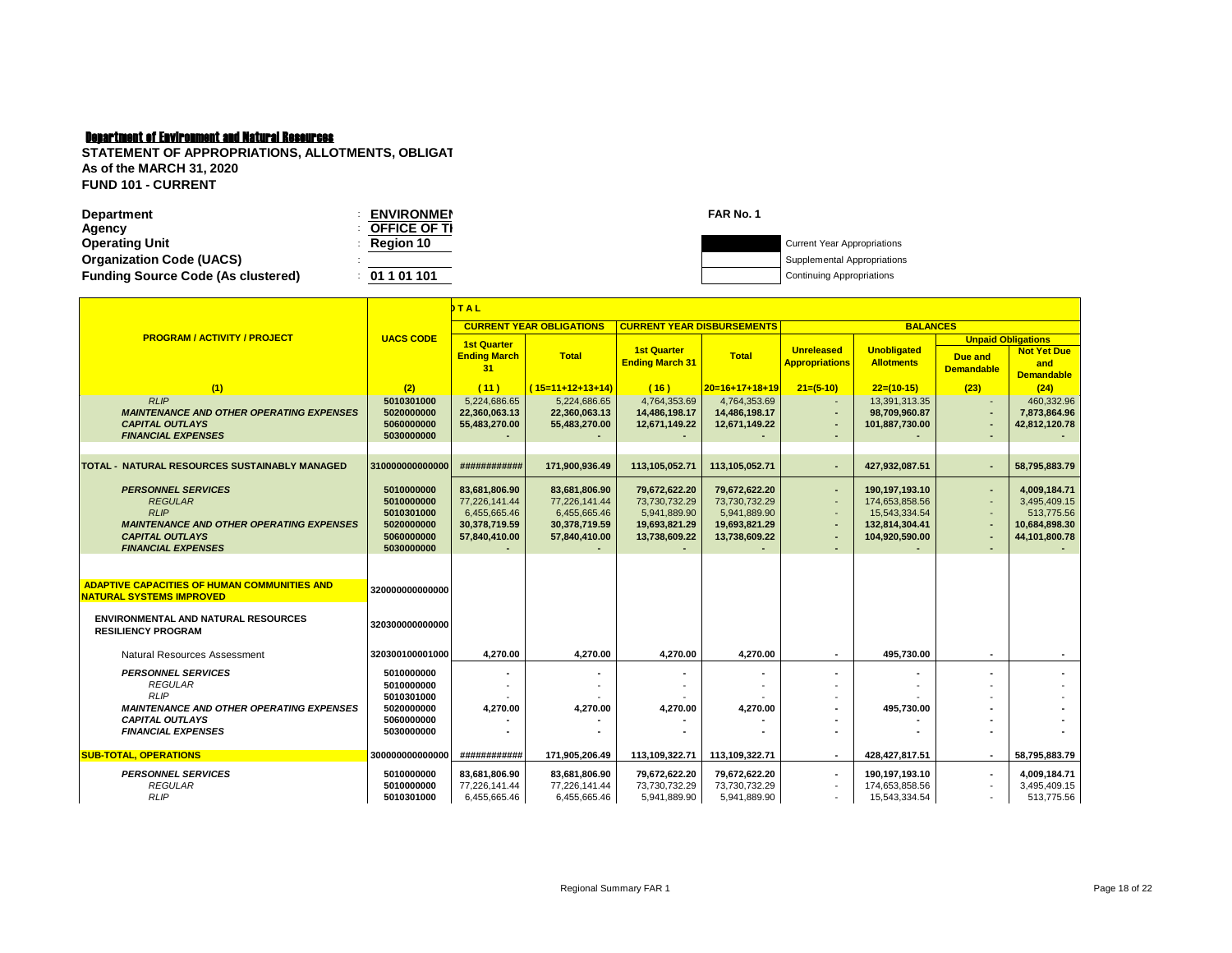| <b>Department</b>                         | $\colon$ ENVIRONMENT AND NATURAL RESOURCES |
|-------------------------------------------|--------------------------------------------|
| Agency                                    | <b>COFFICE OF THE SECRETARY</b>            |
| <b>Operating Unit</b>                     | $\therefore$ Region 10                     |
| <b>Organization Code (UACS)</b>           |                                            |
| <b>Funding Source Code (As clustered)</b> | : 01101101                                 |

|                                                                                                                                                                        |                                                                                  |                                                                                       |                                                                      |                                                                                       |                                                                                       |                                                             |                                                   | T(<br><b>Adjusted Total</b><br><b>Transfer From</b><br><b>Allotments</b><br>(9)<br>15,615,754.00<br>163,693,024.00<br>162,761,000.00<br>22,675,039.00<br>804,039,944.00<br>496,365.00<br>400,206,000.00<br>496,365.00<br>368,380,000.00<br>31,826,000.00<br>22.178.674.00<br>228,872,944.00<br>174,961,000.00<br>3.172.726.00<br>$\blacksquare$<br>3,172,726.00<br>$\overline{\phantom{a}}$<br>3.172.726.00 |                                            |  |  |
|------------------------------------------------------------------------------------------------------------------------------------------------------------------------|----------------------------------------------------------------------------------|---------------------------------------------------------------------------------------|----------------------------------------------------------------------|---------------------------------------------------------------------------------------|---------------------------------------------------------------------------------------|-------------------------------------------------------------|---------------------------------------------------|-------------------------------------------------------------------------------------------------------------------------------------------------------------------------------------------------------------------------------------------------------------------------------------------------------------------------------------------------------------------------------------------------------------|--------------------------------------------|--|--|
|                                                                                                                                                                        |                                                                                  |                                                                                       | <b>APPROPRIATIONS</b>                                                |                                                                                       | <b>ALLOTMENTS</b>                                                                     |                                                             |                                                   |                                                                                                                                                                                                                                                                                                                                                                                                             |                                            |  |  |
| <b>PROGRAM / ACTIVITY / PROJECT</b>                                                                                                                                    | <b>UACS CODE</b>                                                                 | <b>Authorized</b><br><b>Appropriations</b>                                            | <b>Adjustments</b><br>(Transfer (To)<br>From,<br><b>Realignment)</b> | <b>Adjusted</b><br><b>Appropriations</b>                                              | <b>Allotment</b><br><b>Received</b>                                                   | <b>Adjustments</b><br>(Withdrawals.<br><b>Realignment</b> ) | (Transfer To)                                     |                                                                                                                                                                                                                                                                                                                                                                                                             |                                            |  |  |
| (1)                                                                                                                                                                    | (2)                                                                              | (3)                                                                                   | (4)                                                                  | $5=(3+4)$                                                                             | (6)                                                                                   | (7)                                                         | (8)                                               |                                                                                                                                                                                                                                                                                                                                                                                                             | $10=[(6+(-)7)-8+9]$                        |  |  |
| <b>MAINTENANCE AND OTHER OPERATING EXPENSES</b><br><b>CAPITAL OUTLAYS</b><br><b>FINANCIAL EXPENSES</b>                                                                 | 5020000000<br>5060000000<br>5030000000                                           | 155.014.000.00<br>162.761.000.00                                                      | 8,679,024.00                                                         | 163,693,024.00<br>162.761.000.00                                                      | 155,014,000.00<br>162.761.000.00                                                      | (0.00)                                                      | (6,936,730.00)                                    |                                                                                                                                                                                                                                                                                                                                                                                                             |                                            |  |  |
| A. AGENCY SPECIFIC BUDGET/AUTOMATIC<br><b>APPROPRIATIONS (RLIP)</b>                                                                                                    |                                                                                  | 788.798.000.00                                                                        | 15.241.944.00                                                        | 804.039.944.00                                                                        | 788.798.000.00                                                                        | (0.00)                                                      | (7,433,095.00)                                    |                                                                                                                                                                                                                                                                                                                                                                                                             |                                            |  |  |
| <b>PERSONNEL SERVICES</b><br><b>REGULAR</b><br><b>RLIP</b><br><b>MAINTENANCE AND OTHER OPERATING EXPENSES</b><br><b>CAPITAL OUTLAYS</b><br><b>FINANCIAL EXPENSES</b>   | 5010000000<br>5010000000<br>5010301000<br>5020000000<br>5060000000<br>5030000000 | 400,206,000.00<br>368,380,000.00<br>31,826,000.00<br>213,631,000.00<br>174,961,000.00 | $\overline{\phantom{a}}$<br>15,241,944.00                            | 400,206,000.00<br>368,380,000.00<br>31,826,000.00<br>228,872,944.00<br>174,961,000.00 | 400,206,000.00<br>368,380,000.00<br>31,826,000.00<br>213,631,000.00<br>174,961,000.00 | (0.00)                                                      | (496, 365.00)<br>(496, 365.00)<br>(6,936,730.00)  |                                                                                                                                                                                                                                                                                                                                                                                                             |                                            |  |  |
| <b>B. SPECIAL PURPOSE FUNDS / AUTOMATIC</b><br><b>APPROPRIATIONS</b>                                                                                                   |                                                                                  |                                                                                       |                                                                      |                                                                                       |                                                                                       |                                                             |                                                   |                                                                                                                                                                                                                                                                                                                                                                                                             |                                            |  |  |
| <b>Pension and Gratuity Fund - For Payment of Retirement &amp;</b><br><b>Terminal Leave Benefits</b>                                                                   |                                                                                  | $\overline{\phantom{a}}$                                                              | 3.172.726.00                                                         | 3.172.726.00                                                                          | 3.172.726.00                                                                          | $\blacksquare$                                              | $\blacksquare$                                    |                                                                                                                                                                                                                                                                                                                                                                                                             |                                            |  |  |
| <b>PERSONNEL SERVICES</b><br><b>REGULAR</b><br><b>RLIP</b><br><b>MAINTENANCE AND OTHER OPERATING EXPENSES</b>                                                          | 5010000000<br>5010000000<br>5010301000<br>5020000000                             |                                                                                       | 3,172,726.00<br>3.172.726.00                                         | 3,172,726.00<br>3.172.726.00                                                          | 3,172,726.00<br>3.172.726.00                                                          |                                                             | $\blacksquare$                                    |                                                                                                                                                                                                                                                                                                                                                                                                             |                                            |  |  |
| <b>CAPITAL OUTLAYS</b><br><b>FINANCIAL EXPENSES</b>                                                                                                                    | 5060000000<br>5030000000                                                         |                                                                                       |                                                                      |                                                                                       |                                                                                       |                                                             |                                                   |                                                                                                                                                                                                                                                                                                                                                                                                             |                                            |  |  |
| <b>Miscellaneous Personnel Benefits Fund (MPBF)/Retirement</b><br>and Life Insurance Premium (RLIP) - Funding Requirements<br>for the Filling up of Unfilled Positions |                                                                                  |                                                                                       | 7,731,000.00                                                         | 7,731,000.00                                                                          |                                                                                       |                                                             | (2,210,470.00)                                    | 9,941,470.00                                                                                                                                                                                                                                                                                                                                                                                                | 7,731,000.00                               |  |  |
| <b>PERSONNEL SERVICES</b><br><b>REGULAR</b><br><b>RLIP</b>                                                                                                             | 5010000000<br>5010000000<br>5010301000                                           |                                                                                       | 7.731.000.00<br>6,908,000.00<br>823,000.00                           | 7,731,000.00<br>6,908,000.00<br>823,000.00                                            |                                                                                       |                                                             | (2,210,470.00)<br>(1,973,637.00)<br>(236, 833.00) | 9,941,470.00<br>8,881,637.00<br>1,059,833.00                                                                                                                                                                                                                                                                                                                                                                | 7.731.000.00<br>6,908,000.00<br>823,000.00 |  |  |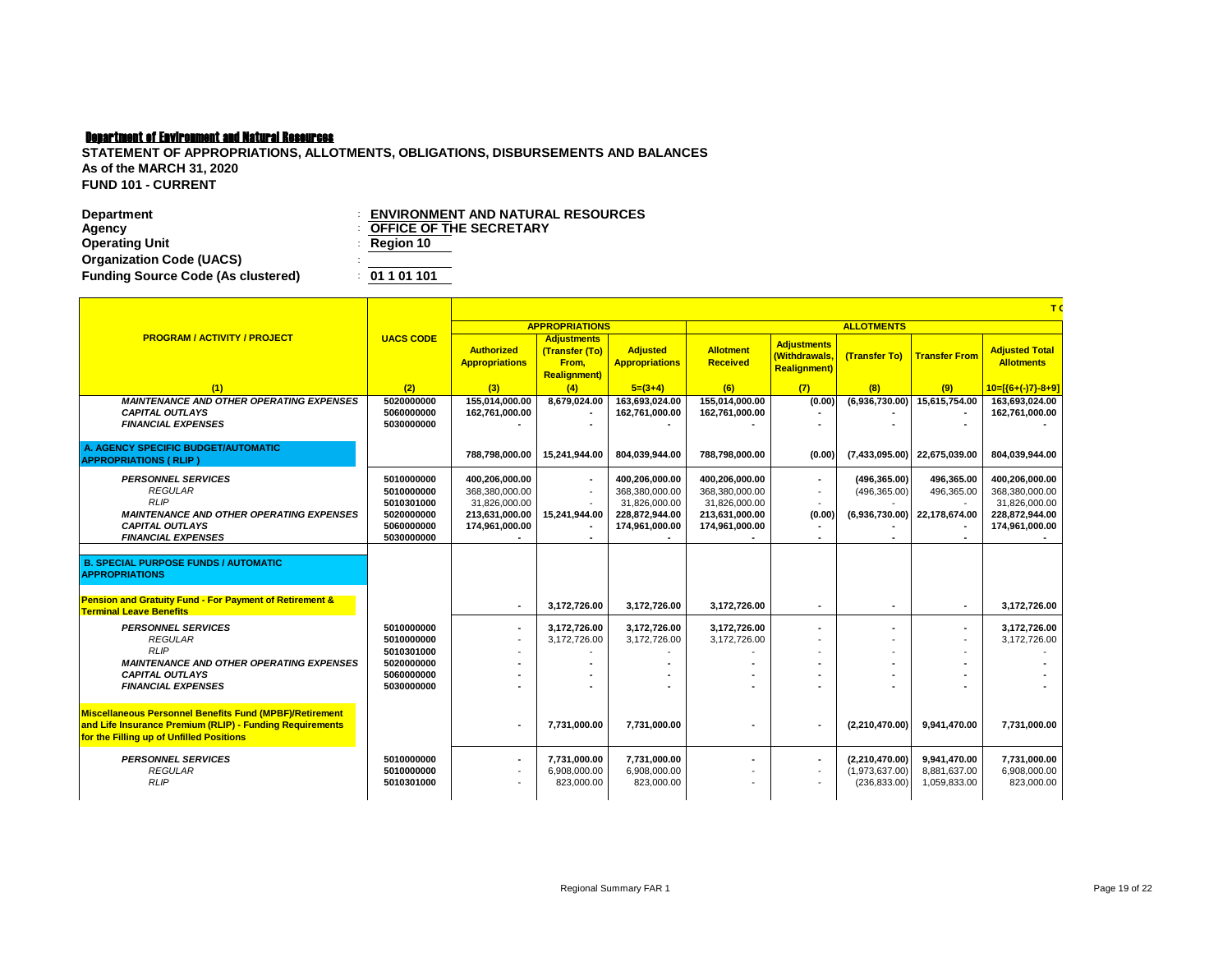| <b>Department</b>                         | <b>ENVIRONMEN</b>   | FAR No. 1 |                                    |
|-------------------------------------------|---------------------|-----------|------------------------------------|
| Agency                                    | <b>OFFICE OF TI</b> |           |                                    |
| <b>Operating Unit</b>                     | <b>Region 10</b>    |           | <b>Current Year Appropriations</b> |
| <b>Organization Code (UACS)</b>           |                     |           | Supplemental Appropriations        |
| <b>Funding Source Code (As clustered)</b> | 01 1 01 101         |           | <b>Continuing Appropriations</b>   |

|                                                                                                                                                                        |                                                                                  | DTAL                                                                           |                                                                                    |                                                                                    |                                                                                    |                                                                        |                                                                                       |                                                           |                                                                                |  |
|------------------------------------------------------------------------------------------------------------------------------------------------------------------------|----------------------------------------------------------------------------------|--------------------------------------------------------------------------------|------------------------------------------------------------------------------------|------------------------------------------------------------------------------------|------------------------------------------------------------------------------------|------------------------------------------------------------------------|---------------------------------------------------------------------------------------|-----------------------------------------------------------|--------------------------------------------------------------------------------|--|
|                                                                                                                                                                        |                                                                                  |                                                                                | <b>CURRENT YEAR OBLIGATIONS</b>                                                    | <b>CURRENT YEAR DISBURSEMENTS</b>                                                  |                                                                                    | <b>BALANCES</b>                                                        |                                                                                       |                                                           |                                                                                |  |
| <b>PROGRAM / ACTIVITY / PROJECT</b>                                                                                                                                    | <b>UACS CODE</b>                                                                 | <b>1st Quarter</b><br><b>Ending March</b><br>31                                | <b>Total</b>                                                                       | <b>1st Quarter</b><br><b>Ending March 31</b>                                       | <b>Total</b>                                                                       | <b>Unreleased</b><br><b>Appropriations</b>                             | <b>Unobligated</b><br><b>Allotments</b>                                               | <b>Unpaid Obligations</b><br>Due and<br><b>Demandable</b> | <b>Not Yet Due</b><br>and<br><b>Demandable</b>                                 |  |
|                                                                                                                                                                        | (2)                                                                              | (11)                                                                           | $(15=11+12+13+14)$                                                                 | (16)                                                                               | $20=16+17+18+19$                                                                   | $21=(5-10)$                                                            | $22=(10-15)$                                                                          | (23)                                                      | (24)                                                                           |  |
| <b>MAINTENANCE AND OTHER OPERATING EXPENSES</b><br><b>CAPITAL OUTLAYS</b><br><b>FINANCIAL EXPENSES</b>                                                                 | 5020000000<br>5060000000<br>5030000000                                           | 30.382.989.59<br>57.840.410.00                                                 | 30,382,989.59<br>57,840,410.00                                                     | 19.698.091.29<br>13,738,609.22                                                     | 19.698.091.29<br>13,738,609.22                                                     | $\blacksquare$                                                         | 133.310.034.41<br>104,920,590.00                                                      | $\blacksquare$                                            | 10,684,898.30<br>44,101,800.78                                                 |  |
| A. AGENCY SPECIFIC BUDGET/AUTOMATIC<br><b>APPROPRIATIONS (RLIP)</b>                                                                                                    |                                                                                  | ############                                                                   | 234,088,288.13                                                                     | 162,516,531.48                                                                     | 162,516,531.48                                                                     |                                                                        | 569,951,655.87                                                                        | 104,369.16                                                | 71,467,387.49                                                                  |  |
| <b>PERSONNEL SERVICES</b><br><b>REGULAR</b><br><b>RLIP</b><br><b>MAINTENANCE AND OTHER OPERATING EXPENSES</b><br><b>CAPITAL OUTLAYS</b><br><b>FINANCIAL EXPENSES</b>   | 5010000000<br>5010000000<br>5010301000<br>5020000000<br>5060000000<br>5030000000 | ############<br>############<br>9.497.384.16<br>46,435,566.86<br>63,080,204.05 | 124,572,517.22<br>115,075,133.06<br>9,497,384.16<br>46,435,566.86<br>63,080,204.05 | 113,396,244.38<br>104,876,817.25<br>8,519,427.13<br>31,032,413.34<br>18,087,873.76 | 113,396,244.38<br>104,876,817.25<br>8,519,427.13<br>31,032,413.34<br>18,087,873.76 | $\blacksquare$<br>$\sim$<br>$\blacksquare$<br>$\overline{\phantom{a}}$ | 275,633,482.78<br>253.304.866.94<br>22,328,615.84<br>182,437,377.14<br>111,880,795.95 | 104,369.16<br>104,369.16<br>$\blacksquare$                | 11,071,903.68<br>10,093,946.65<br>977.957.03<br>15,403,153.52<br>44,992,330.29 |  |
| <b>B. SPECIAL PURPOSE FUNDS / AUTOMATIC</b><br><b>APPROPRIATIONS</b>                                                                                                   |                                                                                  |                                                                                |                                                                                    |                                                                                    |                                                                                    |                                                                        |                                                                                       |                                                           |                                                                                |  |
| <b>Pension and Gratuity Fund - For Payment of Retirement &amp;</b><br><b>Terminal Leave Benefits</b>                                                                   |                                                                                  | 3,172,723.96                                                                   | 3,172,723.96                                                                       | 3,172,723.96                                                                       | 3,172,723.96                                                                       |                                                                        | 2.04                                                                                  |                                                           |                                                                                |  |
| <b>PERSONNEL SERVICES</b><br><b>REGULAR</b><br><b>RLIP</b>                                                                                                             | 5010000000<br>5010000000<br>5010301000                                           | 3,172,723.96<br>3,172,723.96                                                   | 3,172,723.96<br>3,172,723.96                                                       | 3,172,723.96<br>3,172,723.96                                                       | 3,172,723.96<br>3,172,723.96                                                       |                                                                        | 2.04<br>2.04                                                                          |                                                           |                                                                                |  |
| <b>MAINTENANCE AND OTHER OPERATING EXPENSES</b><br><b>CAPITAL OUTLAYS</b><br><b>FINANCIAL EXPENSES</b>                                                                 | 5020000000<br>5060000000<br>5030000000                                           |                                                                                |                                                                                    |                                                                                    |                                                                                    |                                                                        |                                                                                       |                                                           |                                                                                |  |
| <b>Miscellaneous Personnel Benefits Fund (MPBF)/Retirement</b><br>and Life Insurance Premium (RLIP) - Funding Requirements<br>for the Filling up of Unfilled Positions |                                                                                  |                                                                                |                                                                                    |                                                                                    |                                                                                    |                                                                        | 7,731,000.00                                                                          |                                                           |                                                                                |  |
| <b>PERSONNEL SERVICES</b><br><b>REGULAR</b><br><b>RLIP</b>                                                                                                             | 5010000000<br>5010000000<br>5010301000                                           |                                                                                |                                                                                    |                                                                                    |                                                                                    |                                                                        | 7,731,000.00<br>6,908,000.00<br>823,000.00                                            | $\blacksquare$                                            |                                                                                |  |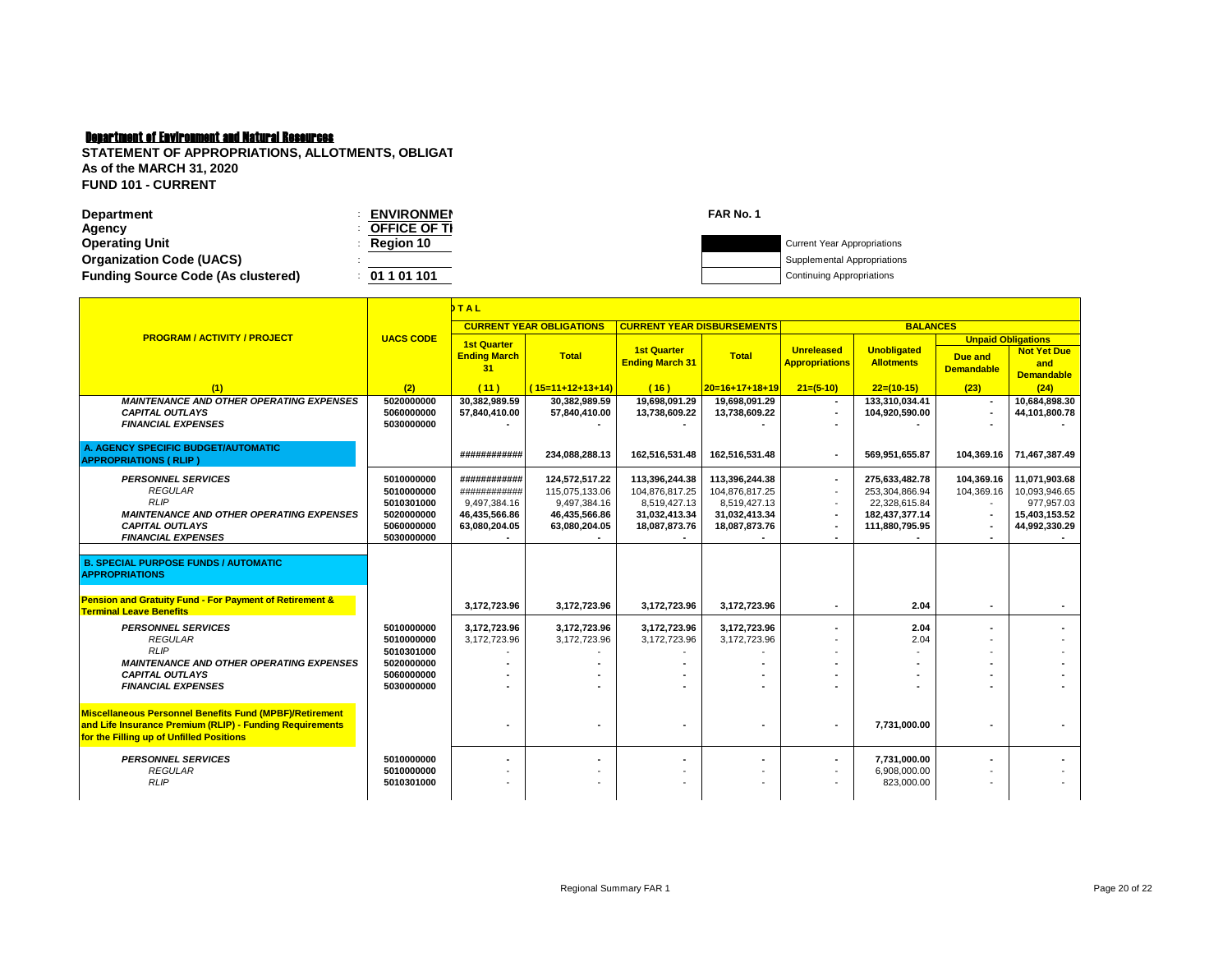| <b>Department</b>                         | <b>ENVIRONMENT AND NATURAL RESOURCES</b> |
|-------------------------------------------|------------------------------------------|
| Agency                                    | <b>COFFICE OF THE SECRETARY</b>          |
| <b>Operating Unit</b>                     | $\therefore$ Region 10                   |
| <b>Organization Code (UACS)</b>           |                                          |
| <b>Funding Source Code (As clustered)</b> | : 01101101                               |

|                                                                                                                                                                                                                                                                                                                                                 |                                                                                                                                                        |                                                                                                                                                                                                  |                                                                                                                                                      |                                                                                                                                                                                                  |                                                                                                                                                                                                  |                                                                                                  |                                                                                                                                                                                          |                                                                                                                                                                     | T(                                                                                                                                                                                               |
|-------------------------------------------------------------------------------------------------------------------------------------------------------------------------------------------------------------------------------------------------------------------------------------------------------------------------------------------------|--------------------------------------------------------------------------------------------------------------------------------------------------------|--------------------------------------------------------------------------------------------------------------------------------------------------------------------------------------------------|------------------------------------------------------------------------------------------------------------------------------------------------------|--------------------------------------------------------------------------------------------------------------------------------------------------------------------------------------------------|--------------------------------------------------------------------------------------------------------------------------------------------------------------------------------------------------|--------------------------------------------------------------------------------------------------|------------------------------------------------------------------------------------------------------------------------------------------------------------------------------------------|---------------------------------------------------------------------------------------------------------------------------------------------------------------------|--------------------------------------------------------------------------------------------------------------------------------------------------------------------------------------------------|
|                                                                                                                                                                                                                                                                                                                                                 |                                                                                                                                                        |                                                                                                                                                                                                  | <b>APPROPRIATIONS</b>                                                                                                                                |                                                                                                                                                                                                  |                                                                                                                                                                                                  |                                                                                                  | <b>ALLOTMENTS</b>                                                                                                                                                                        |                                                                                                                                                                     |                                                                                                                                                                                                  |
| <b>PROGRAM / ACTIVITY / PROJECT</b>                                                                                                                                                                                                                                                                                                             | <b>UACS CODE</b>                                                                                                                                       | <b>Authorized</b><br><b>Appropriations</b>                                                                                                                                                       | <b>Adjustments</b><br>(Transfer (To)<br>From.<br><b>Realignment</b> )                                                                                | <b>Adjusted</b><br><b>Appropriations</b>                                                                                                                                                         | <b>Allotment</b><br><b>Received</b>                                                                                                                                                              | <b>Adjustments</b><br>(Withdrawals.<br><b>Realignment)</b>                                       | (Transfer To)                                                                                                                                                                            | <b>Transfer From</b>                                                                                                                                                | <b>Adjusted Total</b><br><b>Allotments</b>                                                                                                                                                       |
| (1)                                                                                                                                                                                                                                                                                                                                             | (2)                                                                                                                                                    | (3)                                                                                                                                                                                              | (4)                                                                                                                                                  | $5=(3+4)$                                                                                                                                                                                        | (6)                                                                                                                                                                                              | (7)                                                                                              | (8)                                                                                                                                                                                      | (9)                                                                                                                                                                 | $10=[(6+(-)7)-8+9]$                                                                                                                                                                              |
| <b>TOTAL SPECIAL PURPOSE FUNDS / AUTOMATIC</b><br><b>APPROPRIATIONS</b>                                                                                                                                                                                                                                                                         |                                                                                                                                                        |                                                                                                                                                                                                  | 10,903,726.00                                                                                                                                        | 10,903,726.00                                                                                                                                                                                    | 3,172,726.00                                                                                                                                                                                     |                                                                                                  | (2,210,470.00)                                                                                                                                                                           | 9.941.470.00                                                                                                                                                        | 10,903,726.00                                                                                                                                                                                    |
| <b>PERSONNEL SERVICES</b><br><b>REGULAR</b><br><b>RLIP</b>                                                                                                                                                                                                                                                                                      | 5010000000<br>5010000000<br>5010301000                                                                                                                 |                                                                                                                                                                                                  | 10,903,726.00<br>10.080.726.00<br>823,000.00                                                                                                         | 10,903,726.00<br>10.080.726.00<br>823,000.00                                                                                                                                                     | 3,172,726.00<br>3,172,726.00                                                                                                                                                                     | $\overline{\phantom{a}}$                                                                         | (2,210,470.00)<br>(1,973,637.00)<br>(236, 833.00)                                                                                                                                        | 9,941,470.00<br>8.881.637.00<br>1,059,833.00                                                                                                                        | 10,903,726.00<br>10,080,726.00<br>823,000.00                                                                                                                                                     |
| <b>GRAND TOTAL</b>                                                                                                                                                                                                                                                                                                                              |                                                                                                                                                        | 788,798,000.00                                                                                                                                                                                   | 26,145,670.00                                                                                                                                        | 814,943,670.00                                                                                                                                                                                   | 791,970,726.00                                                                                                                                                                                   | (0.00)                                                                                           | (9,643,565.00)                                                                                                                                                                           | 32,616,509.00                                                                                                                                                       | 814,943,670.00                                                                                                                                                                                   |
| <b>PERSONNEL SERVICES</b><br><b>REGULAR</b><br><b>RLIP</b><br><b>MAINTENANCE AND OTHER OPERATING EXPENSES</b><br><b>CAPITAL OUTLAYS</b><br><b>FINANCIAL EXPENSES</b><br><b>GRAND TOTAL - FAR 1 A</b><br><b>PERSONNEL SERVICES</b><br><b>REGULAR</b><br><b>RLIP</b><br><b>MAINTENANCE AND OTHER OPERATING EXPENSES</b><br><b>CAPITAL OUTLAYS</b> | 5010000000<br>5010000000<br>5010301000<br>5020000000<br>5060000000<br>5030000000<br>5010000000<br>5010000000<br>5010301000<br>5020000000<br>5060000000 | 400,206,000.00<br>368.380.000.00<br>31,826,000.00<br>213,631,000.00<br>174,961,000.00<br>788.798.000.00<br>400,206,000.00<br>368,380,000.00<br>31,826,000.00<br>213,631,000.00<br>174,961,000.00 | 10,903,726.00<br>10,080,726.00<br>823,000.00<br>15,241,944.00<br>٠<br>26,145,670.00<br>10,903,726.00<br>10,080,726.00<br>823,000.00<br>15,241,944.00 | 411,109,726.00<br>378.460.726.00<br>32,649,000.00<br>228,872,944.00<br>174,961,000.00<br>814,943,670.00<br>411,109,726.00<br>378,460,726.00<br>32,649,000.00<br>228,872,944.00<br>174,961,000.00 | 403,378,726.00<br>371,552,726.00<br>31,826,000.00<br>213,631,000.00<br>174,961,000.00<br>791,970,726.00<br>403,378,726.00<br>371,552,726.00<br>31,826,000.00<br>213,631,000.00<br>174,961,000.00 | $\blacksquare$<br>(0.00)<br>$\blacksquare$<br>0.00<br>0.00<br>$\sim$<br>$\overline{\phantom{a}}$ | (2,706,835.00)<br>(2,470,002.00)<br>(236, 833.00)<br>(6,936,730.00)<br>$\overline{\phantom{a}}$<br>(9,643,565.00)<br>(2,706,835.00)<br>(2,470,002.00)<br>(236, 833.00)<br>(6,936,730.00) | 10,437,835.00<br>9.378.002.00<br>1,059,833.00<br>22,178,674.00<br>$\blacksquare$<br>32,616,509.00<br>10,437,835.00<br>9.378.002.00<br>1,059,833.00<br>22,178,674.00 | 411,109,726.00<br>378,460,726,00<br>32,649,000.00<br>228,872,944.00<br>174,961,000.00<br>814,943,670.00<br>411,109,726.00<br>378,460,726.00<br>32,649,000.00<br>228,872,944.00<br>174,961,000.00 |
| <b>FINANCIAL EXPENSES</b>                                                                                                                                                                                                                                                                                                                       | 5030000000                                                                                                                                             |                                                                                                                                                                                                  |                                                                                                                                                      |                                                                                                                                                                                                  |                                                                                                                                                                                                  |                                                                                                  |                                                                                                                                                                                          |                                                                                                                                                                     |                                                                                                                                                                                                  |
| <b>VARIANCE</b>                                                                                                                                                                                                                                                                                                                                 |                                                                                                                                                        |                                                                                                                                                                                                  |                                                                                                                                                      |                                                                                                                                                                                                  |                                                                                                                                                                                                  | 0.00                                                                                             | $\overline{\phantom{a}}$                                                                                                                                                                 |                                                                                                                                                                     |                                                                                                                                                                                                  |
| <b>PERSONNEL SERVICES</b><br><b>REGULAR</b><br><b>RLIP</b><br><b>MAINTENANCE AND OTHER OPERATING EXPENSES</b><br><b>CAPITAL OUTLAYS</b>                                                                                                                                                                                                         | 5010000000<br>5010000000<br>5010301000<br>5020000000<br>5060000000                                                                                     |                                                                                                                                                                                                  |                                                                                                                                                      |                                                                                                                                                                                                  |                                                                                                                                                                                                  | 0.00                                                                                             |                                                                                                                                                                                          |                                                                                                                                                                     |                                                                                                                                                                                                  |
| <b>FINANCIAL EXPENSES</b>                                                                                                                                                                                                                                                                                                                       | 5030000000                                                                                                                                             |                                                                                                                                                                                                  |                                                                                                                                                      |                                                                                                                                                                                                  |                                                                                                                                                                                                  |                                                                                                  |                                                                                                                                                                                          |                                                                                                                                                                     |                                                                                                                                                                                                  |